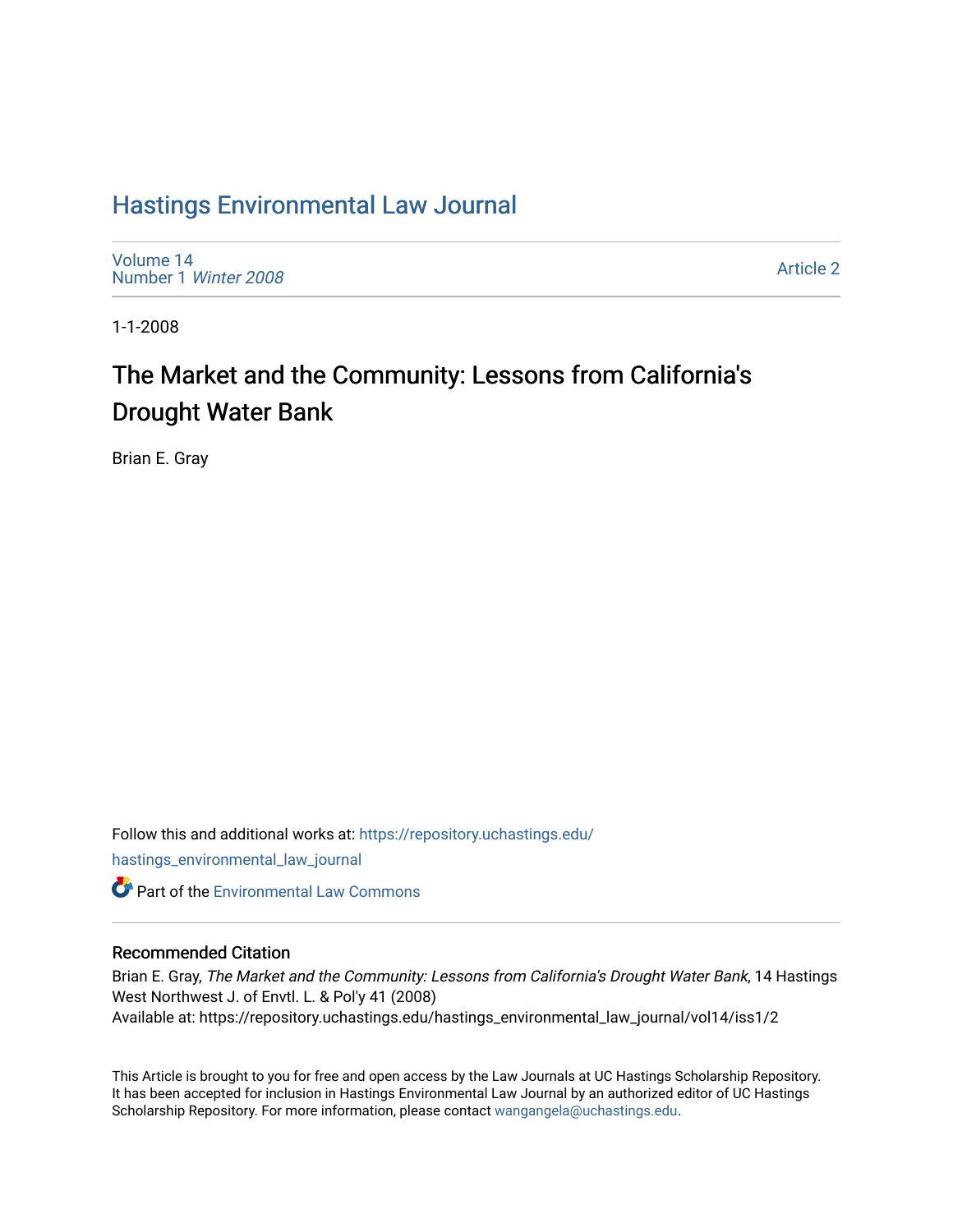## **The Market and the Community: Lessons from California's Drought Water Bank**

*Brian E. Gra[y\\*](#page-1-0)* 

#### **Introduction**

Beginning in the early 1980s, the California Legislature enacted a series of laws that were designed to facilitate and to promote the voluntary transfer of water. In creating a "limited free market" for water, the Legislature recognized that it would be necessary to consider alternatives to new engineering projects to supply the state's burgeoning demand for water. Foremost among these alternatives was the strategy of encouraging existing water users to conserve water and to make the fruits of the conservation available for some other use. Water transfers were a central feature of this strategy, because the market both would offer price incentives for voluntary conservation and would present existing users with the opportunity costs of continuing their current, perhaps less than efficient, water use practices.<sup>[1](#page-1-1)</sup>

Snowpack and precipitation were abundant during the early 1980s in all areas from which California obtains its surface water. Consequently, few users transferred water pursuant to the new transfer laws. As the 1980s progressed, however, California fell into one of the most severe droughts in

This article was originally written as part of a multidisciplinary study of the Water Bank. The fruits of this study will appear as "Sharing Scarcity: Gainers and Losers in California Water Marketing" (Henry J. Vaux, Jr., Harold O. Carter, and Ann Foley Scheuring, editors), which will be published by the Agricultural Issues Center and the Water Resources Center of the University of California. A slightly different version of the article appears as chapters two and six of this book. I thank Ann Scheuring, who edited the final versions on these chapters.

<span id="page-1-1"></span>1. For a more detailed explanation of the purposes of California's water transfer laws, see Brian E. Gray, *The Modern Era in California Water Law*, 45, HASTINGS L.J. 249, 273-78 (1994).

<span id="page-1-0"></span><sup>\*</sup>Associate Academic Dean and Professor of Law, University of California, Hastings College of the Law. J.D., 1979 University of California at Berkeley; B.A, 1976, Pomona College.

I would like to thank Wendy Lou Manley for her excellent assistance in the research for this article. I also extend my appreciation to those who reviewed earlier drafts of the manuscript: Hap Dunning, Steve Macaulay, Walt Pettit, Bob Potter, Teresa Rice, Andy Sawyer, Joe Sax, Buzz Thompson, and Gary Weatherford. Finally, I am grateful to the other individuals cited in the footnotes, who were kind enough to provide their impressions and criticisms of the 1991 Drought Water Bank.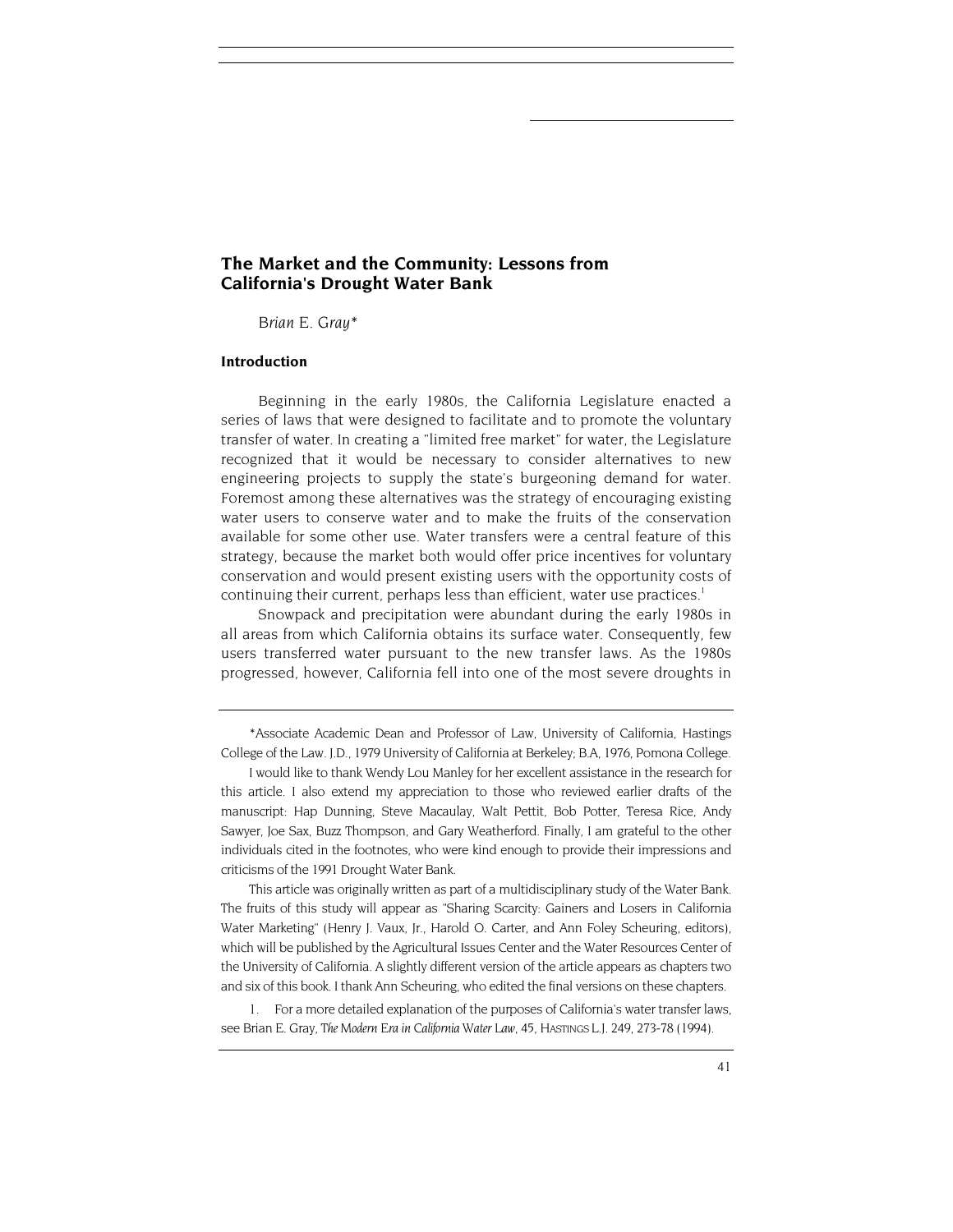the state's recorded history, and several large transfers of conserved and surplus water took place.<sup>[2](#page-2-0)</sup> By the end of the decade, the cumulative effects of the drought included acute supply shortages throughout the state and a panoply of environmental problems.<sup>[3](#page-2-1)</sup> In response, Governor Pete Wilson declared a state-wide water supply emergency in February 1991 and ordered the Department of Water Resources to create an Emergency Drought Water Bank. The Water Bank, which operated for two years, represents the first significant test of California's modern water transfer laws.

This article analyzes the legal issues associated with the transfer of water from users in Yolo and Solano Counties to the 1991 Water Bank.<sup>[4](#page-2-2)</sup> The analysis is based in large part on the interviews with a number of the participants in, and representatives of groups affected by these transfers. From these interviews, six important questions have emerged:

- (1) Were the existing water transfer laws, which authorize the transfer of surplus water and water made available as a result of conservation, adequate to facilitate the transfer of water to the Water Bank?
- (2) Why did the State Water Resources Control Board have so little jurisdiction over the transfers to the Water Bank, and did the Board's limited role conform to the requirements of California law?
- (3) Did the Department of Water Resources' acquisition of the benefits of water held pursuant to riparian rights unlawfully circumvent the place-of-use limitations of the riparian system?
- (4) Should the transfers of the "base supplies" held by the Central Valley Project "water rights settlement" contractors have been subject to the transfer jurisdiction of the State Water Resources Control Board?

<span id="page-2-0"></span>2. For a description of these transfers, see Brian E. Gray, *Water Transfers in California: 1981-1989,* in 2 Lawrence J. MacDonnell, ed., The Water Transfer Process as a Management Option for Meeting Changing Demand, Ch.2 (U. Colo. 1990).

3*. See infra* Part I.A.

<span id="page-2-2"></span><span id="page-2-1"></span>4. This article focuses on Water Bank operations during 1991 for two reasons. First, this article was written as part of a larger multidisciplinary study of the Water Bank that began in 1992 and which relied heavily on data from the 1991 water year. By the time the study was completed, final data from the 1992 Water Bank were not available. *See supra* note\*. Second, a principal topic of the article is the effects of water transfers on third-party interests in the areas from which water was conserved and transferred to the Water Bank. The 1991 Water Bank included water made available from land fallowing, while the 1992 Water Bank did not. Consequently, the 1991 transfers provided more useful data for analyzing the relationship between water transfers and local economic, hydrologic, and environmental interests affected by the transfers. The article does compare the 1991 and 1992 operations where appropriate, particularly in Part III which evaluates changes in law and policy that have resulted from the state's experience in administering the 1991 Water Bank. For more information on the 1992 Water Bank, see CALIFORNIA DEPARTMENT OF WATER RESOURCES, THE 1992 DROUGHT WATER BANK (1993).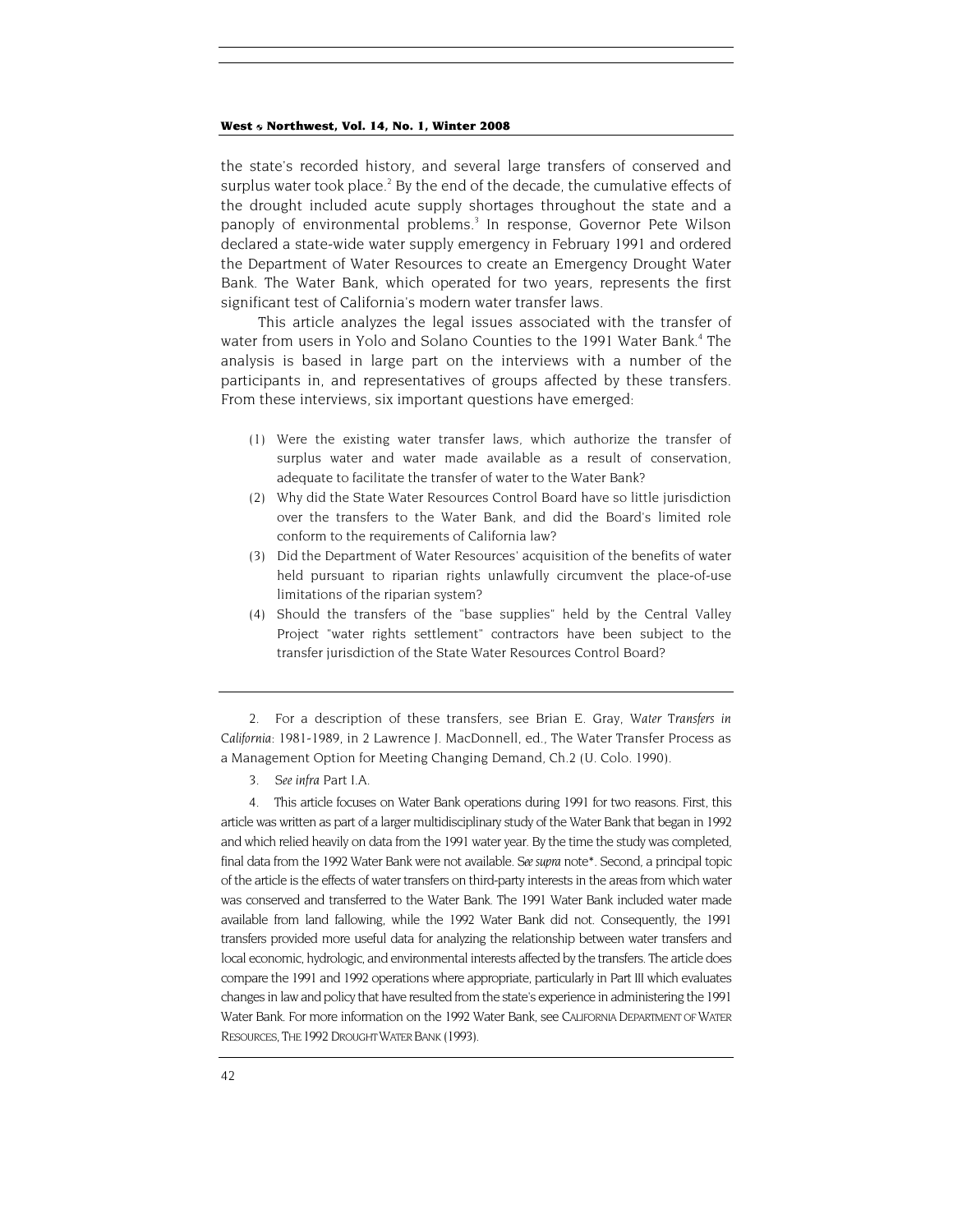- (5) Did the transfers of surface water made available by the transferor's decision to use groundwater as a replacement source of supply comply with the surface water transfer laws and the California Water Code's protections of counties in which groundwater originates?
- (6) Did the transfer process established by the Department of Water Resources (a) protect the interests of the local areas from which water was exported and (b) provide an adequate forum for consideration of potential environmental effects of the transfers?

These questions overlap one another in many significant respects. For example, the limited role played by the State Water Resources Control Board (hereinafter "the Board") was largely the result of the Department of Water Resources' (hereinafter "DWR") legal characterization of the surface water that was transferred to the Water Bank. And, one consequence of the Board's restricted jurisdiction was the elimination of existing legal protections for third-party interests and for counties in which groundwater originates. Thus, the analysis of these questions will dovetail, and the answers to any one question inevitably will shape the answers to the others.

Along with the legal analysis, I will discuss whether the actions taken by the participating agencies, though lawful (or at least legally justifiable), represent salutary public policy. For example, the characterization of certain transfers in a way that removed them from the regulatory jurisdiction of the Board undoubtedly made it easier for the Department of Water Resources to acquire water for distribution to areas of the state that were suffering from severe shortages. But is it proper for agencies with paramount authority over California's water resources to circumvent the statutory protections established by the Legislature for the protection of groundwater reserves, fish and wildlife, instream flows, and the interests of areas-of-origin? Thus, in addition to evaluating the legality of actions that have long since transpired, I will suggest how California's water transfer laws should be changed to incorporate the positive lessons of the 1991 Water Bank and to redress the actions that were legally problematic or which inappropriately favored some of the competing interests over others.

#### **I. A Brief Overview of the 1991 Water Bank**

## **A. The Cumulative Effects of the Drought**

The 1991 Water Bank was created in response to an impending water supply emergency in many areas of California caused by four consecutive years of drought. Following a period of relative abundance during the early 1980s, capped by an officially "wet" year in 1986, California began an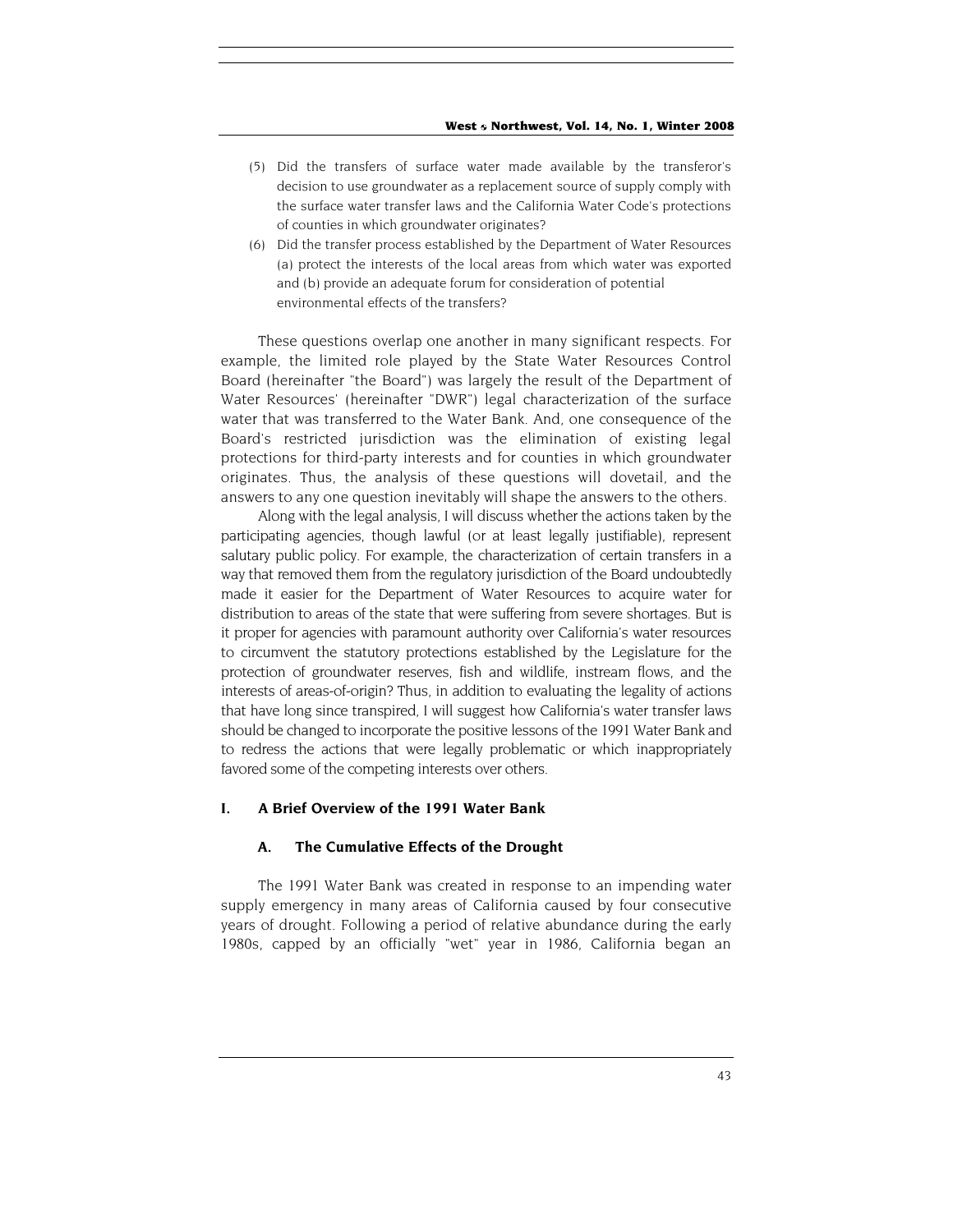extended drought.<sup>5</sup> Water years 1987 and 1988 were designated as "critical." Conditions improved slightly in 1989, which as a result of unusually high March precipitation in the Sierra Nevada ended up merely as a "dry" year. In water years 1990 and 1991, however, precipitation and runoff returned again to "critical" levels and the cumulative effects of the drought began to strain both the economy and the environment of the state. $6$ 

In February 1991, storage in California's 155 largest reservoirs had dropped to 54 percent of average, the lowest level since the 1976-1977 drought and the second lowest level since the state's major water supply facilitieswere constructed.<sup>7</sup> Storage in the State Water Project [hereinafter "SWP"] was at an all-time low, standing at 884,000 acre-feet or only 18 percent of capacity.<sup>8</sup> The Department of Water Resources estimated on February 1 that inflow to Oroville Reservoir for the 1991 water year would be only1.54 million acre-feet, or 32 percent of historical average.<sup>9</sup> Based on these data, the Department announced on February 4 that it would deliver only 10 percent of the water requested by State Water Project contractors for municipal and industrial supply and *no* project water to agricultural users.<sup>[10](#page-4-5)</sup>

Central Valley Project (hereinafter "CVP") water users faced only slightly less dire prospects. CVP storage was 2 million acre-feet below February 1990 levels and stood at 3.8 million acre-feet or 51 percent of

<span id="page-4-1"></span>6*. Id.*

<span id="page-4-4"></span>9*. Id.*

<span id="page-4-0"></span><sup>5.</sup> Statewide precipitation during the 1986 water year (October 1, 1985, through September 30, 1986) was 128 percent of average and runoff exceeded the historical average by 40 percent. The Sacramento River Index (which estimates the unimpaired runoff in the Sacramento River system above the city of Red Bluff, the flow of water from the Feather River in Oroville Reservoir, the unimpaired flow of the Yuba River at the town of Smartville, and the flow of the American River into Folsom Reservoir) was 25.7 million acre-feet or 6.8 million acrefeet greater than its fifty year average to that date. In addition to these annual supplies, of October 1, 1986, reservoir storage stood at 199 percent of average. CALIFORNIA DEPARTMENT OF WATER RESOURCES, CALIFORNIA'S CONTINUING DROUGHT 1987-1991: A SUMMARY OF IMPACTS AND CONDITIONS AS OF DECEMBER 1, 1991, at 2, (1991) [hereinafter 1991 DWR REPORT].

<span id="page-4-2"></span><sup>7.</sup> CALIFORNIA DEPARTMENT OF WATER RESOURCES, THE 1991 DROUGHT WATER BANK 1 (1992) [hereinafter 1992 DWR REPORT].

<span id="page-4-3"></span><sup>8.</sup> STATE OF CALIFORNIA, REPORT OF THE GOVERNOR'S DROUGHT ACTION TEAM 8 (1991) [hereinafter DAT REPORT]. The Department of Water Resources also had access to 250,000 acre-feet of water in groundwater conservation storage. *Id.*

<span id="page-4-5"></span><sup>10. 1992</sup> DWR REPORT, *supra* note 7, at 1. The only exception was for contractors in the Feather River service area, who have water rights settlement agreements with the state that recognize their pre-project water rights. DWR announced that these users would receive 50 percent of their normal contract supplies. *Id.*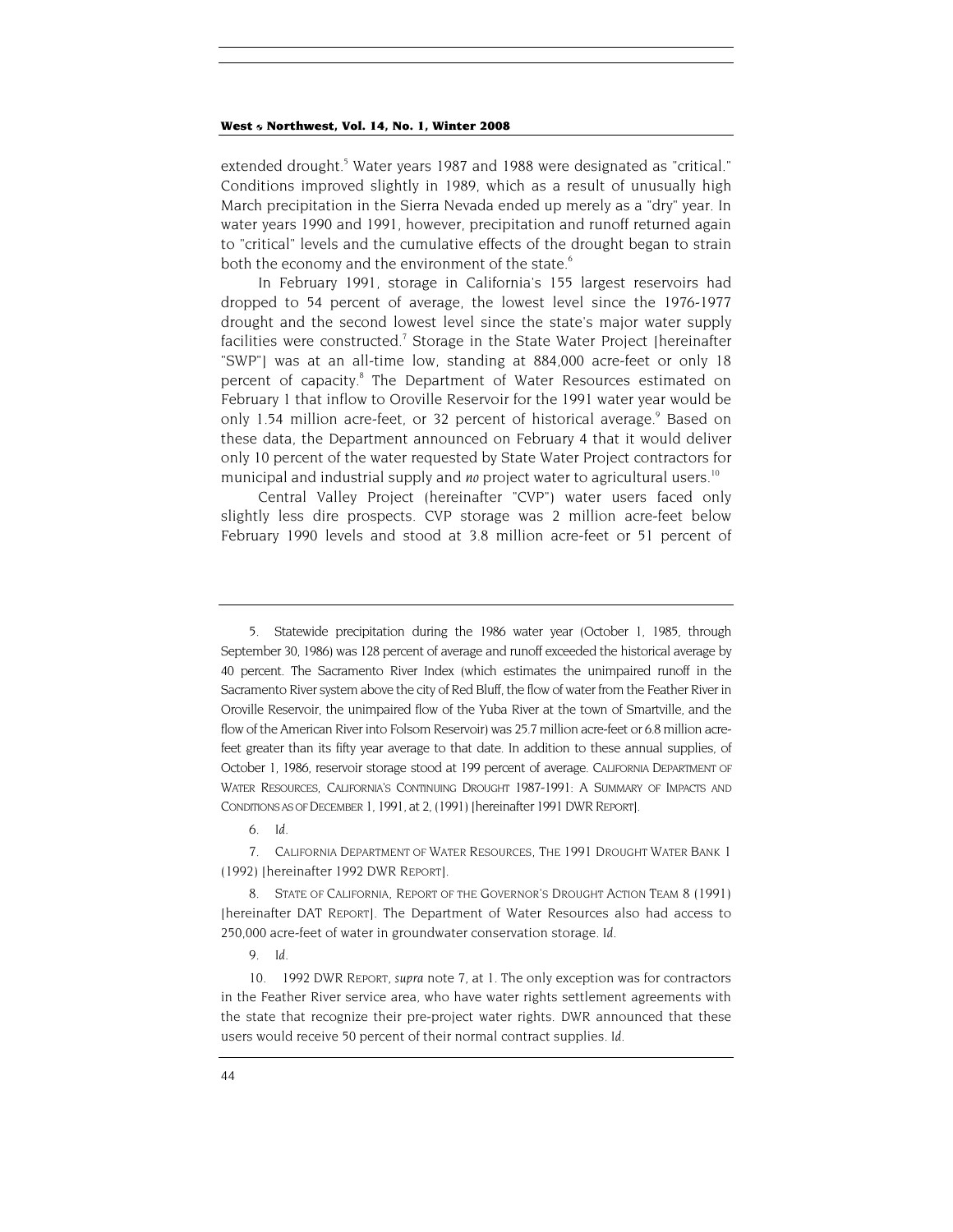historical average.<sup>11</sup> The Bureau of Reclamation estimated that the runoff into CVP reservoirs would be 1.3 million acre-feet less than in water year  $1990$ .<sup>12</sup> In response to these forecasts, the Bureau announced in February 1991 that deliveries to urban and agricultural users would receive only 25 percent of normal contract supplies, and other CVP contractors that have special status because of their pre-project water rights—the Sacramento River Water Rights Settlement Contractors and the San Joaquin River Exchange Contractors—would receive 75 percent of their contract entitlements.<sup>13</sup>

Regional water supply agencies were similarly affected by the continuing drought. The Hetch Hetchy Project, which supplies water to San Francisco and thirty other cities and water agencies on the San Francisco Peninsula, had only 400,000 acre-feet of stored water on February 1, compared with normal storage of one million acre-feet. Snowpack in the Tuolumne River watershed above Hetch Hetchy Reservoir was virtually nonexistent and "[p]rospects for additional inflow [were] not promising."<sup>14</sup> As a result of the projected supply deficiency, the San Francisco Water Department imposed mandatory water rationing, requiring its wholesale and retail customers to reduce consumption by 25 percent from 1986 levels.<sup>15</sup> In Southern California, the Los Angeles Department of Water and Power projected that it would be allowed to take only 130,000 acre-feet from the Owens Valley and Mono Basin, approximately 25 percent of normal exports.<sup>16</sup> To compensate for the supply deficiency, Los Angeles proposed to make full use (100,000 acre-feet) of its groundwater from the Metropolitan water District.<sup>[17](#page-5-6)</sup>

<span id="page-5-0"></span>11. DAT REPORT, *supra* note 8, at 9.

- <span id="page-5-3"></span>14. DAT REPORT, *supra* note 8, at 9.
- <span id="page-5-4"></span>15*. Id.*
- 16*. Id.* at 12.

<span id="page-5-6"></span><span id="page-5-5"></span>17*. Id.* Although at that time Metropolitan Water District's [hereinafter "MWD"] projected supply from the SWP was only 10 percent of normal, *see supra* text accompanying note 10, at 4. The Secretary of the Interior had informed MWD that it would be receiving a nearly normal supply from the Boulder Canyon Project. The Seven-Party Agreement apportioning Colorado River Water among the California recipients provides that MWD's maximum annual entitlement at fourth and fifth priorities is 1,154,000 acre-feet. CALIFORNIA DEPARTMENT OF WATER RESOURCES, CALIFORNIA WATER: LOOKING TO THE FUTURE, BULLETIN 160-87, 28 (1987). Despite three years of drought in the Colorado River basin, accumulated storage in the system allowed the Secretary to promise deliveries of at least 4,886,000 acre-feet to all California users, including 1,024,000 acre-feet to MWD. DAT REPORT, *supra* note 8, at 12.

<span id="page-5-1"></span><sup>12</sup>*. Id.*

<span id="page-5-2"></span><sup>13. 1992</sup> DWR REPORT, *supra* note 1, at 1. Interestingly, within the Friant Unit of the CVP, deliveries to Class I contractors were not reduced at all, although no water was available for Class II uses. 1991 DWR REPORT, *supra* note 5, at 19.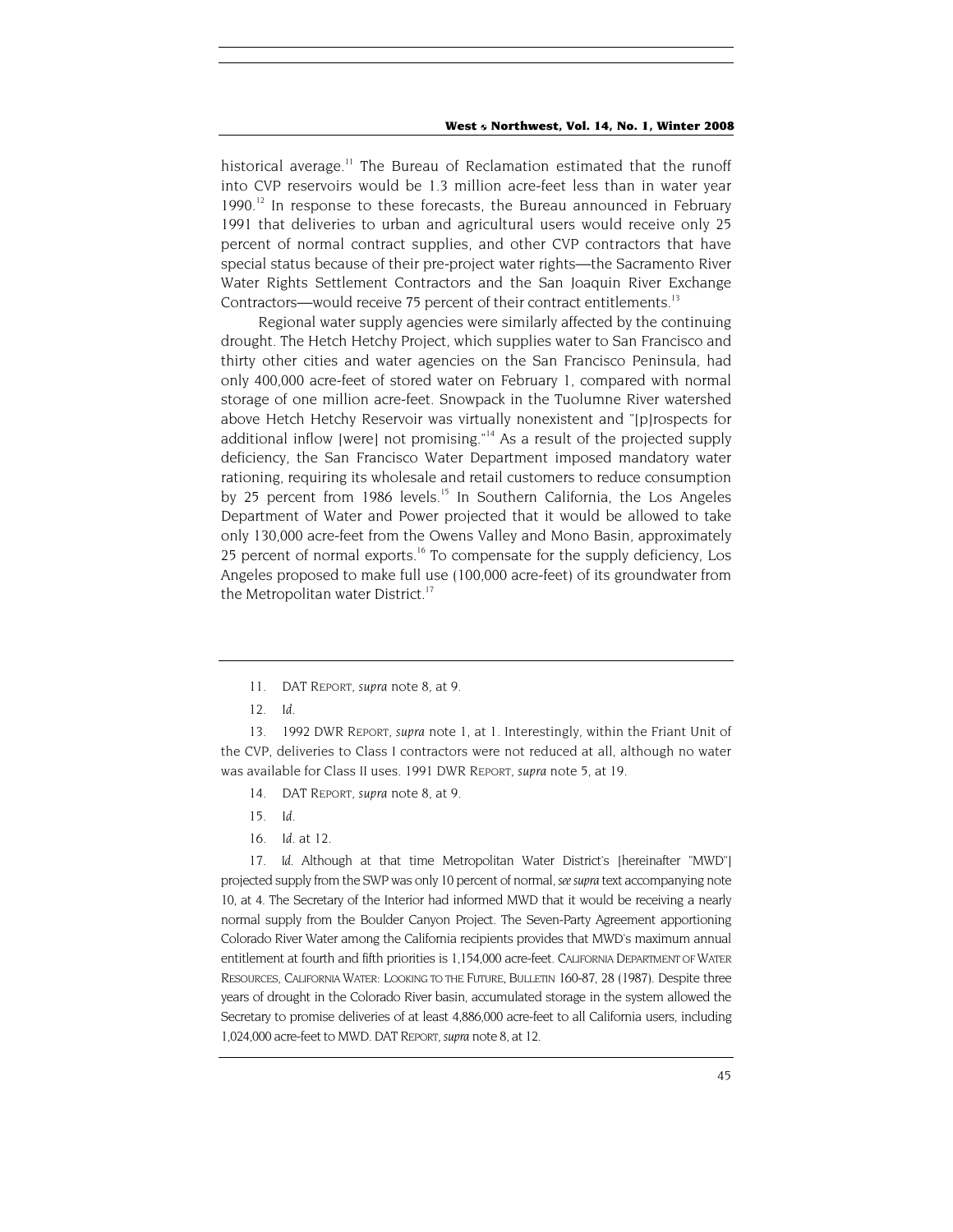By 1991, most agricultural users with access to groundwater had increased their pumping to compensate for the shortages in surface water supplies.<sup>18</sup> The number of new well drilled rose to an all-time high of 24,000 in 1990, and significant groundwater overdraft was reported throughout the eastern San Joaquin Valley and in the Tulare Basin.<sup>19</sup> According to the Department of Water Resources, groundwater depletion in these areas from 1987 to 1991 exceeded 11 million acre-feet.<sup>20</sup> There were also reports of subsidence in both areas, and overdraft-induced groundwater pollution problems were found in Kings and Kern Counties.<sup>21</sup> By February 1991, the state predicted that a significant number of wells would go dry by the end of the year along the North Coast, in the eastern Sierra Nevada, and in the Central Valley foothills.<sup>[22](#page-6-4)</sup>

Despite the increased use of groundwater, substantial shortages existed in most regions of the state. The agricultural areas expected to be most adversely affected were "the Central Coast, the west side of the Southern San Joaquin Valley, and western Yolo County."<sup>23</sup> Following the announcement of reductions in SWP and CVP deliveries, there were reports that more than one million acres of farmland would be without surface water.<sup>24</sup> The state predicted that "over 100,000 acres of trees and vines in the southern San Joaquin Valley . . . will be endangered . . . unless enough water is transferred to save them."[25](#page-6-7)

A number of municipal water supply agencies had adopted mandatory water rationing programs. These agencies included the Marin Municipal Water District, the San Francisco Water Department, the Santa Clara Valley Water District, the City of Santa Barbara, and the City of Los Angeles.<sup>26</sup> Most other major urban water agencies had either called for voluntary reductions in consumption or were considering mandatory rationing.<sup>27</sup> The Metropolitan Water District adopted a price incentive system that was designed to induce its member agencies to reduce demand by 31 percent on a system-wide basis.<sup>[28](#page-6-10)</sup>

- <span id="page-6-0"></span>18. 1992 DWR REPORT, *supra* note 7, at 16.
- <span id="page-6-1"></span>19*. Id.* at 18.
- <span id="page-6-2"></span>20. 1991 DWR REPORT, *supra* note 5, at 16.
- <span id="page-6-3"></span>21*. Id.*
- <span id="page-6-4"></span>22. DAT REPORT, *supra* note 8, at 17-19.
- <span id="page-6-5"></span>23*. Id.* at 15.
- 24. Carl Ingram & Marla La Ganga, U.S. *Water for State Farmers is Cut by 75 percent,*
- <span id="page-6-10"></span><span id="page-6-9"></span><span id="page-6-8"></span><span id="page-6-7"></span><span id="page-6-6"></span>L.A. TIMES (quoting Jason Peltier, Manager, CVP Water Assn.), Feb 15, 1991. at 3. 36.
	- 25. DAT REPORT, *supra* note 8, at 14.
	- 26*. Id.* at 16.
	- 27*. Id.*
	- 28*. Id.* at 18.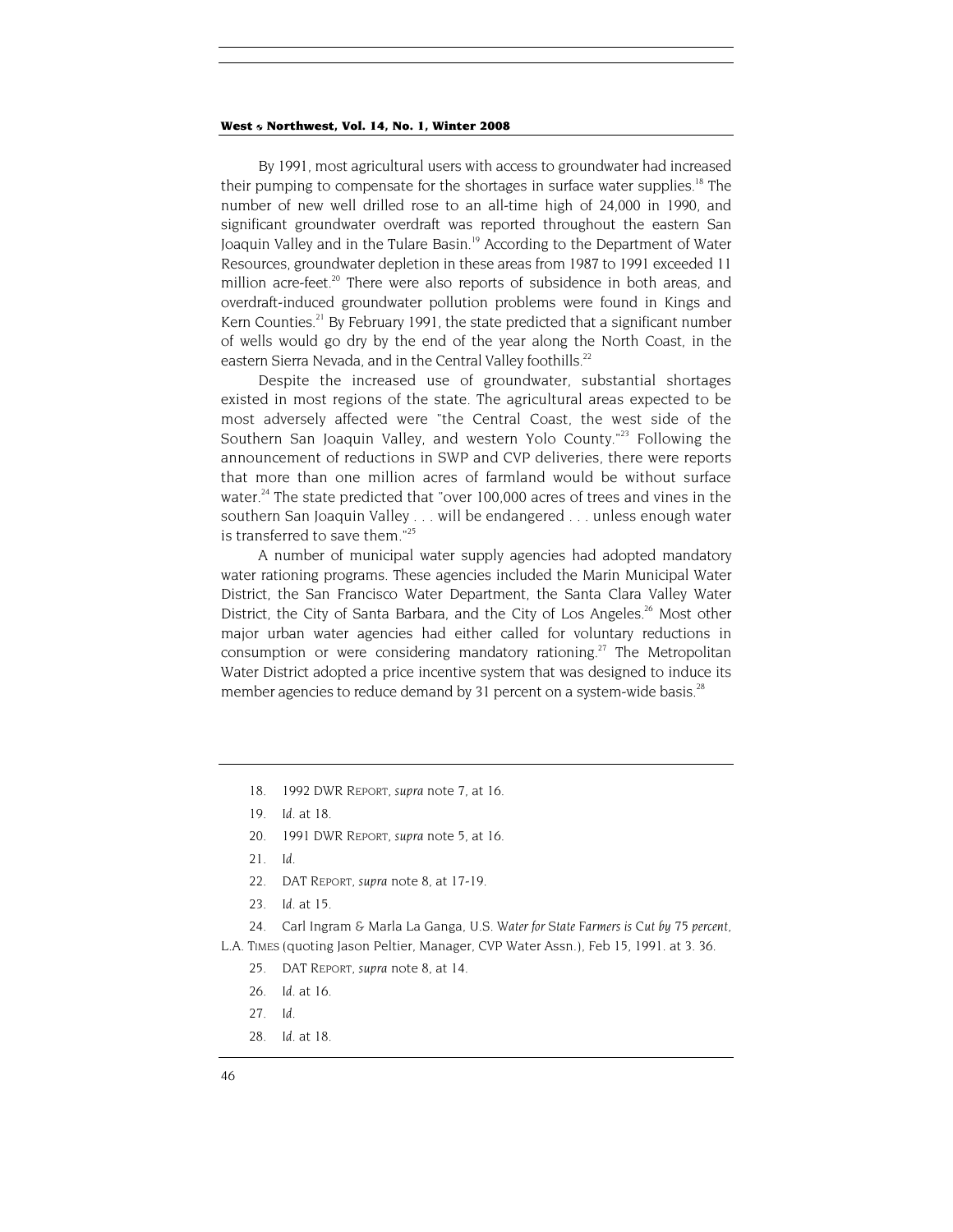Cities served by the SWP and the CVP were "concerned about severe water reductions."<sup>29</sup> These included towns in Shasta County, the San Juan Suburban Water District in Sacramento County, Yuba City, cities in southern Alameda and Santa Clara Counties served by the South Bay Aqueduct and San Felipe Project, and cities in Solano County, such as Benicia and Vallejo, which depend on water from the North Bay Aqueduct for virtually their entire water supply.<sup>30</sup> And, as of February 15, 1991, ten counties-Mendocino, Sonoma, Marin, Glenn, Colusa, Sutter, Yuba, Madera, Tulare, and Santa Barbara—had declared water shortage emergencies.<sup>[31](#page-7-2)</sup>

The drought also had adverse consequences for fish, wildlife, riparian vegetation, aquatic habitat, wetlands, and a variety of other natural resources, as well. The state reported in February 1991 that "[s]ubstantial reductions in stream flow requirements below dams have been in effect for the last four years," and "[s]treams dependent on unregulated flow are at seriously low levels."<sup>32</sup> As a result of the diminished riparian habitat, fish and wildlife throughout California were "undergoing severe stress."<sup>33</sup> A variety of fish species were particularly vulnerable. For example, the 1990 fall run of Chinook salmon returning to the Sacramento River numbered about 15,000, which was the lowest recorded population.<sup>34</sup> The 1991 Chinook salmon winter run—which is listed as a "threatened" species under the Endangered Species Act-was even worse. Only 191 adults returned to spawn, down from 441 in 1990 and approximately 20,000 in 1981.<sup>35</sup> Striped bass may have suffered the most dramatic declines.<sup>36</sup> The adult population of striped bass also reached an all-time low in 1991 of  $515,000$ .<sup>37</sup>

In addition, the drought had contributed to the loss of about one-third of the timber in the Sierra Nevada, and tree mortality statewide stood at 8 billion board feet, approximately two and one-half times the normal amount.<sup>38</sup> Fuel and fire conditions were at hazardous levels, and droughtweakened forests were highly susceptible to insect infestation.<sup>39</sup> The state

- <span id="page-7-0"></span>29*. Id. at 15.*
- <span id="page-7-1"></span>30*. Id.*
- <span id="page-7-2"></span>31*. Id.* at 20-21.
- <span id="page-7-3"></span>32*. Id.* at 16.
- <span id="page-7-4"></span>33*. Id.*
- <span id="page-7-5"></span>34. 1991 DWR REPORT, *supra* note 5, at 31.
- <span id="page-7-6"></span>35*. Id.* at 31,33.
- <span id="page-7-7"></span>36*. Id.* at 32.
- <span id="page-7-8"></span>37*. Id.*
- <span id="page-7-9"></span>38. DAT REPORT*, supra* note 8, at 33.
- <span id="page-7-10"></span>39*. Id.*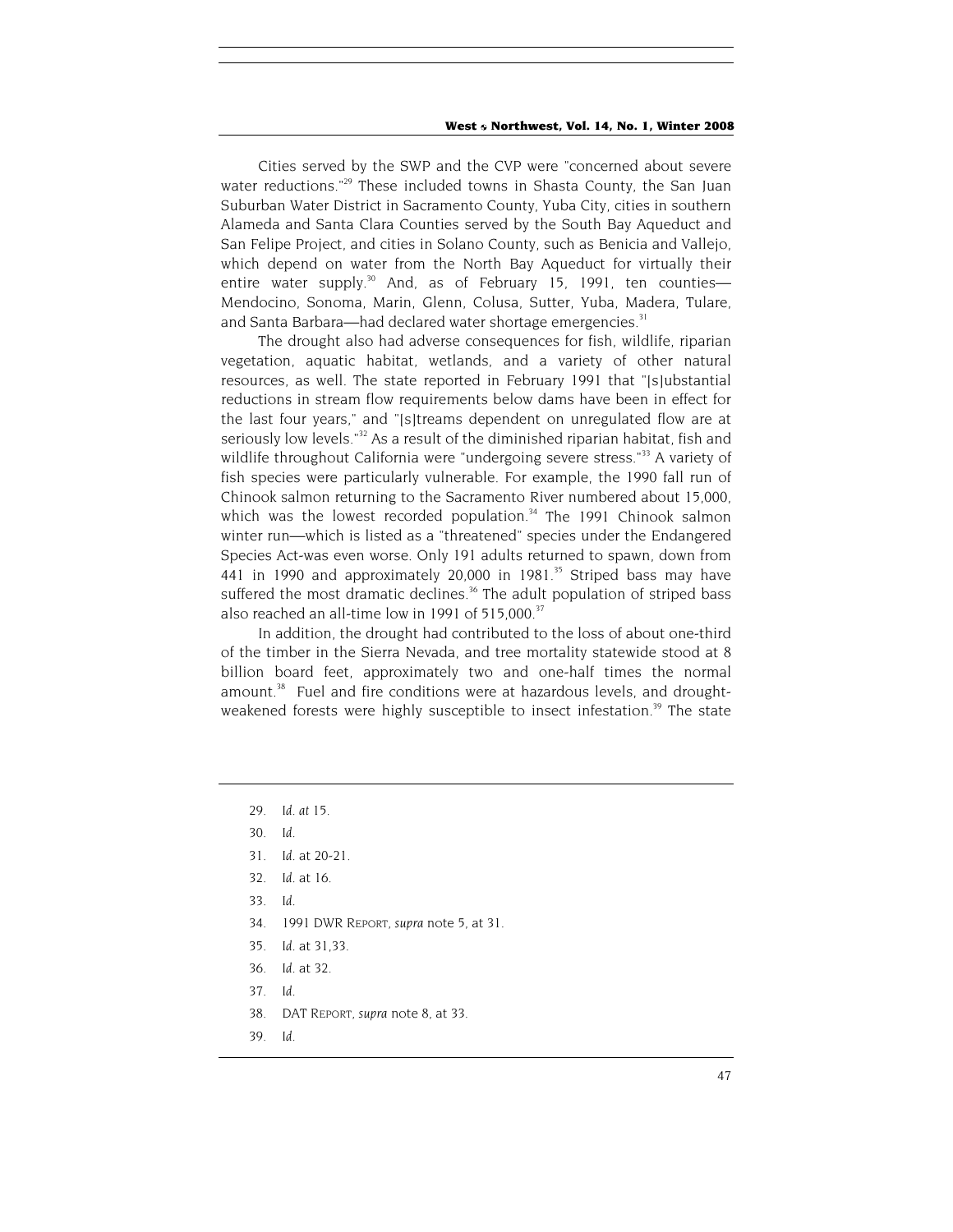also reported that "[n]atural wetlands have dried up and managed wetlands will receive only very limited allocations for 1991."<sup>[40](#page-8-0)</sup>

#### **B. Creation of the Water Bank**

In response to these problems, Governor Wilson issued an executive order on February 1, 1991, which created a "Drought Action Team" comprised of the Secretary of the California Resources Agency and the directors of various other state and federal agencies.<sup>41</sup> The Governor directed the group to coordinate the state's response to the drought and to recommend a course of action to mitigate its predicted effects on domestic water supply, agriculture, and the environment during the upcoming year. On February 15th, the Drought Action Team issued its first report, recommending among other action that the Department of Water Resources establish either a clearinghouse to facilitate the transfer of water between willing buyers and sellers or a "Water Bank" through which the Department itself would purchase water for resale to areas of California suffering from supply shortages.<sup>42</sup>

The Governor chose the latter alternative and created the 1991 Drought Water Bank. According to the Drought Action Team, the Water Bank would, "in effect, create a pool of available water. This would then be made available for urban agencies with critical needs, for critical agriculture needs, fish and wildlife and for carryover storage for next year."<sup>43</sup> At the outset, it was recognized that "[g]iven the nature and extent of the drought, there are only a few areas that may have water to sell."<sup>44</sup> The Drought Action Team noted that sellers would have to be "fairly compensated for sharing available resources" and would require assurances that participation in the Water Bank would not jeopardize their water rights.<sup>45</sup> Two alternative means of acquiring water were proposed:

One would involve simply paying a farmer for his water which would result in fallowing of land this year. The other is to pay a farmer to switch from stream diversion to the use of groundwater. In either case, the water would be made available for immediate sale and use or held in Oroville, Clair Engle, or Shasta reservoir[s] for sale at a later date.<sup>[46](#page-8-6)</sup>

<span id="page-8-0"></span><sup>40</sup>*. Id.* at 16.

<span id="page-8-1"></span><sup>41.</sup> Governor of California, Exec. Order No. W-3-91 (1991); *see* DAT REPORT, *supra* note 8, at iv.

<span id="page-8-2"></span><sup>42.</sup> DAT REPORT, *supra* note 8, at 28.

<span id="page-8-3"></span><sup>43</sup>*. Id.*

<span id="page-8-4"></span><sup>44</sup>*. Id.*

<span id="page-8-5"></span><sup>45</sup>*. Id.* at 28-29.

<span id="page-8-6"></span><sup>46</sup>*. Id.* at 28.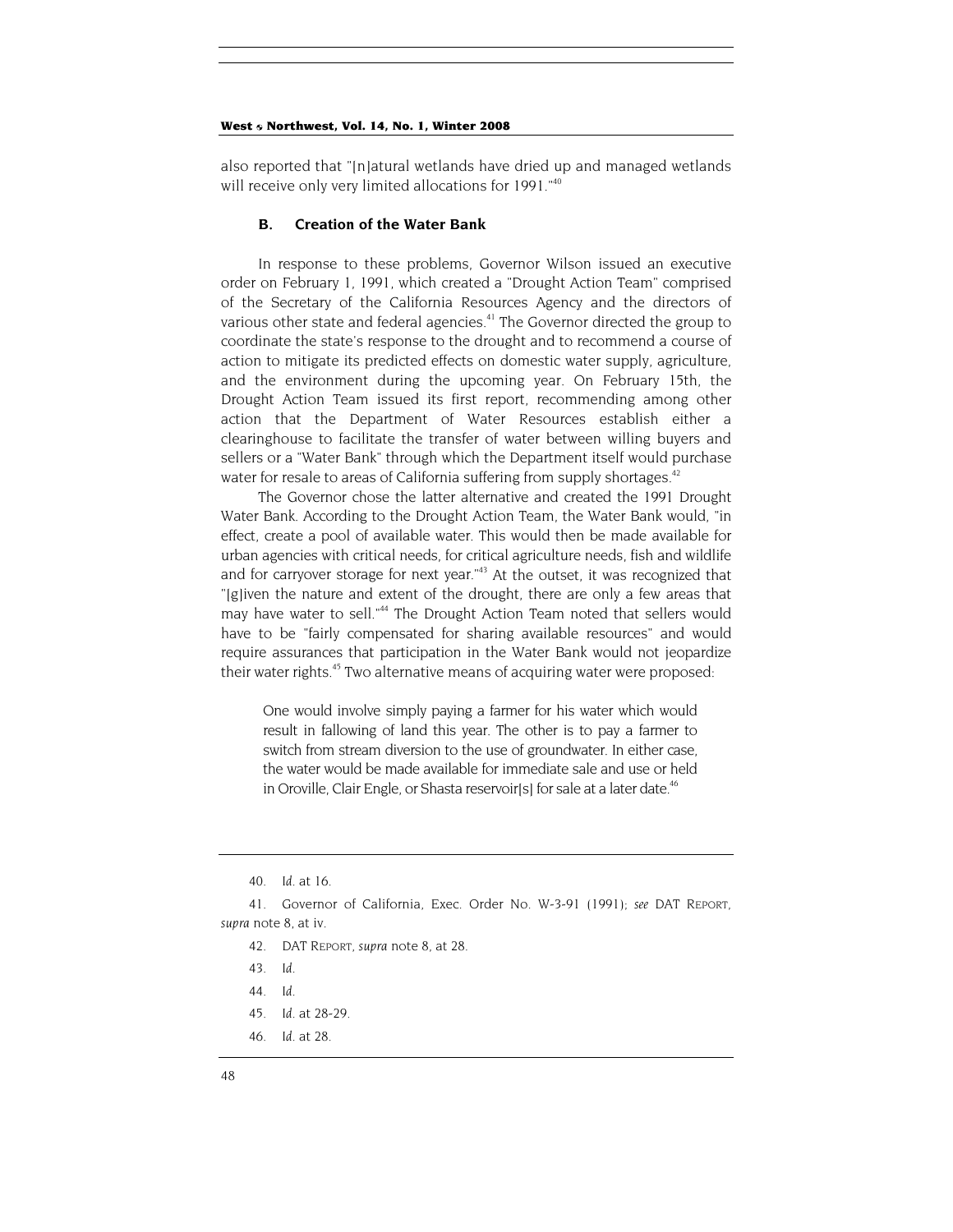The Drought Action Team emphasized that time was of the essence. "Potential sellers are largely Central Valley farmers who are now making crop decisions; potential buyers are cities and farmers who need to make immediate decisions to cope with severely limited water supplies."<sup>47</sup> Accordingly, the State Water Resources Control Board promised to expedite consideration of all petitions to engage in a temporary transfer of water to the Bank.<sup>[48](#page-9-1)</sup>

## **C. Operations of the 1991 Water Bank**

Immediately following the Drought Action Team's report, the Department of Water Resources created a "Water Purchase Committee" comprised of representatives of potential buyers and sellers. The Committee's tasks were to negotiate the terms of a model contract for water bank transfers, to establish a uniform price for the water acquired by the Bank, and to estimate the amount of water that would be offered for sale and demanded by potential purchasers at that price.<sup>49</sup>

Establishment of a "fair and workable price" was one of the most difficult and time-consuming issues faced by the Water Purchase Committee.<sup>50</sup> Although the Department of Water Resources has stated that "the value to the potential user had to be considered" in establishing the purchase price for water transferred to the Bank,<sup>51</sup> the opportunity cost to potential sellers of not transferring water was the dominant factor in the Water Purchase Committee's pricing calculus. The committee began with the assumption that most of the water transferred to the water bank would come from the fallowing of rice, corn, and wheat in the lower Sacramento Valley and the Delta. "The intent was to offer a price that would yield a net income to the farmer similar to what the farmer would have earned from farming plus an additional amount to encourage the farmer to enter into a contract with a new and untried water bank."<sup>52</sup> At the same time, both DWR and the Governor expressed a strong desire to prevent sellers from earning excessive profits by charging higher prices based on individual buyers' willingness to pay.<sup>53</sup> Thus, "[a]fter taking a detailed look at farm budgets, talking to potential sellers and buyers, and getting advice from agricultural economists

<span id="page-9-2"></span>49. 1992 DWR REPORT, *supra* note 7, at 1.

- <span id="page-9-4"></span>51*. Id.*
- <span id="page-9-5"></span>52*. Id.*
- <span id="page-9-6"></span>53*. See* Eric Brazil, *State "Water Bank" Tap Looks Dry,*S.F. EXAMINER, Feb. 28, 1991, at 7.

<span id="page-9-0"></span><sup>47</sup>*. Id.* at 29.

<span id="page-9-1"></span><sup>48</sup>*. Id.*

<span id="page-9-3"></span><sup>50</sup>*. Id.* at 5.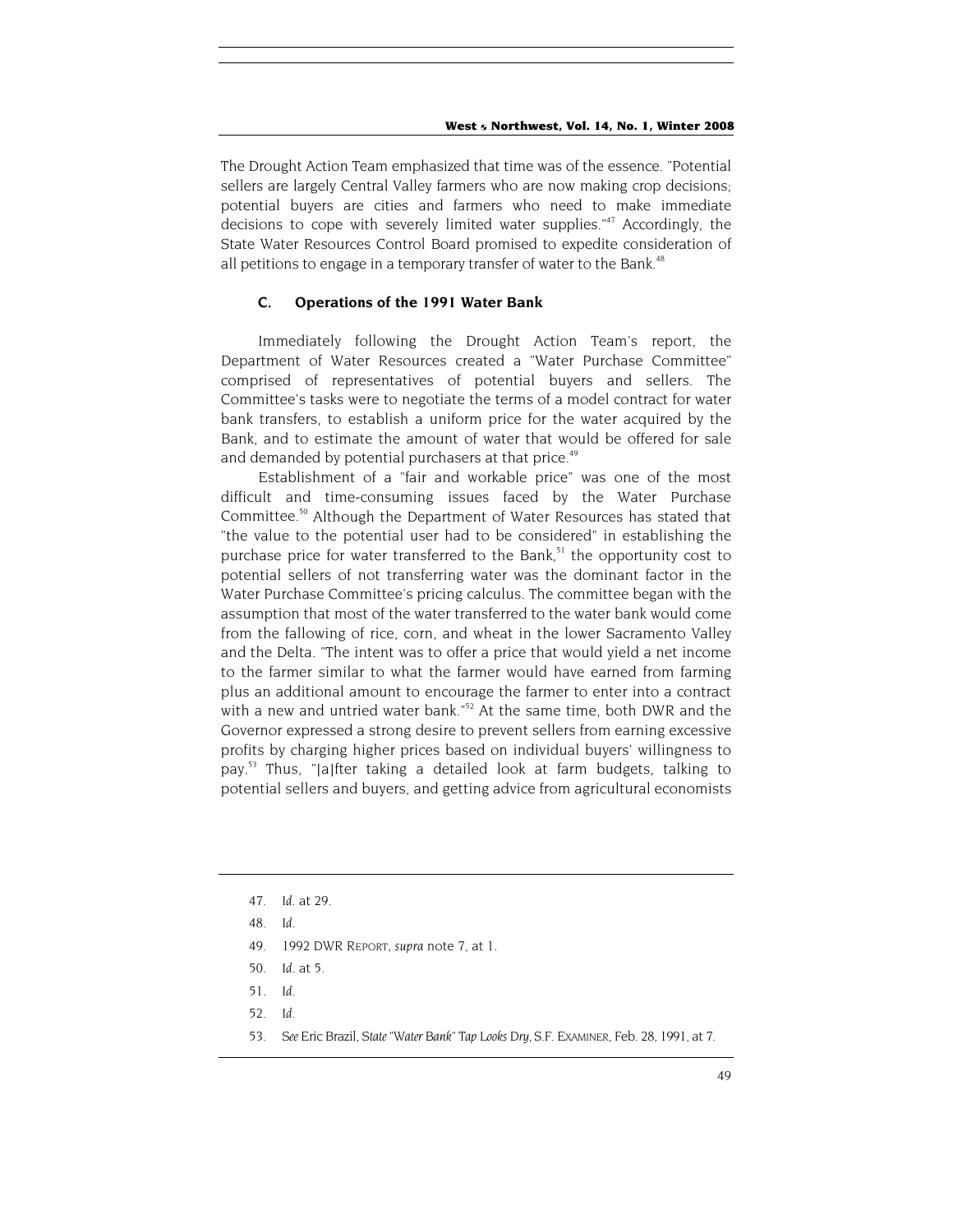<span id="page-10-3"></span>and others knowledgeable about crop and water use," DWR set the purchase price for water transferred to the Water Bank at \$125 per acre-foot.<sup>[54](#page-10-0)</sup>

The Water Bank entered into 351 contracts for the purchase of 821,045 acre-feet of water.<sup>55</sup> Participating sellers provided water from three different sources: (1) surface water conserved as a result of fallowing land that the seller otherwise would have irrigated; (2) surface water made available by the seller's decision to use groundwater in its place; and (3) surface water previously stored by the seller that was in excess of the seller's projected needs for the water year.<sup>[56](#page-10-2)</sup>

Three hundred twenty-eight of the contracts, accounting for 50 percent of the purchased water, were "fallowing contracts" by which the sellers were paid not to irrigate crops.<sup>57</sup> Fifty-nine percent of the 166,093 acres fallowed

Under the clause, if the average price paid similarly-situated sellers in contracts executed by a specified future date exceeded by 10 percent the price specified in the contract, then the seller would receive the higher price. If the average price paid similarly-situated sellers was less than the contract price, the seller would still receive the (higher) price specified in the contract.

#### *Id.* at 10-11.

Initially, DWR was criticized for setting a price that many perceived to be substantially below the true market price for water. *See e.g.* David Newdorf, *The Scramble* for *Water,* S.F. RECORDER, Mar. 4, 1991, at 1. Representatives of the Sacramento Valley rice growers stated, for example, that the \$125 per acre-foot by the Water Bank was only about one-third of the price that they would be willing to accept to fallow their land. *See* Sabin Russell, *Protests on "Water Bank" Prices*, S.F. CHRONICLE, Mar. 9, 1991, at 1. Ultimately, few rice growers participated in the Water Bank. 1992 DWR REPORT, *supra* note 7, at 4. As events transpired, however, the price of water fell in the months after the creation of the Water Bank. Although the Bank paid \$125 per acre-foot to all participating sellers,

[l]ate in the year, the SWP negotiated contracts for the purchase of 10,000 acrefeet at \$50 per acre-foot and 10,000 at \$30 per acre-foot. The price reduction reflected the more favorable water supply and demand conditions. Among the factors contributing to the improved conditions were the ample March rains, a mild summer, and the remarkable success of the Water Bank and urban water conservation measures.

#### <span id="page-10-1"></span>*Id. at 5.*

- 55. HOWITT REPORT, *supra* note 54, at 10.
- 56*. Id.* at 10-11.

<span id="page-10-2"></span>57*. Id.* The term "fallowing contract" is a bit of a misnomer, because the contracts prohibited only the *irrigation* of land subject to the contract. Thus, consistently with the

<span id="page-10-0"></span><sup>54. 1992</sup> DWR REPORT, *supra* note 7, at 5. The standard form transfer contracts also included a "price escalator clause," which was designed to induce potential sellers to participate in the water bank early in the process, rather than waiting for a higher price in the event that water conditions worsened and market factors drove up the contract price. RICHARD HOWITT, ET AL., A RETROSPECTIVE ON CALIFORNIA'S 1991 EMERGENCY DROUGHT WATER BANK 10 (1992) (hereinafter "HOWITT REPORT").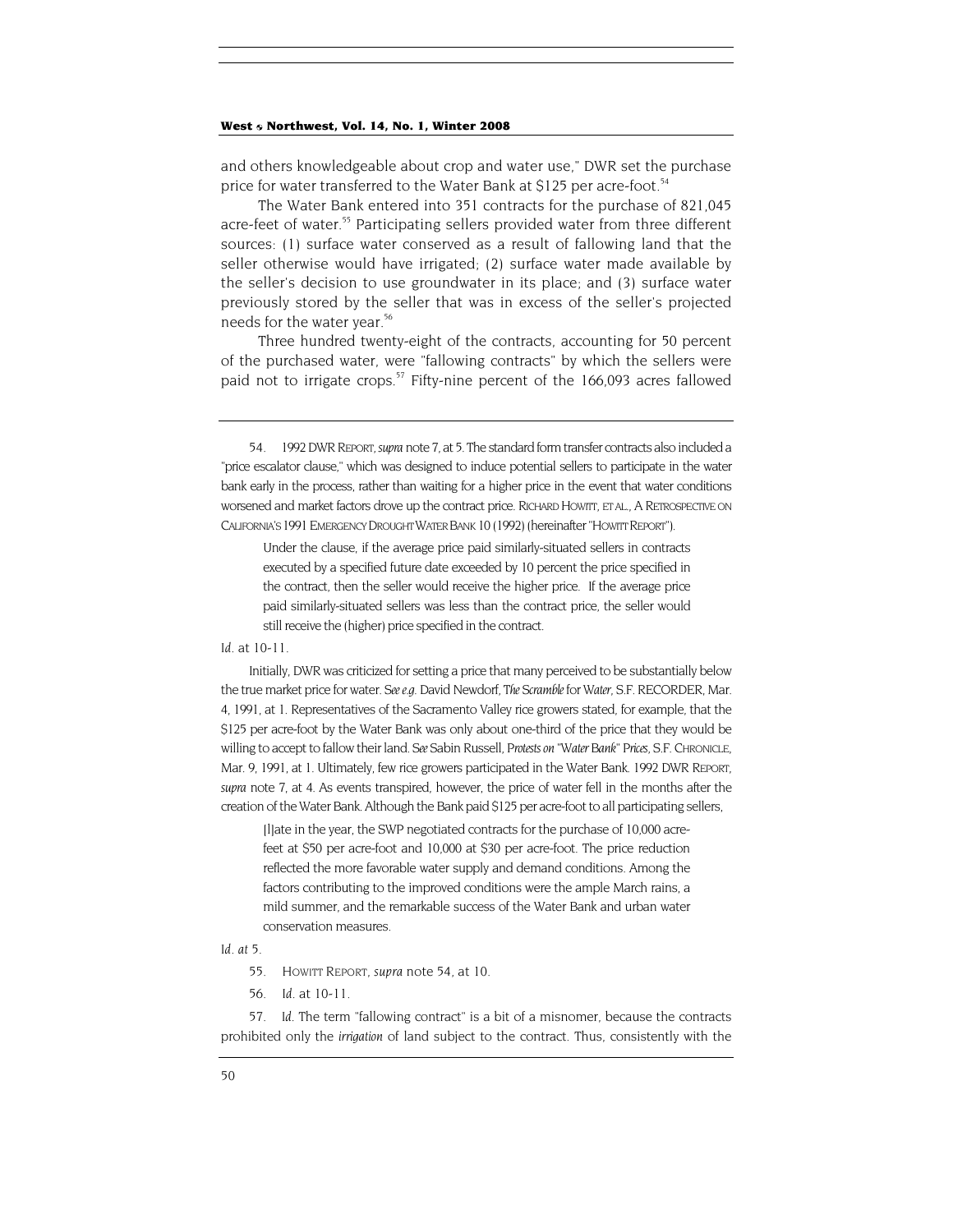were located along the lower Sacramento River and in the Delta.<sup>58</sup> Of this land, 40,206 acres were in Yolo County and 18,551 acres were in Solano County.<sup>59</sup> This represented 12 percent of the acreage irrigated during the preceding five years in Yolo County and approximately 10 percent of the estimated crop value. For Solano County, the fallowed land represented less than 10 percent of the irrigated acreage, but 18 percent of the estimated crop value.<sup>[60](#page-11-2)</sup>

DWR established a "crop fallowing payment schedule," which listed the estimated amount of applied water *consumed* by each of the fallowed crops.<sup>61</sup> These estimates ranged from a high of 3.5 acre-feet per acre for rice, alfalfa, and pasture in the Sacramento Valley and Delta Upland, to a low of 1.0 acre-feet per acre for grain in the Sacramento Valley and Delta. $62$  Along with promising not to irrigate crops during the 1991 growing season, farmers who participated in the fallowing program also agreed to eliminate weeds and other vegetation that would consume significant quantities of water.<sup>63</sup> The contracts also provided that sellers who irrigated land that they had agreed to fallow, would be liable for liquidated damages of double the price paid for the fallowing.<sup>[64](#page-11-6)</sup>

Nineteen contracts, amounting to 33 percent of the water sold to the Bank, were for what DWR has characterized as "groundwater."<sup>65</sup> Under these contracts, the sellers "agreed to pump groundwater to irrigate crops and

contract, the seller could plant any crop that would not require irrigation. "Grain, pasture, and alfalfa were allowed if irrigation was withheld for the entire season. Land intended for corn, tomatoes, and other annual crops was left fallow. Asparagus was allowed if the crop was plowed under." 1992 DWR REPORT, *supra* note 7, at 7.

- <span id="page-11-0"></span>58. HOWITT REPORT, *supra* note 54, at 10.; 1992 DWR REPORT, *supra* note 7, at 4.
- <span id="page-11-1"></span>59. 1992 DWR REPORT, *supra* note 7, at 4.
- <span id="page-11-2"></span>60. HOWITT REPORT, *supra* note 54, at 18.
- <span id="page-11-3"></span>61*. Id.* at 11.

<span id="page-11-4"></span>62*. Id.* The "estimate crop consumptive use" was equal to the crop's evapotranspiration under the assumption that rainfall during the 1991 growing season would be equal to that of the 1977 growing season. Because the actual rainfall for 1991 exceeded these projections, however,

DWR reduced its estimates of crop water need for certain crops such as wheat and grain. For example, before March 1, DWR estimated that grain would consume 2.0 af/acre of applied water. With the unusually heavy March rains, DWR reduced the estimates to 1.5 af/acre after March 1, and finally to 1.0 af/acre by March 13.

#### *Id.* at 12.

The fallowing contracts were based on the estimated consumptive use at the time each agreement was executed. *Id.* For a complete list of the estimated consumptive use for each crop involved in the 1991 Water bank, *see id.* at 13.

- <span id="page-11-5"></span>63*. Id.* at 11.
- <span id="page-11-6"></span>64*. Id.*
- <span id="page-11-7"></span>65. 1991 DWR REPORT, *supra* note 7, at 8.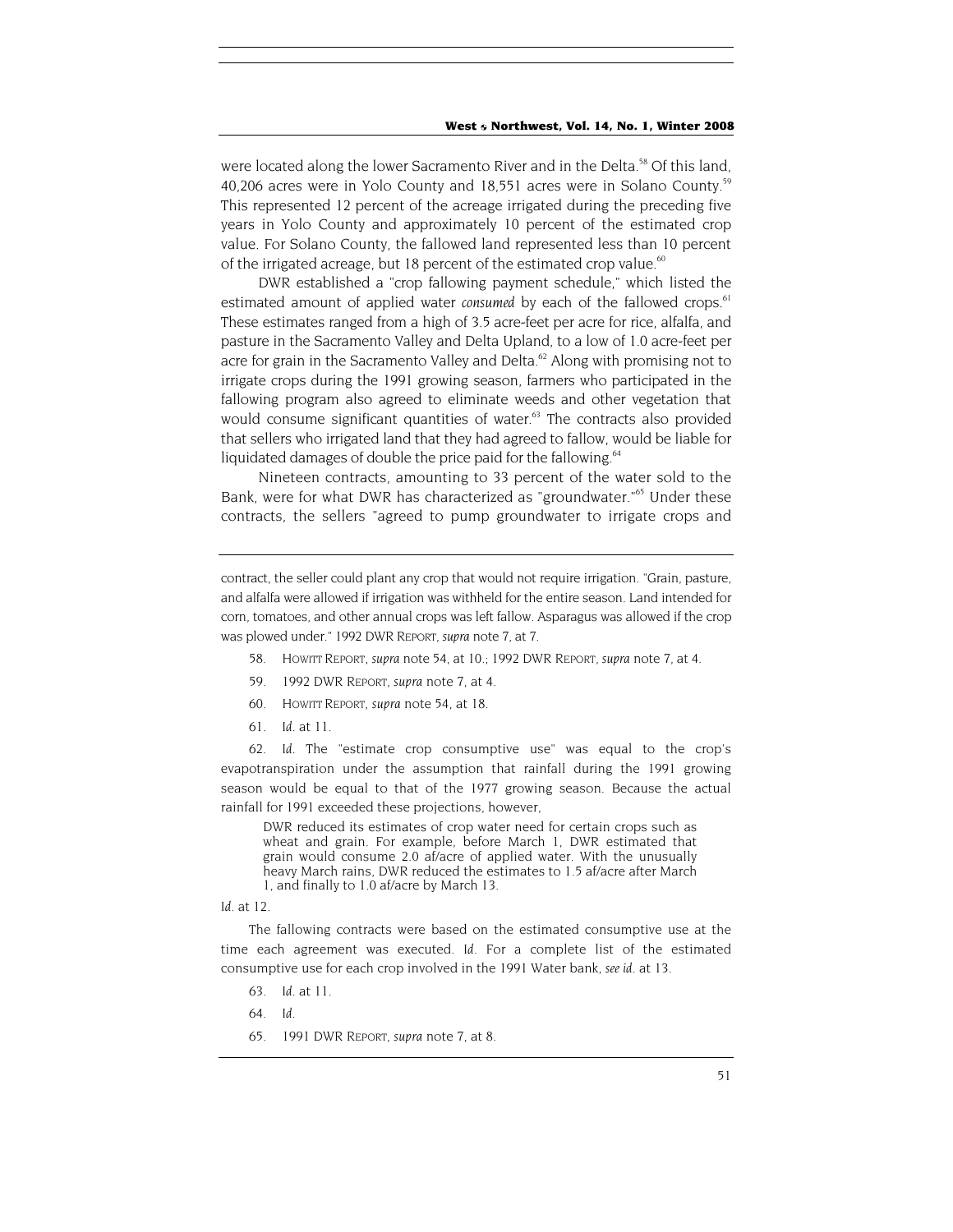allow [the] surface water they normally used to be transferred to the Water Bank."<sup>66</sup> The usual arrangement was for the seller to use its own wells to obtain the groundwater and for the seller's water district to "release an equal amount of its surface supply to the Bank."<sup>67</sup> In a few cases, accounting for less than 10,000 acre-feet, the seller directly transferred groundwater to the Water Bank.<sup>68</sup> DWR reviewed construction records for each of the participating seller's wells in order to ensure that the groundwater pumped in lieu of the transferred surface water was not taken from the river and therefore represented a "new" source of supply to the surface water system.<sup>[69](#page-12-3)</sup>

Nevertheless, "[c]oncerns were expressed that groundwater might be pumped for use outside the basin."<sup>70</sup> DWR responded to these concerns by including in the contracts for purchase of "groundwater" from Butte, Yolo, and Yuba Counties the requirement that the sellers establish groundwater monitoring programs to measure both the quantity of groundwater pumped and the effects of the increased withdrawals on the groundwater table.<sup>71</sup> In addition, the Yolo County Board of Supervisors limited the amount of groundwater that could be pumped as a substitute for transferred surface water to the seller's maximum use during the ten preceding years. The County also received from each seller two percent of the seller's gross revenues from the transfers to the Water Bank. DWR agreed to reimburse the sellers for 50 percent of their monitoring expenses up to a fixed limit and for all of the seller's costs of making the two percent gross receipts payment to the County.<sup>72</sup>

The balance of the water transferred to the Water Bank—approximately 17 percent of the total supplies—was obtained through four contracts for the purchase of previously stored water that was surplus to the projected needs of the transferors.<sup>73</sup> Of the 139,580 acre-feet of stored water, 129,200 acre-feet was acquired from the Yuba County Water Agency, which was a source of supplemental water throughout the  $1987-1992$  drought.<sup>74</sup> The contract with Yuba County provided for the release of 99,200 acre-feet to the Water Bank in 1991, with the remaining 30,000 to be stored in New Bullards Bar Reservoir on behalf of DWR for release in 1992.<sup>75</sup> In addition, Yuba County agreed to transfer another 28,000 acre-feet to DWR for distribution to

- <span id="page-12-1"></span>67. HOWITT REPORT, *supra* note 54, at 12.
- <span id="page-12-2"></span>68. 1992 DWR REPORT, *supra* note 7, at 8.
- <span id="page-12-3"></span>69*. Id.*; HOWITT REPORT, *supra* note 54, at 12.
- <span id="page-12-4"></span>70. 1992 DWR REPORT, *supra* note 7, at 8.
- <span id="page-12-5"></span>71. HOWITT REPORT, *supra* note 54, at 12.
- <span id="page-12-6"></span>72*. See infra* part II.E(1).
- <span id="page-12-7"></span>73. 1992 DWR REPORT, *supra* note 7, at 8.
- <span id="page-12-8"></span>74. HOWITT REPORT, *supra* note 54, at 10; *see* Gray, *supra* note 2, at 12.
- <span id="page-12-9"></span>75. HOWITT REPORT, *supra* note 54, at 13.

<span id="page-12-0"></span><sup>66</sup>*. Id.*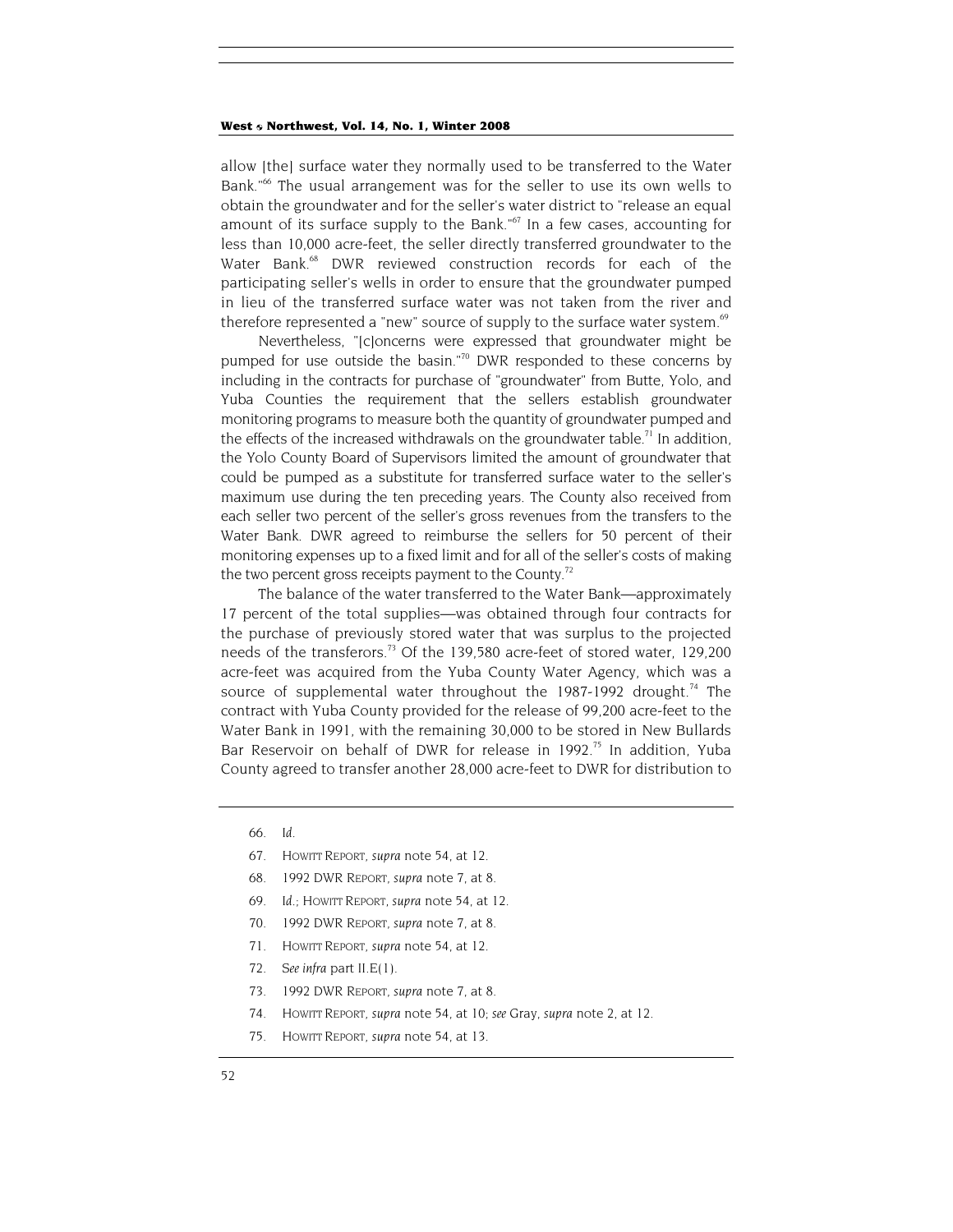<span id="page-13-6"></span>the Department of Fish and Game.<sup>76</sup> The price for water transferred to the Water bank was \$125 per acre-foot. The price for water transferred to the Department of Fish and Game was \$50 per acre-foot.<sup>77</sup>

DWR offered to sell water acquired by the Water Bank to "any corporation, mutual water company, or public agency . . . that had responsibility to supply water for agricultural, municipal and industrial, fish and wildlife, or other used in California in 1991."[78](#page-13-2) In accordance with the Drought Action Team's recommendation that water held by the Water Bank should be allocated for the purpose of "firming up urban supplies to minimum levels, meeting critical agricultural uses, preservation of fish and wildlife, and carryover storage for 1992, $\frac{179}{2}$  however, the Department established a set of priorities to guide its selection of purchasers. These priorities, listed in order, were:

- 1. Emergency needs, such as related to health and safety.
- 2. Areas with critical needs, which DWR defined as "urban users with less than a 75 percent water supply; agricultural users who needed water to assure survival of permanent or high-value crops; and fish and wildlife resources."
- 3. "Other critical needs, such as water to meet critical needs for the first few months of 1992, until next year's water supplies are known and available."
- 4. Additional supplies for Water Bank participants that purchased water for critical needs and which "need additional supplies to reduce substantial economic impacts resulting from reduced water supplies."
- 5. Carryover storage for the State Water Project.<sup>[80](#page-13-4)</sup>

Eighteen water agencies initially joined the Water Bank as potential purchasers by submitting "estimates of critical needs" on April 1, 1991. <sup>81</sup> Twelve of these agencies ultimately entered into contracts to purchase 389,970 acrefeet of water from the Bank. $82$  The discrepancy between the 821,045 acre-feet

- <span id="page-13-4"></span>80. 1992 DWR REPORT*, supra* note 7, at 9.
- <span id="page-13-5"></span>81. HOWITT REPORT, *supra* note 54, at 7, Table 1.
- 82. Listed from north to south, the 12 purchasing agencies were:

| Acre Feet |
|-----------|
|           |
|           |
|           |
|           |
|           |
|           |

<span id="page-13-0"></span><sup>76</sup>*. Id.*

<span id="page-13-1"></span><sup>77</sup>*. Id.*

<span id="page-13-2"></span><sup>78</sup>*. Id.* at 5.

<span id="page-13-3"></span><sup>79.</sup> DAT REPORT, *supra* note 8, at viii.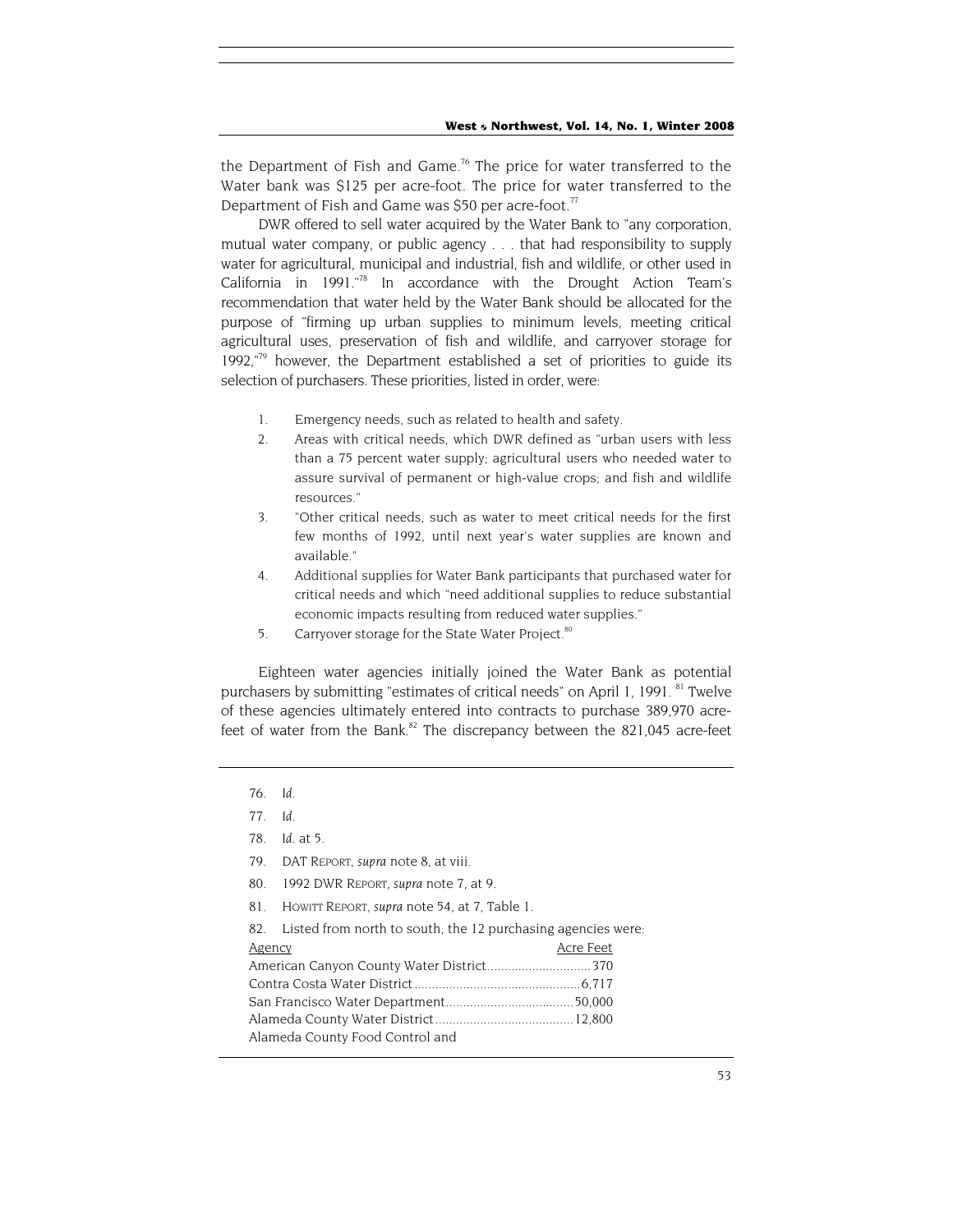acquired by the Water Bank and the 389,970 allocated to the twelve purchasers is the result of two factors. First, there are significant carriage losses incurred when water is transported through the Delta for diversion at Clifton Court Forebay. These carriage losses, which usually amount to approximately 20 percent of the water moved through the Delta, were only about 14 percent of the water transferred through the Delta pursuant to the 1991 Water Bank.<sup>83</sup> Second, the heavy and unexpected March rains decreased demand, particularly for "noncritical" uses. As a result, DWR retained approximately 250,000 acre-feet of the acquired water as carryover storage for  $1992$ .<sup>84</sup> Indeed, given the various uncertainties—the amount of water that would be offered for sale to the Water Bank, the amount of water that would be requested for allocation from the Bank, whether a market-clearing price would be established, and the unpredictability of the weather—is was essential that DWR stand ready to purchase the surplus water remaining in the Water Bank at the close of the 1991 water year.

The base purchase price for water was  $$175$  per acre-foot.<sup>85</sup> This reflected the \$125 per acre-foot cost of acquiring the water plus \$45 per acrefoot for carriage losses and technical corrections and administrative

| Metropolitan Water District of Southern |  |
|-----------------------------------------|--|
|                                         |  |
|                                         |  |

<span id="page-14-0"></span>1992 DWR REPORT, *supra* note 7, at 6.

83. According to DWR, of the 821,045 acre-feet acquired by the Water Bank,

[a]pproximately 165,000 acre-feet was subtracted due to Delta carriage water requirements and technical corrections . . . For the 1991 Drought Water Bank, [carriage losses] were calculated to be 14 percent, a melded overall rate which reflected the various specific sources of water for the Bank. The technical corrections were in two components. The first component was an after-the-fact fine tuning of the crop consumptive use numbers between the Department and the Bureau of Reclamation. The second component was a correction for actual rainfall, which resulted in a decrease of about 30,000 acre-feet from the total purchased amount. This left a net of about 655,000 acre-feet of water that could be delivered, which was apportioned 390,000 acre-feet to meet critical water needs of the buyers, and 265,000 acre-feet for State Water project carryover storage.

Letter from Robert G. Potter, Chief Deputy Director, California Department of Water Resources 2 (Sept. 8, 1993) (on file with author).

<span id="page-14-1"></span>84. HOWITT REPORT, *supra* note 54, at 63. For a more detailed explanation of how DWR allocated water to the participating agencies, *see id.* at 5-10.

<span id="page-14-2"></span>85. 1992 DWR REPORT*, supra* note 7, at 9.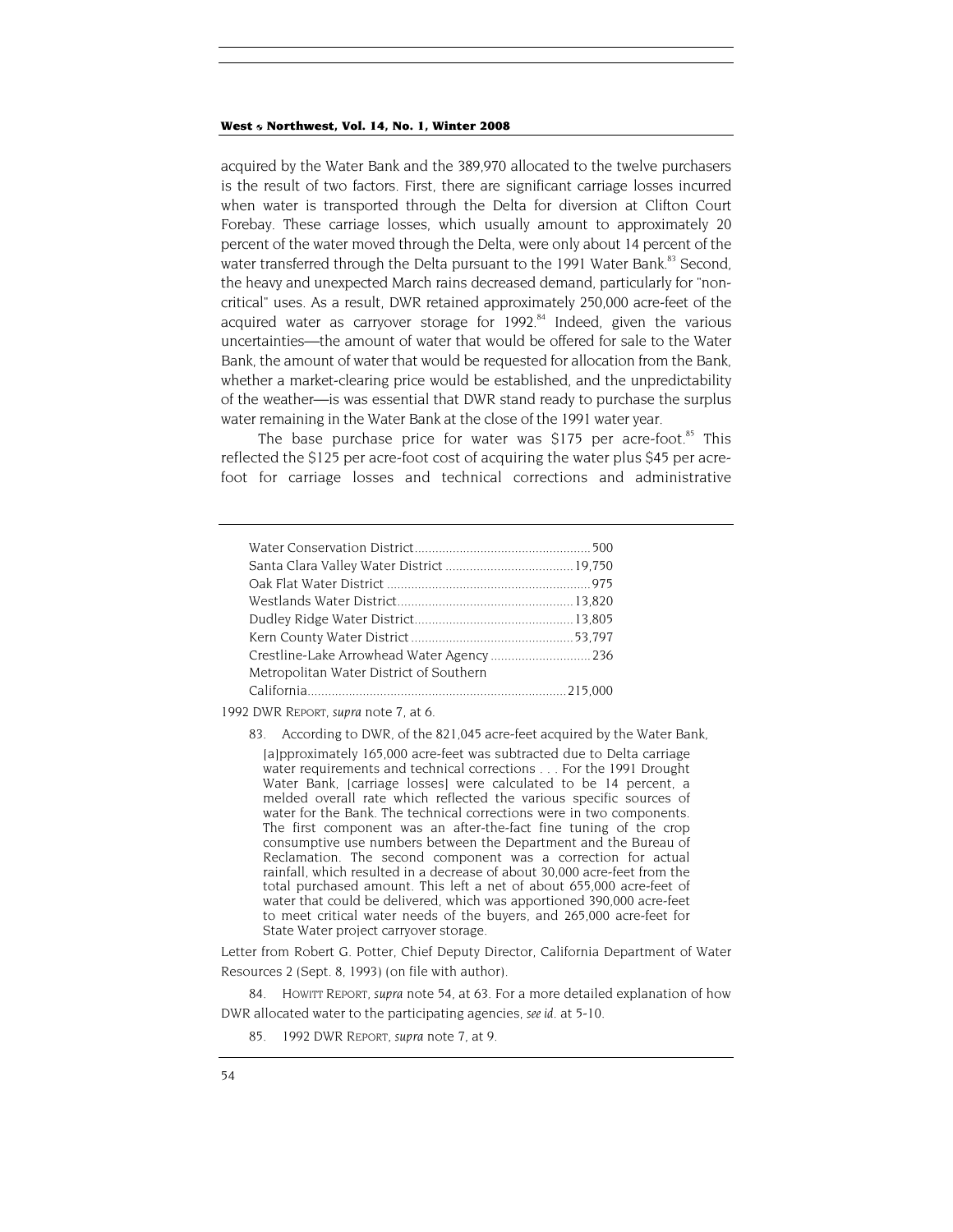expenses of \$5 per acre-foot.<sup>86</sup> Most of the water was delivered through SWP facilities. Buyers who used these facilities also paid for the operation and maintenance costs incurred by DWR in delivering the water. Purchasers that were not SWP contractors also paid a "use of facilities fee, which was a proportional share of the capital and annual costs associated with SWP facilities used to make the transfer."<sup>[87](#page-15-1)</sup>

Although the reduced diversions and retention of water sold to the Water Bank provided some benefits to Sacramento River fisheries and other instream uses,<sup>88</sup> the increased pumping of water from the Delta for delivery to the Water Bank's customers had threatened Delta water quality and posed serious problems for several species of fish. Initially, DWR and the Bureau of Reclamation proposed to lessen the ambient water quality standards for chlorides at three locations in the Delta—Rock Slough, the CVP Tracy Pumping Plant, and Clifton Court Forebay.<sup>89</sup> The parties withdrew their petition, however, when the unexpected March rains provided the flows needed to achieve the existing Delta water quality standards.<sup>90</sup> Nevertheless, because five years of drought had "already placed the Delta in a vulnerable condition," the State Water Resources Control Board asked DWR to prepare an evaluation of the effects of Water Bank transfers on Delta fisheries.<sup>91</sup> From this study, DWR determined that increased pumping from the Delta associated with the Water Bank would increase the entrainment losses of American shad, Delta smelt, and striped bass, particularly during the months of June, July, and August.<sup>92</sup> Accordingly, DWR decided to withdraw water from storage in San Luis Reservoir to fulfill its contract obligations to the Water Bank purchasers south of that facility, and to defer the increased

- <span id="page-15-1"></span>87*. Id.*
- 88*. See infra* text accompanying notes 209-10.

<span id="page-15-3"></span><span id="page-15-2"></span>89. CALIFORNIA STATE WATER RESOURCES CONTROL BOARD, NOTICE OF EMERGENCY PUBLIC HEARING AND BOARD MEETING: CONSIDERATION OF DROUGHT-RELATED EMERGENCY WATER RIGHT ORDER AND RELATED ACTIONS IN RESPONSE TO A REQUEST FOR A HEARING FROM THE DEPARTMENT OF WATER RESOURCES, ACTIONS TO BE CONSIDERED (1991); *see* CALIFORNIA DEPARTMENT OF WATER RESOURCES, DELTA PROTECTIONS: EFFECT OF TEMPORARY MODIFICATIONS OF WATER RIGHT PERMITS 8-9 (1991).

- <span id="page-15-4"></span>90. 1992 DWR REPORT, *supra* note 7, at 10.
- <span id="page-15-5"></span>91*. Id.*

<span id="page-15-6"></span>92. Memorandum from Randall H. Brown to Larry Gage: Fish Impacts of Water Bank Delta Transfer, California Department of Water Resources (July 3, 1991) [hereinafter "Fish Impacts Memorandum"] (on file with author).

<span id="page-15-0"></span><sup>86.</sup> Letter from Robert G. Potter, Chief Deputy Director, California Department of Water Resources 2 (Sept 8, 1992) (on file with author). "[T]he Delta carriage water requirement is a quantity of additional water needed as Delta outflow to maintain compliance with Delta water quality standards for a given increase in export pumping under conditions of reverse flow in the western Delta." *Id.*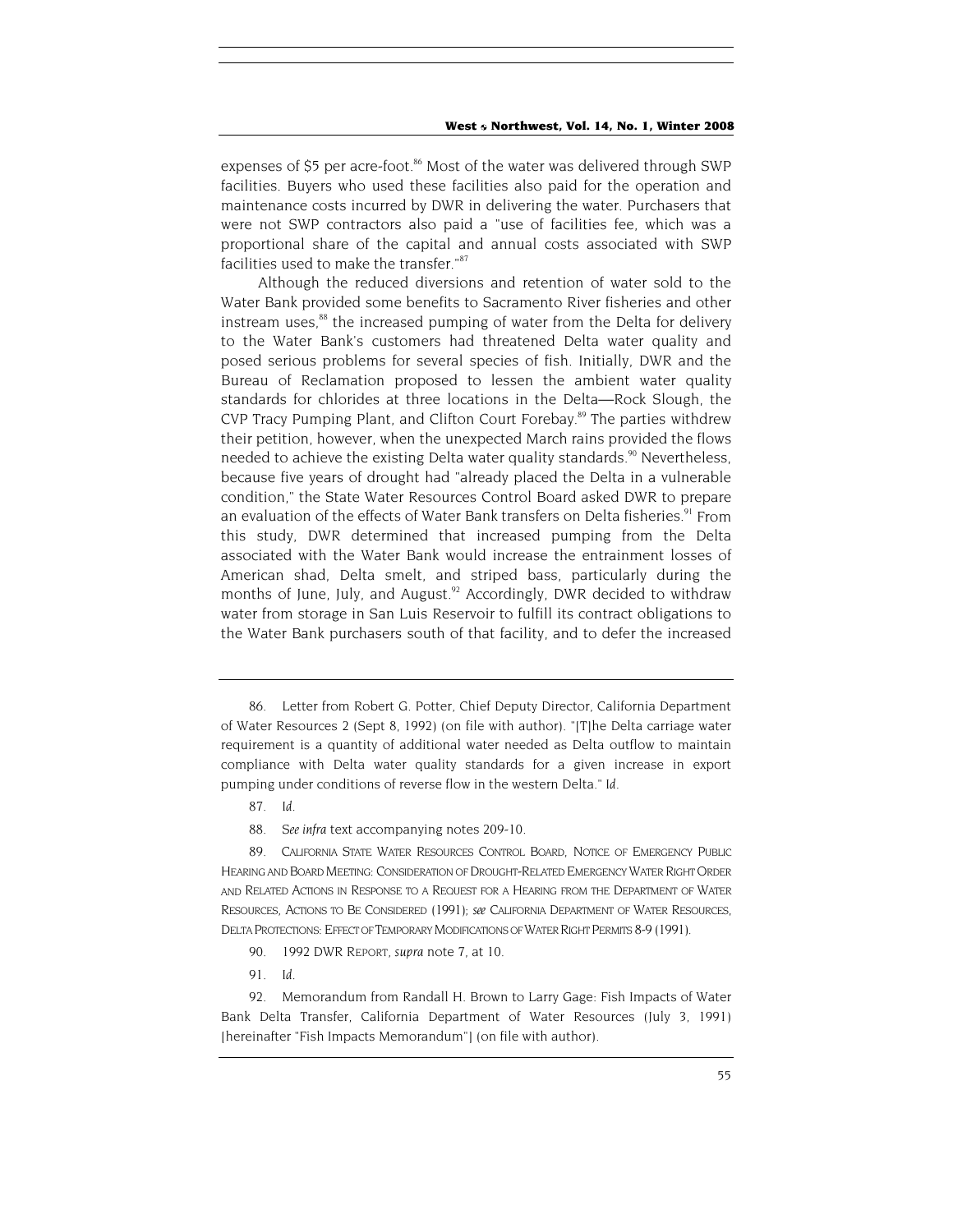diversion of water from the Delta until September and October.<sup>93</sup> DWR then replaced the water taken from San Luis Reservoir in the summer with the water diverted from the Delta during the fall months.<sup>[94](#page-16-1)</sup>

#### **D. Evaluations of the Water Bank**

By virtually all accounts, the 1991 Water Bank was a success. According to DWR, the Bank "is an example of what can be created with resourcefulness and cooperation. Over 800,000 acre-feet of water was developed in a short time because all of the participants were committed to the program's success."<sup>95</sup> Moreover, the "large-scale water transfer program was implemented in less than 100 days with the help of the entire water community, and important links with local water interests and local government were established for future programs."<sup>[96](#page-16-3)</sup>

Outside observers have been equally complimentary. An influential analysis of the Water Bank concludes that while "not everyone was supportive of water banking, the consensus was that the Bank was successful, particularly given the emergency circumstances under which it was created . . . DWR staff, especially those leading the Bank's management, were singled out by a number of participants for high praise." $97$  The interviews conducted for this study confirm this conclusion.<sup>[98](#page-16-5)</sup>

#### **II. A Legal Analysis of the 1991 Water Bank**

The 1991 Water Bank achieved the primary purpose for which it was created—to reallocate developed water supplied on a short-term basis from users who either could do without or had alternative water sources to users located in other areas of California for whom continued shortages threatened severe hardship. As DWR has observed, because of the existence of the Water Bank, the implementation of "stringent conservation practices, plentiful March rains, and a mild summer, conditions that could have been disastrous in some areas were made bearable.["99](#page-16-6)

Yet, the transfer of water to areas with critical supply deficiencies was only one of several goals set forth by the Drought Action Team in its report to the Governor recommending the formation of a Water Bank. These other goals were:

<span id="page-16-0"></span><sup>93. 1992</sup> DWR REPORT, *supra* note 7, at 10.

<span id="page-16-1"></span><sup>94</sup>*. Id.* at 11.

<span id="page-16-2"></span><sup>95</sup>*. Id.* at 19.

<span id="page-16-3"></span><sup>96</sup>*. Id.*

<span id="page-16-4"></span><sup>97.</sup> HOWITT REPORT, *supra* note 54, at 21.

<span id="page-16-5"></span><sup>98</sup>*. See infra* part II.E-F.

<span id="page-16-6"></span><sup>99. 1992</sup> DWR REPORT*supra* note 7, at 19.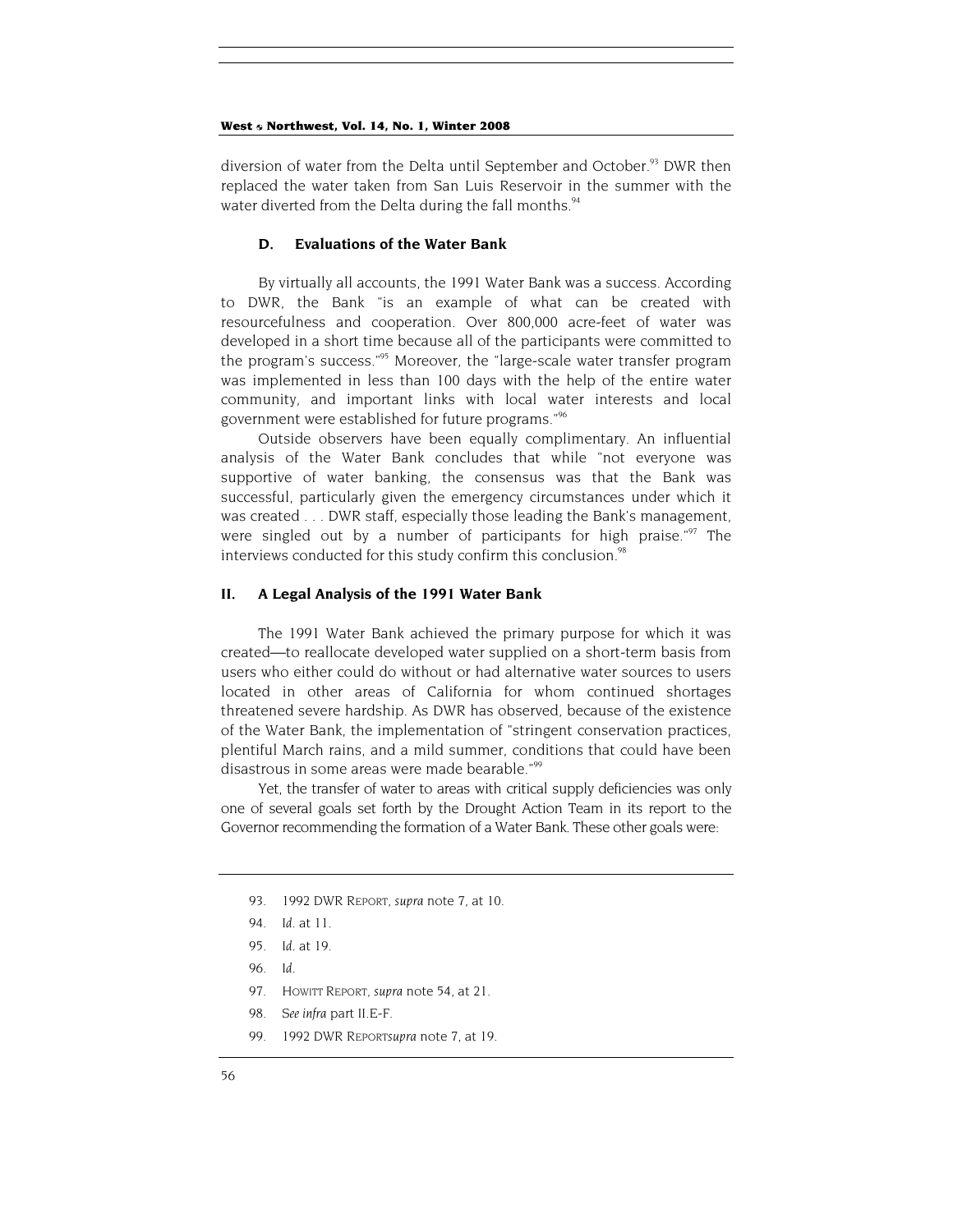- 1. Protection of the water rights of transferors of water to the Water Bank.
- 2. Preservation of fish and wildlife.
- 3. Mitigation of the effects of transfer on third-parties.
- 4. Recognition of county-of-origin and area-of-origin laws.<sup>[100](#page-17-0)</sup>

In marked contrast with the successful transfer of water to areas of critical need, it is far less clear whether the Water Bank fulfilled these other policies and promises. Indeed, while the interviews conducted for this paper confirm the conclusion that the administrators of the Water Bank undertook a Herculean task with alacrity *and* sensitivity for the interest of the counties from which the water was transferred and other third-parties affected by the transfer, several critical legal decisions were made that reduced the probability that the last three of the Drought Action Team's goals would be achieved.

As the remainder of this paper will show, through both existing laws governing water transfers and special legislation enacted to encourage transfers to the Water Bank, DWR was able to provide iron-clad guarantees to transferors that the sale of water to the Bank would not in any way jeopardize their water rights. Yet, because the transfers of water to the Bank overwhelmingly involved surface water held pursuant to riparian right and surface water for which groundwater was substituted, both the State Water Resources Control Board and the laws that establish a process for protecting third-party water rights holders, fish and wildlife, instream flows, and other interests within the areas-of-origin were effectively removed from the transfer process. Moreover, because of the decision legally to characterize the transfers for which groundwater was substituted as transfer of surface water for one purpose and transfers of groundwater for another, the laws designed to protect the counties in which groundwater originates were circumvented.

As explained below, all of these legal decisions may have been justifiable under the perceived emergency conditions that existed at the time the Water Bank was established and the transfer contracts written. But they raise troubling questions about the efficacy of laws enacted to balance the interests of water users who participate in the market and the interests of those who are not parties to the transfer contracts that formed the Water Bank.

#### **A. The Legal Backdrop**

An essential prerequisite to the 1991 Water Bank was the enactment over the preceding twelve years of legislation that encourages voluntary transfers of water by explicitly authorizing the sale of conserved and surplus water and by protecting the water rights of users who choose to transfer water to others. The surface water transferred to the Water Bank was held pursuant to five types of rights: riparian rights; pre-1914 appropriative rights;

<span id="page-17-0"></span><sup>100.</sup> DAT REPORT, *supra* note 8, at viii-ix.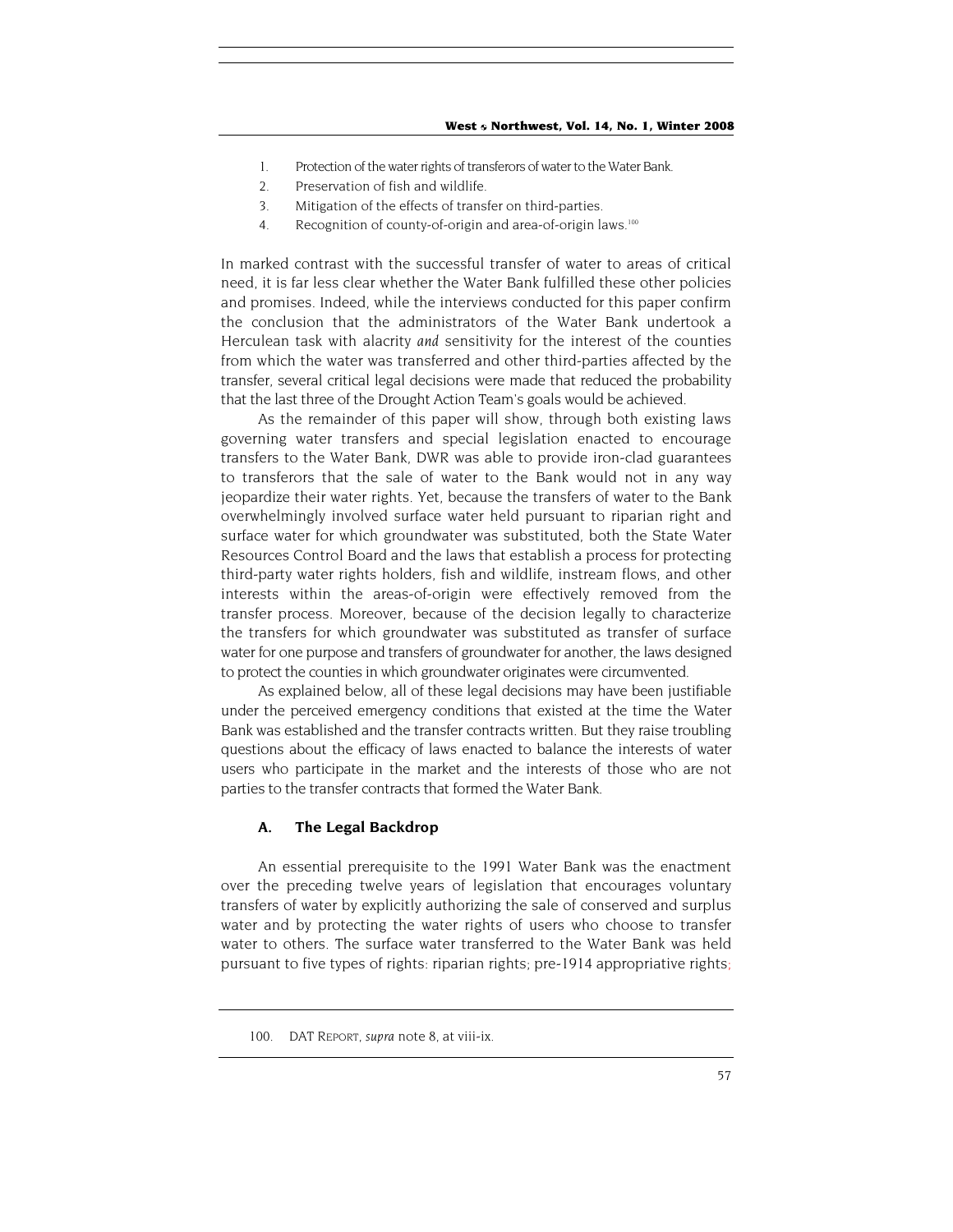riparian and pre-1914 appropriative rights now embodied in CVP contracts with the United States Bureau of Reclamation; permitted or licensed appropriative rights administered by the State Water Resources Control Board; and entitlements to water based on the user's membership in a local water agency. Each of these categories is subject to different legal rules regarding nonuse and forfeiture.

For the riparians, including the CVP water rights settlement contractors, participation in the Water Bank posed little risk, because riparian rights may not be lost or diminished by nonuse.<sup>101</sup> Therefore, the decision to forego water for one growing season would not jeopardize the transferors' future water rights.<sup>[102](#page-18-1)</sup>

Because appropriative rights *can* be lost by nonuse,<sup>103</sup> the Legislature enacted a statute in 1979, which declares the conservation and transfer of water to be a beneficial use and that prohibits the forfeiture of the water not used as a result of these practices. Section 1011 of the Water Code permits an appropriator to reduce its water use through the implementation of conservation measures and to retain full rights to the conserved water. The statute defines conservation broadly as "the use of less water to accomplish the same purpose or purposes of use allowed under the existing appropriative right."[104 M](#page-18-3)oreover, water saved as a result of "land fallowing or crop rotation" qualifies under the statute as "conserved water."<sup>105</sup> According to subsection (a), the "cessation or reduction in the use of such appropriated water shall be deemed equivalent to a beneficial use" of the conserved water.<sup>106</sup> Subsection (b) then authorizes the sale, lease, or exchange of the conserved water, subject to the general water transfer

<span id="page-18-1"></span><span id="page-18-0"></span>102. For the participating riparians, the most significant legal questions was whether they could transfer their water to the Bank without violating the riparian land and watershed limitation of the riparian rights system, see, Anaheim Union Water Co. v. Fuller, 150 Cal. 327 (1907). The way in which the DWR avoided these problems is discussed below in Part II.C. The CVP water rights settlement contractors had the additional problem of persuading the Bureau of Reclamation that at least the water rights settlement portion of their contracts should be transferable under the provisions of California law and not be subject to the Bureau's restrictions on transfers of "project" water. This problem will be analyzed in part II.D.

<span id="page-18-2"></span>103. California Water Code § 1241 provides that appropriative rights held pursuant to permit or license are subject to forfeiture if the water is not beneficially used for a period of five years and that "such unused water may revert to the public and shall, if reverted, be regarded as unappropriated water." CAL. WATER CODE § 1241 (West Supp. 1994). Pre-1914 appropriative rights also may be forfeited if the water is not beneficially used for a period of five years. Smith v. Hawkins, 110 Cal. 122, 127 (1895).

- <span id="page-18-3"></span>104. CAL. WATER CODE § 1011(1) (West Supp. 1994).
- <span id="page-18-4"></span>105*. Id.*
- <span id="page-18-5"></span>106*. Id.*

<sup>101</sup>*. In re* Waters of Long Valley Creek System, 25 Cal. 3d 339, 357-358 (1979).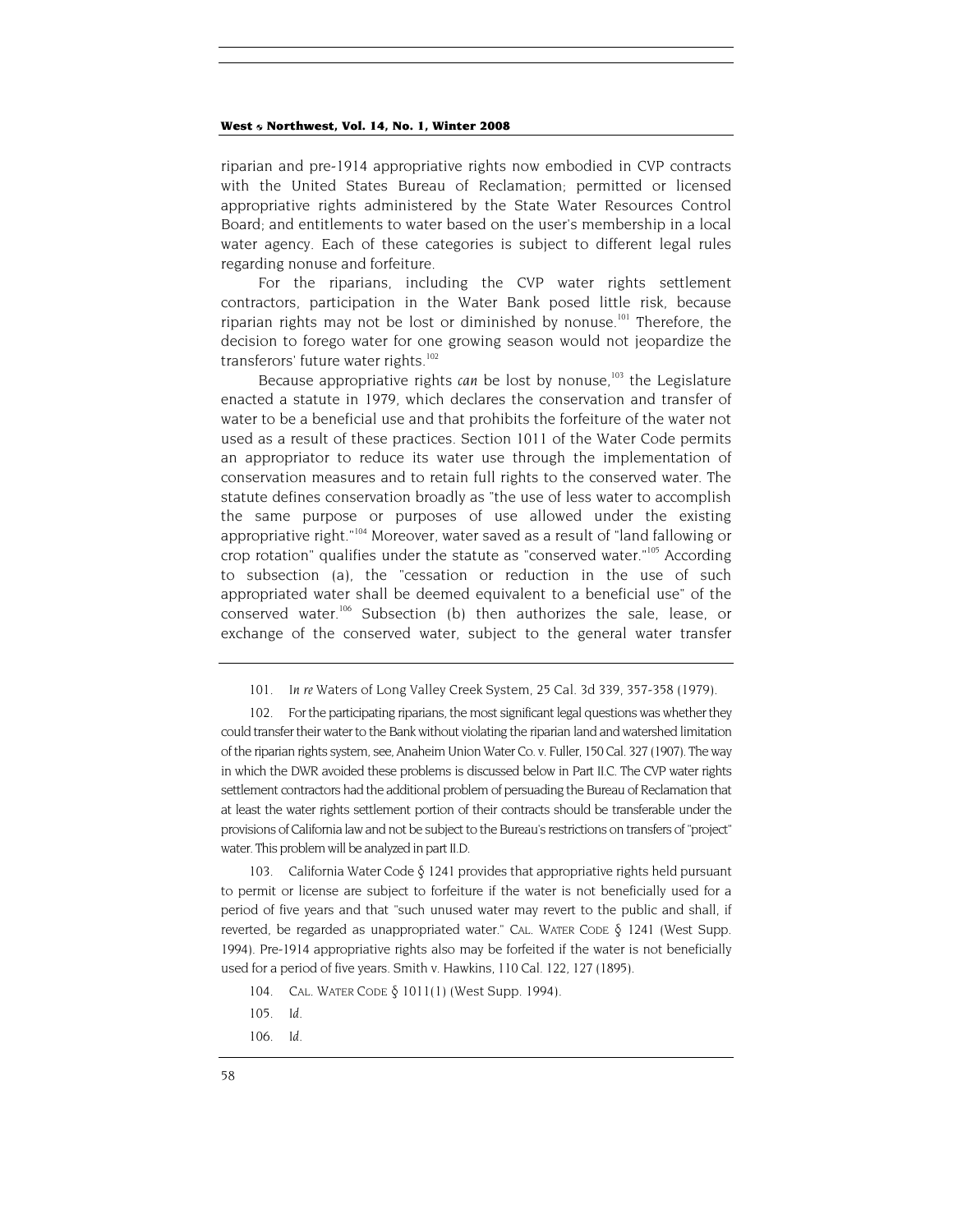laws.<sup>107</sup> The Legislature sought to guarantee the water rights of appropriators who conserve and transfer water pursuant to this section by declaring that "[n]o forfeiture of the appropriative right to the water conserved shall occur upon the lapse of the [applicable] forfeiture period."<sup>108</sup>

Several other provisions of the Water Code address the rights of individuals who do not themselves own water rights, but instead receive their water from a local water agency. Section 382 declares that "[n]otwithstanding any other provision of law, every local or regional public agency authorized by law to serve water to the inhabitants of the agency may sell, lease, exchange, or otherwise transfer water that is surplus to the needs of the agency's water users for use outside the agency."<sup>109</sup> Section 383 then defines "surplus water" in three different ways. Subsection (a) authorizes the agency to transfer water "which the agency finds will be in excess of the needs of water users within the agency for the duration of the transfer."<sup>110</sup> Subsection (b) permits the transfer of water conserved by individual users within the agency where the agency, rather than the user, holds the water right.<sup>111</sup> Subsection (c) authorizes the transfer of conserved water by individual users within an agency who hold their own water rights. It provides that "the water user and the agency [may] agree, upon mutually satisfactory terms, that the water user will forego use for the period of time specified in the agreement" with the transferee and directs that the agency "shall act as agent for the water user to effect the transfer."<sup>112</sup> Transfers made pursuant to these provisions are subject to the general transfer laws, including the requirement that any change in the point of diversion, place of use, or purpose of use set forth in the transferor's permit or license be approved by the State Water Resources Control Board.<sup>113</sup>

Although these sections of the Water Code do not contain the same type of "anti-forfeiture" guarantees provided by section 1011, they are subject to

- <span id="page-19-1"></span>108. CAL. WATER CODE §1011(a) (West Supp.1994).
- <span id="page-19-2"></span>109*. Id.* § 382(a).
- <span id="page-19-3"></span>110*. Id.* § 383(a).
- <span id="page-19-4"></span>111*. Id.* § 383(b).
- <span id="page-19-5"></span>112*. Id.* § 383(c).

<span id="page-19-6"></span>113*. Id.* §§ 384 & 386; *see infra* Part II.B. In addition, before engaging in a transfer to users served by another water agency, the transferor must obtain the consent of the "recipient" agency. CAL. WATER CODE § 385 (West Supp. 1994). Inasmuch as all of the transfers were to the Water Bank for redistribution to the participating purchasing agencies, this requirement posed no problems.

<span id="page-19-0"></span><sup>107</sup>*. Id.* § 1011(b), As discussed below, the other transfer laws grant the State Water Resources Control Board jurisdiction over all transfers of surface water held pursuant to a permit or license that require a change in the point of diversion, place of use, or purpose of use set forth in the permit or license. Transfers of groundwater and of surface water held pursuant to a riparian or pre-1914 appropriative right are categorically exempt from this aspect of the Board's jurisdiction. *See infra* part II.B.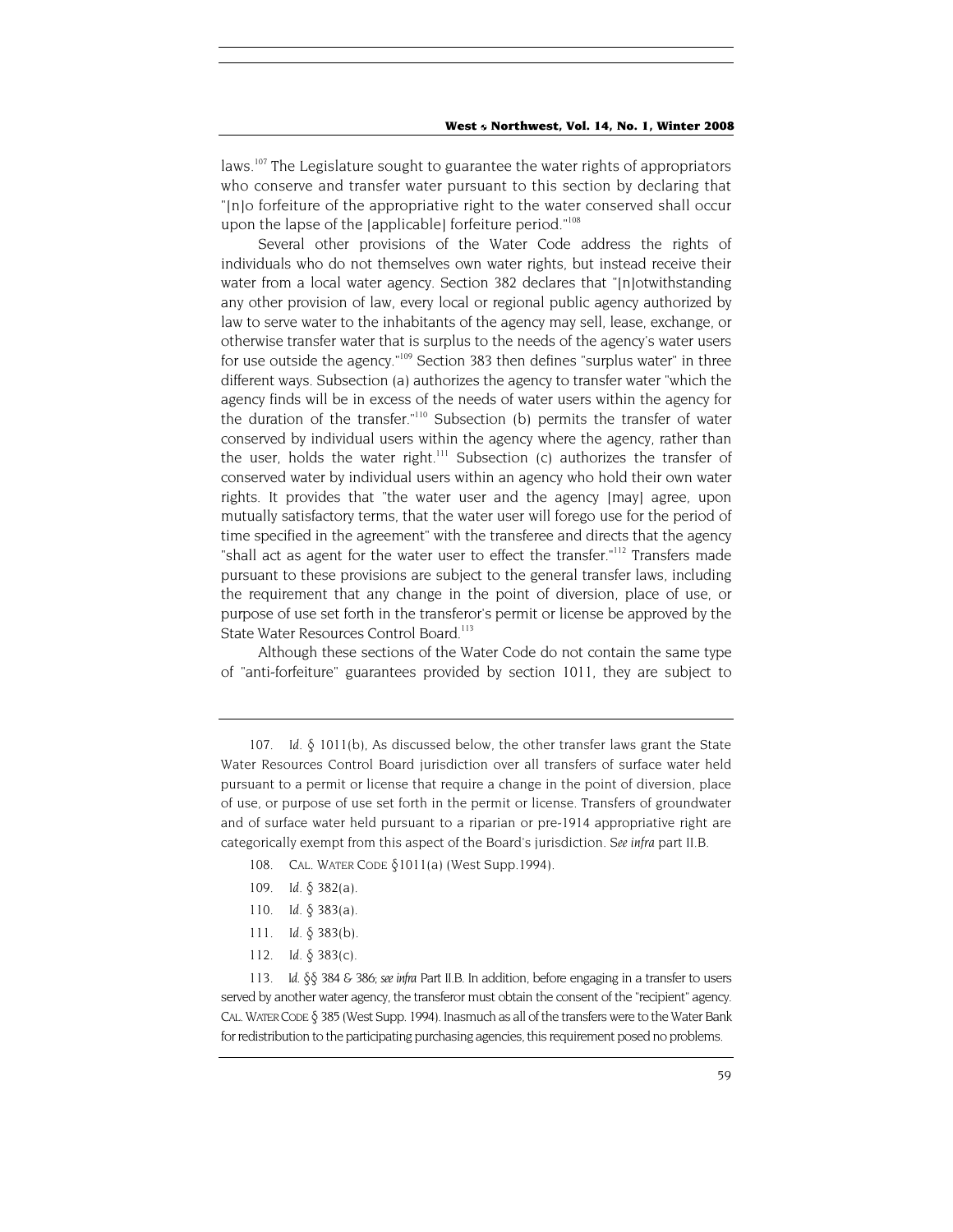section 1244 of the Code, which establishes a general protection of the water rights of persons or agencies that transfer water. Section 1244 declares:

The sale, lease, exchange, or transfer of water or water rights, in itself, shall not constitute evidence of waste or unreasonable use, unreasonable method of use, or unreasonable method of diversion and shall not affect any determination of forfeiture applicable to water appropriated pursuant to the Water Commission Act or this code or water appropriated prior to December 19, 1914.<sup>114</sup>

Taken together, these statues "afford potential transferors a reasonable assurance . . . that by offering water for sale, entering into negotiations, or conducting studies of potential conservation yields within their service areas, they will not lose their water rights. Neither the transfer nor the negotiations leading up to the transfer may be used as evidence that the transferor's [water] rights exceed its actual reasonable needs<sup>115</sup>

Thus, of all the problems faced by DWR in the days leading up to the formation of the Water Bank, the issue of least consequence should have been the fear that by participating in the Bank sellers would subject their water rights to the risk of forfeiture of divestment based on waste or unreasonable use. Yet, in hearings conducted in January 1991, the State Water Resource Control Board "heard testimony that some water users may be afraid to transfer water for fear of prejudicing their water rights."<sup>[116](#page-20-2)</sup>

Consequently, to assuage any lingering doubts about the legal effects of selling water to the Water Bank, the Legislature convened an "Extraordinary Session" in March and April 1991 to enact special transfer legislation to encourage transfers to the Bank.<sup>117</sup> Two of these statutes are germane to this analysis. Both laws expired on January 1, 1993.

Assembly Bill No. 9, sponsored by Assemblyman Cortese, authorized any water supplier to transfer water to the Water Bank or to users outside the water supplier's service area if two requirements were satisfied:

<sup>114.</sup> CAL. WATER CODE § 1244 (West Supp. 1994).

<span id="page-20-1"></span><span id="page-20-0"></span><sup>115.</sup> Brian E. Gray, *A Primer on California Water Transfer Law,* 31 ARIZ. L. REV. 745, 774 (1989).

<span id="page-20-2"></span><sup>116.</sup> DAT REPORT, *supra* note 8, at 29.

<span id="page-20-3"></span><sup>117. 1991</sup> Cal. Stat. ch. IX-5X. Because the Legislature declared these acts to be "urgency statute[s] necessary for the immediate preservation of the public peace, health, or safety within the meaning of Article IV of the [California] Constitution," they took effect immediately upon the Governor's signature. *See id.* ch. IX § 9.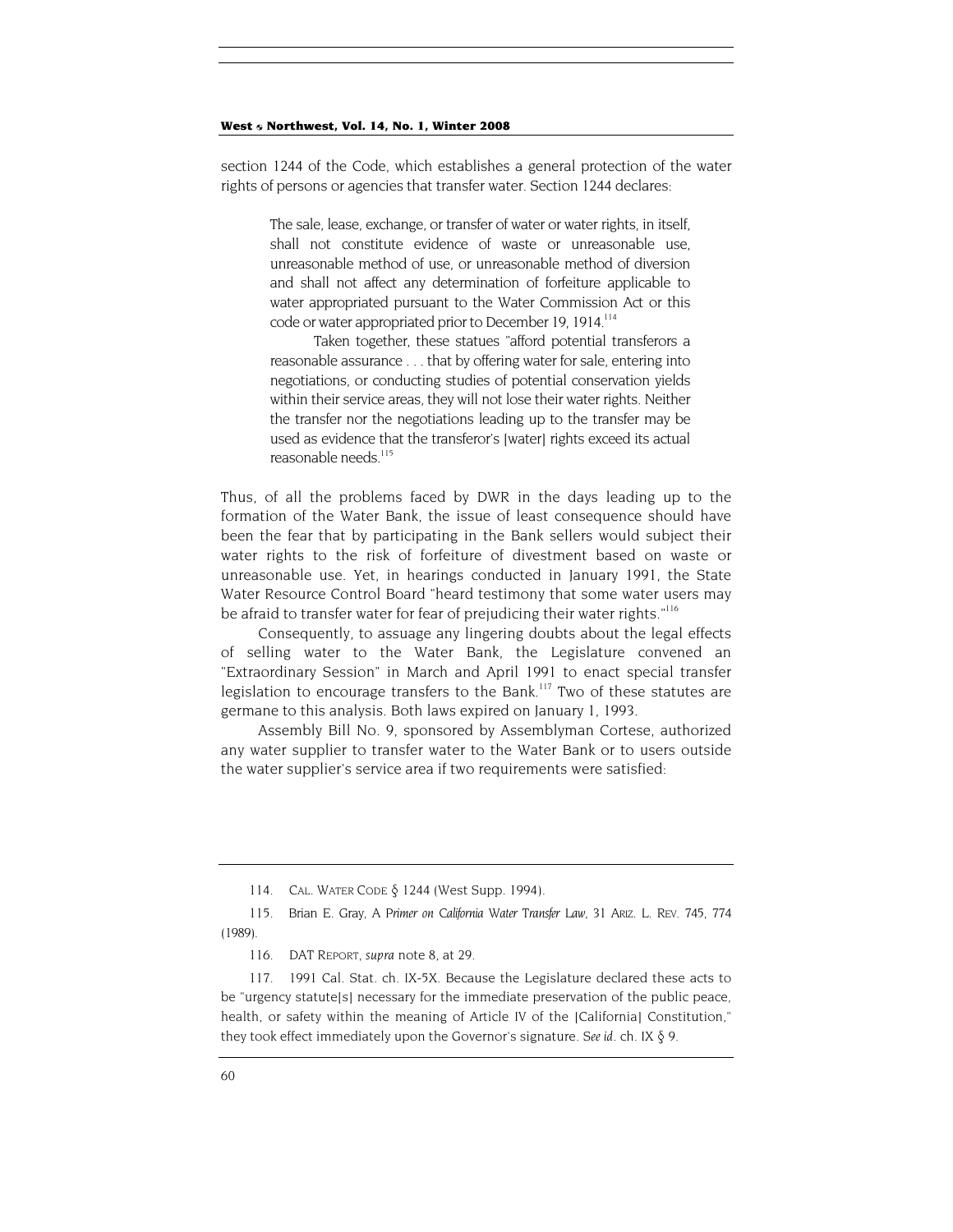<span id="page-21-5"></span>1. "The governing body of the water supplier determines that it is in the best interest of the water supplier to transfer the water."

2. "The water supplier has allocated to the water users within its service area the water available for 1991 and no user will receive less than the amount provided by that allocation without that user's consent."[118](#page-21-0)

The statute covered the types of transfers to the Water Bank that DWR was in the process of negotiating. It applied only to water made available by conservation or use of an alternative source of supply and to water "developed pursuant to a contract by a water user to reduce water use below the user's allocation or to eliminate the use of water during 1991, including a contract to grow crops without the use of water from the water supplier, to fallow land, or to undertake other action to eliminate water use."<sup>119</sup> The law also provided that a participating water supplier could transfer water to the Water Bank "whether or not the water proposed to be transferred is surplus to the needs within the service area of the water supplier."<sup>[120](#page-21-2)</sup>

Assembly Bill No. 10, authored by Assemblyman Costa, was designed to protect the water rights of those who sold water to the Water Bank. It provided simply that "[n]o temporary transfer of water made pursuant to any provision of law for drought relief in calendar years 1991 and 1992 shall affect any water rights."[121](#page-21-3)

The Department of Water Resources has stated that the "Drought Water Bank probably would not have gotten off the ground as quickly as it did had it not been for [these] two key pieces of legislation." $122$  This is probably an accurate assessment of AB 9's authorization of transfers of water that is not necessarily surplus to the needs of other users within the service area of the transferor. As one attorney noted at the time, under the circumstances, there was "no way that the board [of directors of a water district) could make a declaration there are water surpluses." $123$  The new

- <span id="page-21-0"></span>118*. Id.* ch. IX, §1.
- <span id="page-21-1"></span>119*. Id.* ch. IX, § 2.
- <span id="page-21-2"></span>120*. Id.* ch. IX, § 3.
- <span id="page-21-3"></span>121*. Id.* ch. 2X, § 1(a).
- <span id="page-21-4"></span>122. 1992 DWR REPORT, *supra* note 7, at 15.

123. David Newdorf, *The Scramble for Water,* S.F. RECORDER, Mar. 4, 1991, at 1 (quoting Edward Tiedemann). On the other hand, § 383(c) of the Water Code already authorized the transfer of water that individual users choose (with the water agency's consent) not to use. CAL. WATER CODE  $\delta$  383(c). (West Supp. 1994). Section 383 defines this water as "surplus" notwithstanding the claims of other members of the agency. *Id.* § 383; *see supra* text accompanying notes 110-12. A water agency's board of directors therefore *could* make a declaration that "surplus water" existed within the agency, which could be transferred to the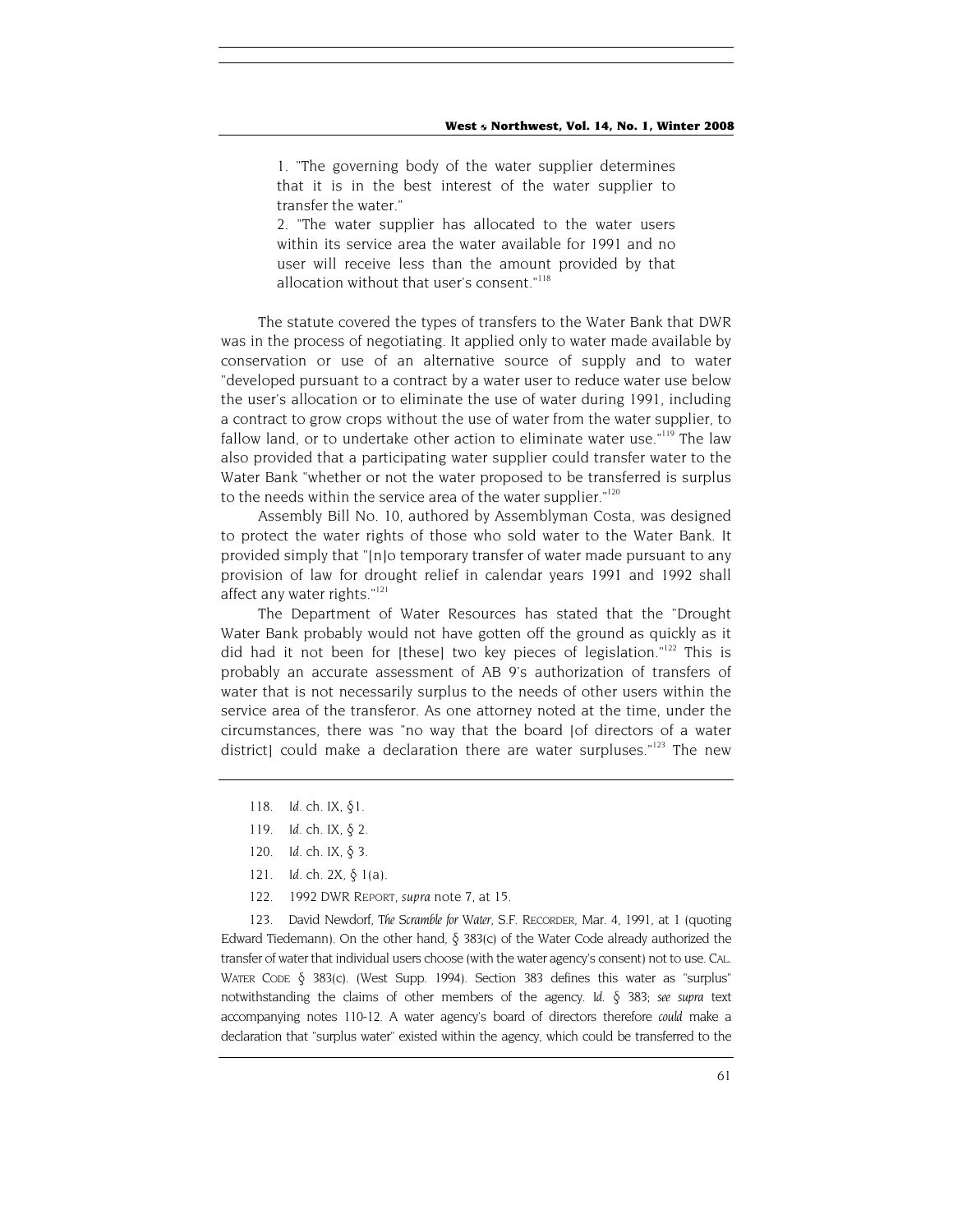<span id="page-22-3"></span>legislation thus resolved the vexing legal question whether nonparticipating member of a local water agency could claim water that the agency or another member proposed to conserve and transfer to users located outside the agency.<sup>124</sup>

At first blush, it is difficult to agree with the Department's conclusion that AB 10 was necessary to the creation of the Water Bank. As noted above, existing law already provided that the decision to conserve or to transfer water could not be used as evidence of unreasonable use and that, following a transfer, all rights revert to the transferor. Yet, statutes do not always alter human behavior in the way in which the Legislature intended, and there remained in early 1991 a widespread belief that participants in the Water Bank would incur a substantial risk of forfeiting their rights to the water offered for sale. In the words of the Manager of the Water Bank, "Water users were still apprehensive. Our conclusion was tied to *perceptions* of prospective sellers, who felt more assured after [AB 9 and AB 10 were enacted] and thus were more willing to sell.<sup>125</sup> An attorney who represented a number of transferors to the 1991 Water Bank, and who helped to draft many of the transfer statutes discussed in this section, confirms this analysis. In his discussions "with growers in water districts to encourage participation in the water bank," he observes, "there was a tremendous concern about water rights protection. The more statutes you could show them the more it seemed to help. So that was an important aspect of the special legislation."<sup>[126](#page-22-2)</sup>

The temporary statues were useful, perhaps even essential, to the creation of the 1991 Water Bank, because they provided the last measure of transfer authority and water rights protection that participating farmers and water agencies needed to convince them to sell some of their supplies to the Bank. For this reason, the Legislature has made the provisions of the Assembly Bills 9 and 10 permanent features of California water transfer law.<sup>[127](#page-22-3)</sup>

Water Bank. The real problem, however, was that the legal definition of surplus water under  $\delta$ 383 did not correspond with the common understanding of the term "surplus." For this reason, although Assembly Bill 9 did not significantly change the legal powers of the water agencies, it did clarify their water transfer authority as a practical matter.

<span id="page-22-0"></span>124*. See* Brian E. Gray, Bruce c. Driver & Richard W. Wahl, *The Transferability of Federal Reclamation Water: A Case Study of California's San Joaquin Valley,* 21 ENVTL. L. 911, 972-76 (1991).

<span id="page-22-1"></span>125. Letter from Steve Macaulay, Manager of the Drought Water Bank, California Department of Water Resources (Jan. 6, 1993) (emphasis in original) (on file with author).

<span id="page-22-2"></span>126. UNIVERSITY OF CALIFORNIA AGRICULTURAL ISSUES CENTER AND WATER RESOURCES CENTER, CALIFORNIA WATER TRANSFERS: GAINERS AND LOSERS IN TWO NORTHERN COUNTIES 60 (1992) (hereinafter "U.C. CONFERENCE REPORT") (comments of Paul M. Bartkiewicz).

127. 1992 Cal. Stat. ch. 481, § 1. This statute provides:

A water supplier may contract with a state drought water bank or with any other state or local water supplier or user inside or outside the service area of the water supplier to transfer, or store as part of a transfer, water if the water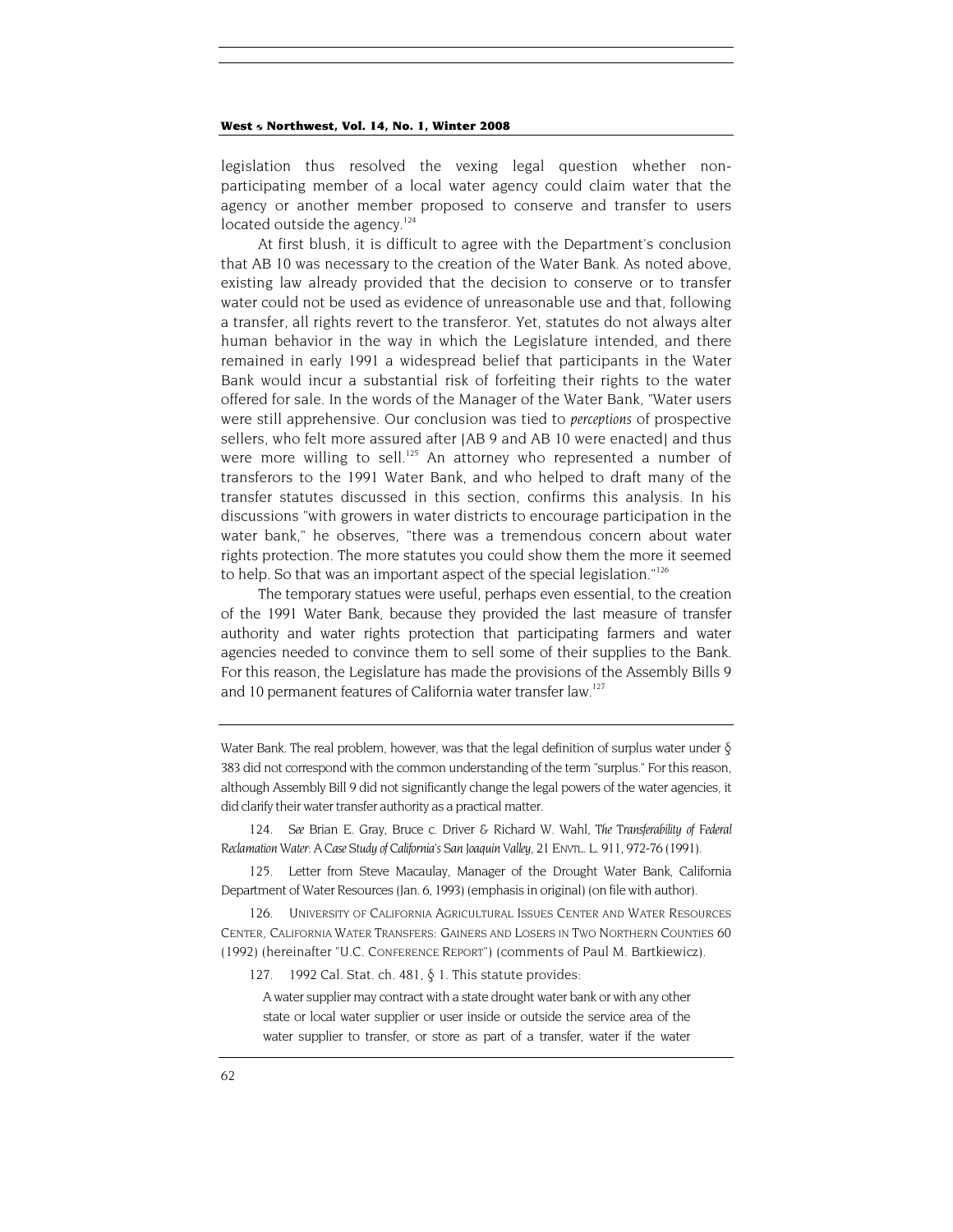#### **B. The Jurisdiction of the State Water Resources Control Board**

Although the State Water Resources Control Board is the principal regulator of surface water use in California, none of the transfers of water from Yolo and Solano Counties to the 1991 Water Bank were reviewed by the Board. Indeed, of the 351 contracts to sell water to the 1991 Water Bank, only two—those with the Yuba County Water Agency and the Oroville-Wyandotte Irrigation District—were subject to the Board's jurisdiction.<sup>128</sup>

supplier has allocated to the water users within its service area the water available for the water year, and no other user will receive less than the amount provide by that allocation or by otherwise unreasonably adversely affected without that user's consent.

CAL. WATER CODE  $\delta$  1745.04 (West Supp. 1994). The water that may be transferred pursuant to  $\delta$ 1735.04 is defined as (1) stored water, (2) water that is made available by "[c]onservation or alternate water supply measures taken by individual water users of by the water supplier"; and (3) water that is "developed" pursuant to a contract "to reduce water use below the user's allocation or to eliminate the use of water during the water year." *Id.* § 1745.05. The last category includes contracts "to grow crops without the use of water from the water supplier, to fallow land, or to undertake other action to reduce or eliminate water use." *Id.* § 1745.05(a)(2). Thus, the statute expressly recognizes the types of contracts used by DWR in the 1991 Water Bank. However, it limits the amount of water that may be transferred as a result of land fallowing to 20 percent of the water that would have been "applied or stored" by the water supplier during any hydrological year in the absence of a contract under §§ 1745.04 and 1745.06, unless the water supplier approves a larger percentage following a public hearing. *Id.* § 1745.05(b).

The statute authorizes the transfer of water under  $\delta$  1745.04 "whether or not the water proposed to be transferred is surplus to the needs within the service area of the supplier." *Id.* § 1745.06. §§ 1745.04 and 1745.06 state that members may not make such claims to water that has already been allocated to the transferor member (or which the local agency has stored and thereby reserved form allocation), unless the objecting members can prove that they would be "unreasonably adversely affected" by the proposed transfer. *Id.* §§1745.04, 1745.06.

The new law declares that transfers of water made pursuant to  $\delta$  1745.04 "or any other provision of law" are beneficial uses of water and shall not "cause a forfeiture, diminution, or impairment of any water rights." *Id.* § 1745.07. These declarations are reiterative of §§ 1011 and 1244 of the California Water Code. *See supra* text accompanying notes 95-00 & 104-5. The Legislature also specified that landowners within a local water agency who are also on the agency's board of directors may enter into water transfer contracts with the agency. CAL. WATER CODE § 1745.03 (West Supp. 1994); U.C. CONFERENCE REPORT, *supra* note 126, at 60. (comments of Paul M. Bartkiewicz). Finally, the AB 2897 established criteria for the transfer of surface water for which groundwater is substituted. These provisions will be discussed in *infra* part II.E.

<span id="page-23-0"></span>128. Telephone interview with Steve Macaulay, Manager of the Drought Water Bank, California Department of Water Resources (Aug. 8, 1992); Telephone interview with Walter Pettit, Executive Director of the State Water Resources Control Board (Aug. 14, 1992).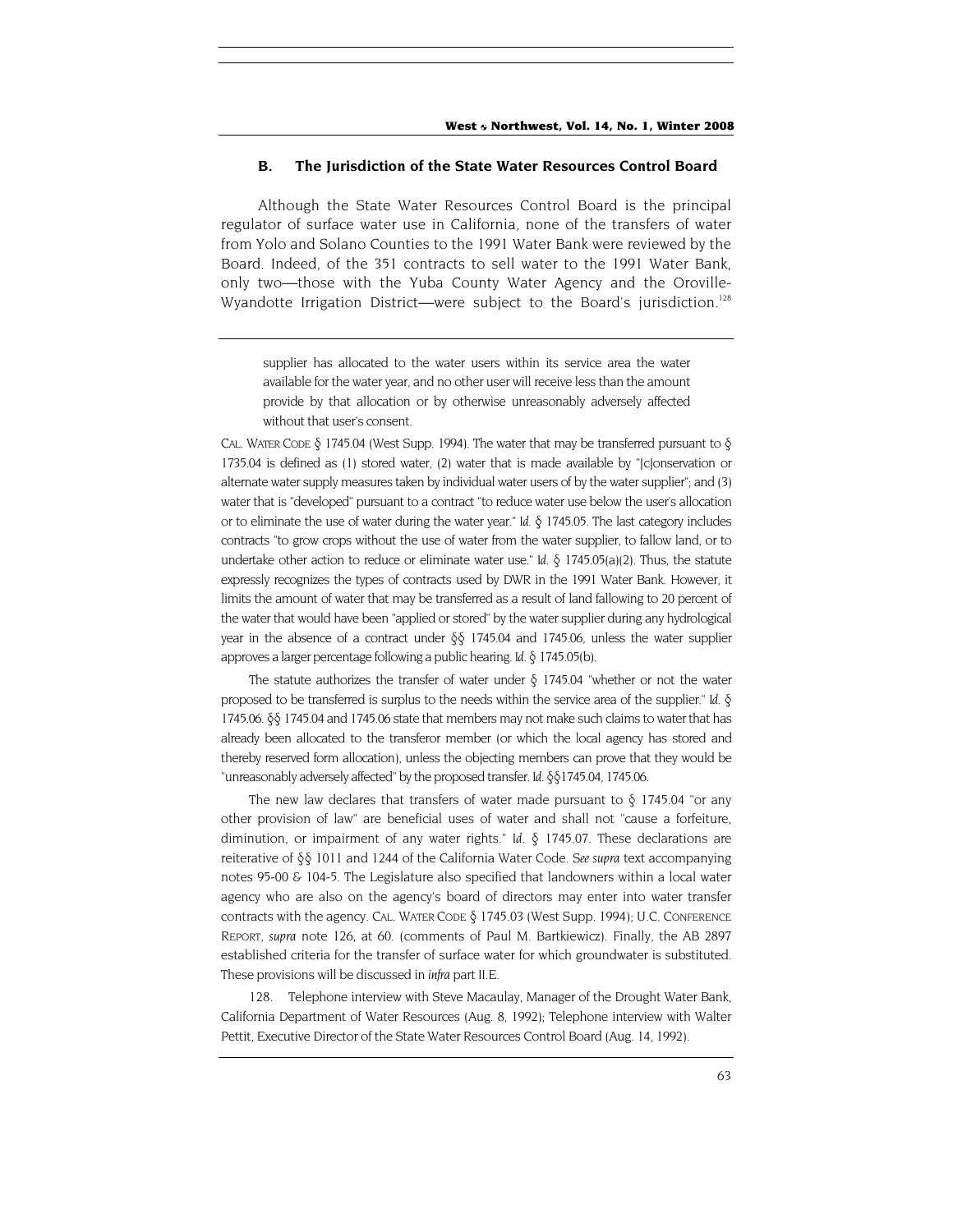This rather startling situation is the product of two factors. First, much of the water transferred to the Bank from Yolo and Solano Counties is held pursuant to riparian right or pre-1914 appropriative right. These rights are categorically exempt from the Board's permitting and licensing authority and from its jurisdiction over changes in water rights.<sup>129</sup> Second, the Department of Water Resources, with the acquiescence of the State Water Resources Control Board, characterized the remaining transfers in a manner that avoided the jurisdiction that the Board does have over changes in permitted and licensed appropriative rights.

Under the existing water transfer laws, the Board must approve all transfers of surface water appropriated pursuant to a permit or license issued by the Board where accomplishment of a transfer requires a change in the point of diversion, place of use, or purpose of use set forth in the transferor's permit or license.<sup>130</sup> Two groups of transferors to the 1991 Water Bank fall into this category.

First, many of the transferors located along the Sacramento River receive their water under contracts with the United States Bureau of Reclamation.<sup>131</sup> The Bureau supplies these contractors with water it appropriates at the Shasta and Trinity units of the Central Valley Project pursuant to permits issued by the State Water Resources Control Board.<sup>132</sup> Because these contractors held riparian and pre-1914 appropriative rights that predated the construction of the CVP, their contracts with the Bureau recognize their pre-project rights as a "base supply."

The Bureau of Reclamation allowed the CVP water rights settlement contractors to transfer their base supplies to the 1991 Water Bank. In acquiring this water, DWR determined that the water rights settlement contractors' base supplies are legally equivalent to the riparian and pre-1914 appropriative rights that the contractor held before the CVP was constructed. Based on this legal characterization of the CVP base supplies, the Department argued that the transfers were exempt from the Board's jurisdiction because the transfers involved riparian and pre-1914 appropriative rights, rather than water held by the Bureau under permits

<span id="page-24-3"></span>132. CALIFORNIA STATE WATER RIGHTS BOARD, WATER RIGHT DECISION 990 (1961); *see* United States v. State Water Resources Control Board, 182 Cal. App. 3d 82, 106 (1st Dist. 1986).

<sup>129.</sup> CAL. WATER CODE §§ 1201, 1706 (West 1971); *see* Gray, *supra* note115, at 768.

<span id="page-24-1"></span><span id="page-24-0"></span><sup>130.</sup> CAL. WATER CODE § 1701 (west 1971); *see also id.* § 1435 (West. Supp. 1994) (temporary urgency changes); *id.* § 1723 (temporary changes—one year or less); *id.* § 1735 (long-term transfers—more than one year).

<span id="page-24-2"></span><sup>131.</sup> Telephone interview with Steve Macaulay, Manager of the Drought Water Bank, California Department of Water Resources (Aug. 8, 1992); Telephone interview with Neil W. Schild, Assistant Direction of the Mid-Pacific Region of the United States Bureau of Reclamation (Aug. 10, 1992).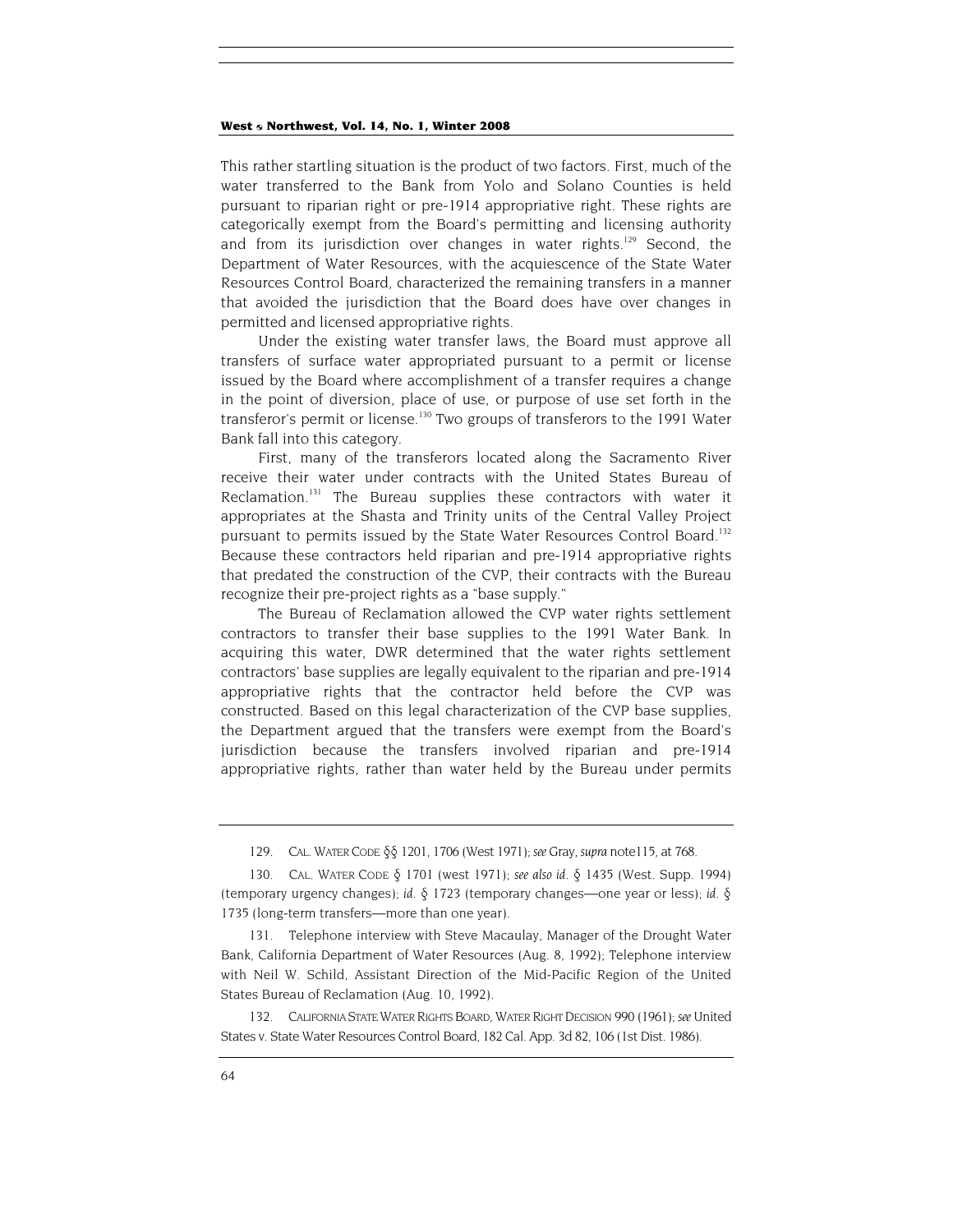issued by the Board.<sup>133</sup> These transfers should have been subject to the Board's jurisdiction, because the transfers (1) altered the riparian and pre-1914 appropriative rights of the CVP water rights settlement contractors and (2) changed both the point of diversion and place of use set forth in the Bureau's permits. The Board did not assert jurisdiction over transfers of CVP water to the Water Bank, however, because it failed to focus on these legal issues at the time it approved the CVP transfers.<sup>[134](#page-25-1)</sup>

Second, excluding water used under riparian right and water supplied by the Bureau of Reclamation pursuant to the water rights settlement contracts, the remainder of the water transferred to the Water Bank from Yolo and Solano Counties *is* appropriated pursuant to permits of licenses granted by the Board. According to the statutes described above, these transfers would seem clearly to have fallen within the Board's jurisdiction. All of these transfers were accomplished, however, by the substitution of groundwater as a replacement for the surface water sold by the transferor.<sup>135</sup> On the basis of this substitution of supply sources, DWR characterized these transfers as sales of groundwater, rather than surface water.<sup>136</sup> As such, the transfers were outside the Board's jurisdiction.<sup>[137](#page-25-4)</sup>

Taken together, these legal characterizations of the water sold to the Water bank reduced the role of the State Water Resources Control Board almost to nothing. Indeed, because all of the transfers to the Bank from Yolo and Solano Counties involved water held under riparian right, pre-1914 appropriative rights, CVP "base supply", or permitted or licensed appropriative rights for which groundwater was substituted,<sup>138</sup> these legal decisions removed the Board completely from the process of evaluating the effects of the Water Bank transfers on the two counties. The consequence of this effort to remove as many of the surface water transfers as possible from the Board's jurisdiction was to exempt most of the operations of the Water bank from a variety of laws enacted to protect third-parties from harm.

The Water Code authorizes the Board to approve "temporary changes" in permits and licenses, which it defines as a change in the point of diversion, place of use, or purpose of use "due to a transfer or exchange of water or water rights if the transfer would only involve the amount of water

<span id="page-25-0"></span><sup>133.</sup> Telephone interview with Steve Macaulay, Manager of the Drought Water Bank, California Department of Water Resources (Aug. 8, 1992); *see infra* part III.D.

<sup>134</sup>*. See infra* part II.D.

<span id="page-25-2"></span><span id="page-25-1"></span><sup>135.</sup> Telephone interview with Steve Macaulay, Manger of the Drought Water Bank, California Department of Water Resources (Aug. 8, 1992); Telephone interview with Walter Pettit, Executive Director of the State Water Resources Control Board (Aug. 14, 1992).

<span id="page-25-3"></span><sup>136</sup>*. Id.*

<sup>137</sup>*. See infra* part II.E.

<span id="page-25-5"></span><span id="page-25-4"></span><sup>138.</sup> Telephone interview with Bob Aldridge, Drought Water Bank, California Department of Water Resources (Aug. 8, 1992).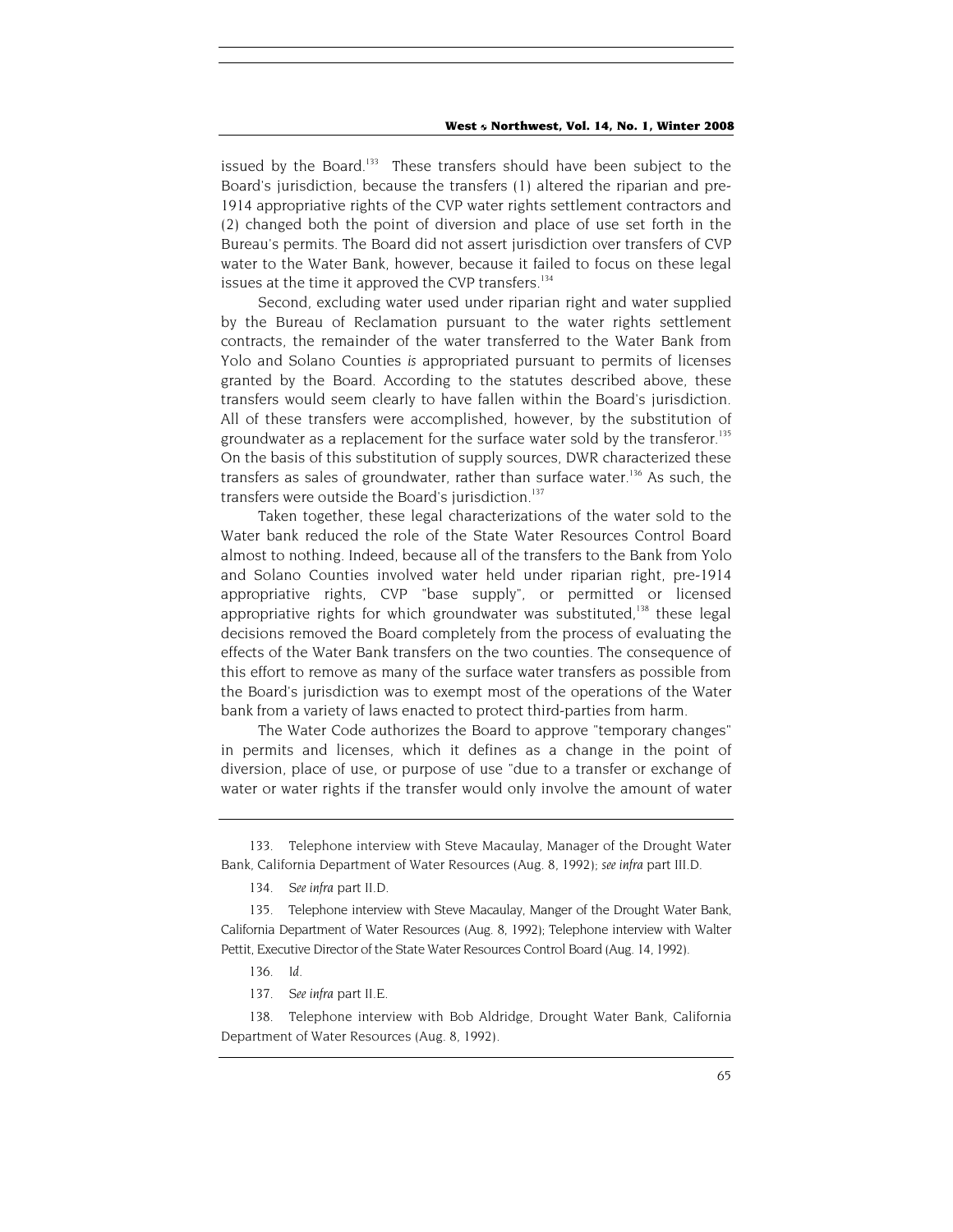that would have been consumptively used or stored by the permittee or licensee in the absence of the proposed temporary change."[139](#page-26-0) Before the Board may grant the petition, it must make both of the following factual and policy determinations:

(1) The proposed temporary change would not injure any legal user of water, during any potential hydrological condition, through resulting significant changes in water quantity, water quality, timing of diversion or use, consumptive use of the water, reduction in return flows, or reduction in the availability of water within the watershed of the transferor.

(2) The proposed temporary change would not unreasonably affect fish, wildlife, or other instream beneficial uses.<sup>[140](#page-26-1)</sup>

The statutes that govern transfers of conserved and surplus water contain similar directives and also require the Board to determine that the transfer would not "unreasonably affect the overall economy of the area from which the water is being transferred."<sup>141</sup> These laws represent the only specific statutory protections for third-parties that are potentially affected by

<span id="page-26-2"></span>141*. Id.* § 386. The Board has not yet evaluated a proposed transfer under this provision, because no one who has applied to transfer water under the conserved and surplus water transfer statutes, *Id.* §§ 380-387. Telephone interview with Andrew H. Sawyer, Assistant Chief Counsel to the State Water Resources Control Board (Mar. 1, 1993).

<span id="page-26-0"></span><sup>139.</sup> CAL. WATER CODE § 1725 (West Supp. 1994). The law defines "consumptively used" as "the amount of water which has been consumed through the use of evapotranspiration, has percolated underground, or has been otherwise removed from use in the downstream water supply as a result of direct diversion." *Id.* A "temporary change" is a change in the "point of diversion, place of use, or purpose of use" associated with a transfer or exchange of water "for a period of one year or less." *Id.* Sec. 1728.

<span id="page-26-1"></span><sup>140</sup>*. Id.* § 1727(a). The board is authorized to make these findings without conducting a public hearing. Following a determination that the proposed temporary change would not violate either of the criteria set forth in the text, the Board must notify the petitioner and the criteria set forth in the text, the Board must notify the petitioner and the third-party legal users of water identified in its consideration of the petition that it has approved the petition. The temporary change then becomes effective five days after the Board's order of approval is issued. *Id.* § 1727(b). If its own evaluation of the available information about the potential effects of the proposed temporary change does not enable the Board to make both findings within 60 days following receipt of the notice, however, it must conduct a noticed public hearing on the proposal. *Id.* § 1727(c). The Board's decision to subject to judicial review by writ of mandate. *Id.*  $\&$  1730. Temporary changes are exempt from the requirements of the California Environmental Quality Act (CAL. PUB. RES. CODE §§ 21000 *et seq.). Id.* § 1729.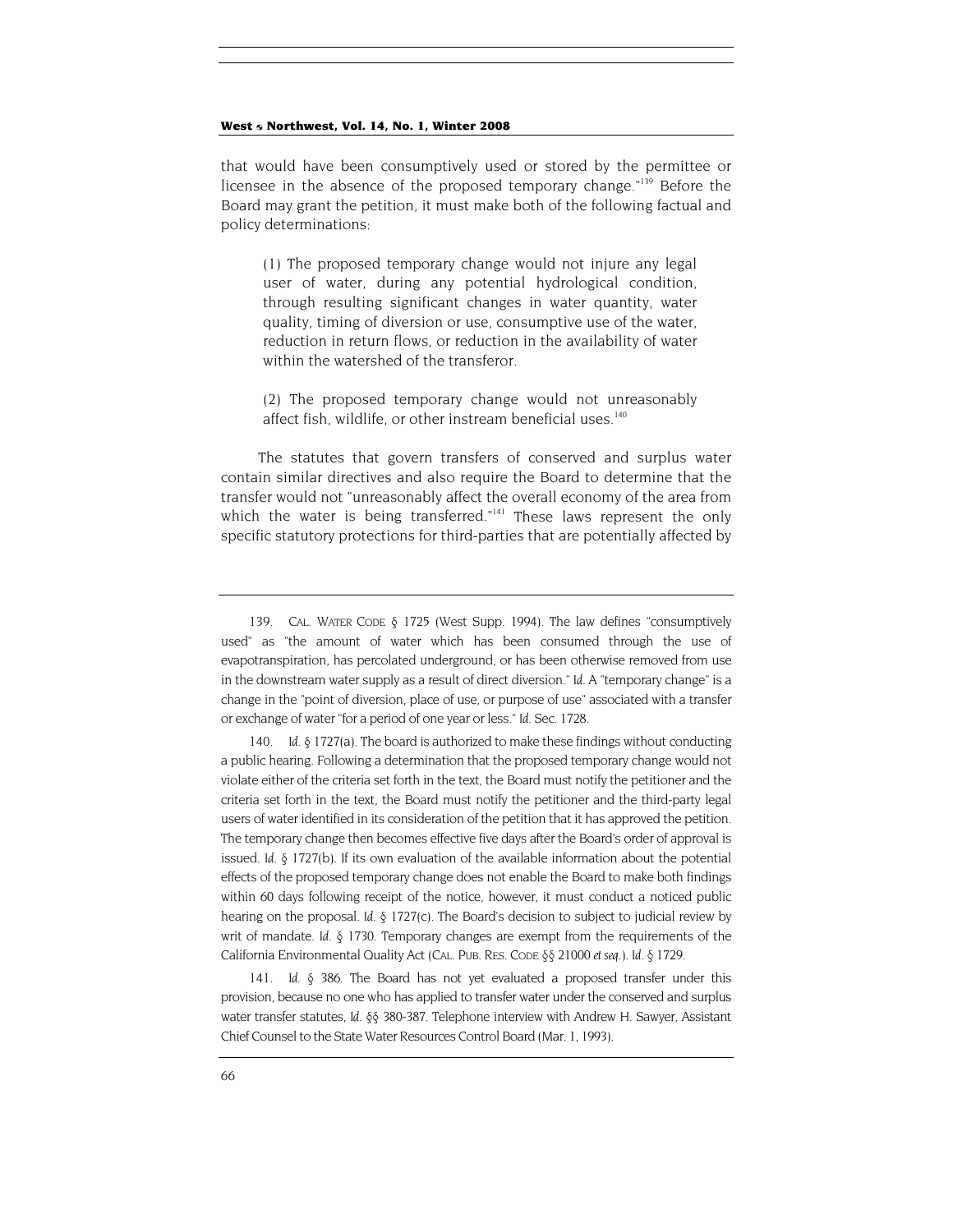water transfers.<sup>142</sup> Thus, if the laws are not invoked, there is no formal process for evaluating the effects of a proposed transfer on other water rights holders, fish and wildlife, instream uses, and other interests of the area from which the water will be transferred.<sup>143</sup>

#### **C. Transfers of Water Held Pursuant to Riparian Right**

As noted above, because riparian rights are not subject to the Board's permit and license jurisdiction, changes in the exercise of such rights also are exempt from the Board's authority.<sup>144</sup> Thus, the transfers to the Water Bank of water held under riparian right do not raise questions concerning the Board's regulatory jurisdiction. Rather, these transfers present the more fundamental question of whether DWR violated the general limitation of the riparian system that prohibits the use of water held under riparian right on non-riparian land and on land that is not within the watershed-of-origin.<sup>145</sup> For all of the water held pursuant to riparian right that was sold to the Water Bank was transferred out of the Sacramento River and Delta watersheds to the South Bay, to the San Joaquin Valley, and to southern California.<sup>[146](#page-27-4)</sup>

The administrators of the Water Bank dealt with this legal difficulty in a creative and convincing way. According to DWR, the riparians who sold to the Bank did not transfer water, because to do so would violate the proscriptions of non-riparian and out-of-watershed use. Rather, the riparians simply agreed not to divert the water that they normally would have used, which left that water in the Sacramento River and Delta channels unclaimed by any water rights holder. DWR then took advantage of the unused water for the purpose of meeting its obligations to maintain Delta water quality.<sup>147</sup> This made available SWP water stored in Oroville Reservoir for use in the

<span id="page-27-1"></span>143. The ways in which DWR did consider and attempt to protect third-party interests, in the absence of formal review of these issues by the Board, is the subject of part II.F.

<span id="page-27-2"></span>144. There are two exceptions. First, riparian rights that are quantified in a statutory adjudication, *see e.g.*, In re Waters of Long Valley Creek Stream System, 25 Cal. 3d 339 (1979), are transferable under the Temporary Change and Long-Term Transfer sections of the California Water Code described above. CAL. WATER CODE § 1740 (West Supp. 1994). Second, California Water Code Sec. 1707 authorizes all water right holders, including riparians, to dedicate all or a portion of their rights to instream uses "for purposes of preserving or enhancing wetlands habitat, fish and wildlife resources, or recreation in, or on, the water." *Id.* § 1707. Dedications made pursuant to this section require the approval of the State Water Resources Control Board. The Board may grant the petition only if the change: (a) will not increase the amount of water the petitioner is entitled to use, and (b) will not "unreasonably affect any legal user of water." *Id.*

<span id="page-27-3"></span>145*. See* Anaheim Union Water Co. v. Fuller, 150 Cal. 327 (1907).

146. 1992 DWR REPORT*, supra* note 7, at 6; HOWITT REPORT*, supra* note 51, Table 3.

<span id="page-27-5"></span><span id="page-27-4"></span>147*. See* CALIFORNIA STATE WATER RESOURCES CONTROL BOARD, WATER RIGHTS DECISION 1485: SACRAMENTO-SAN JOAQUIN DELTA AND SUISUN MARSH (1978).

<span id="page-27-0"></span><sup>142</sup>*. See* Gray, *supra* note 155, at 771-79.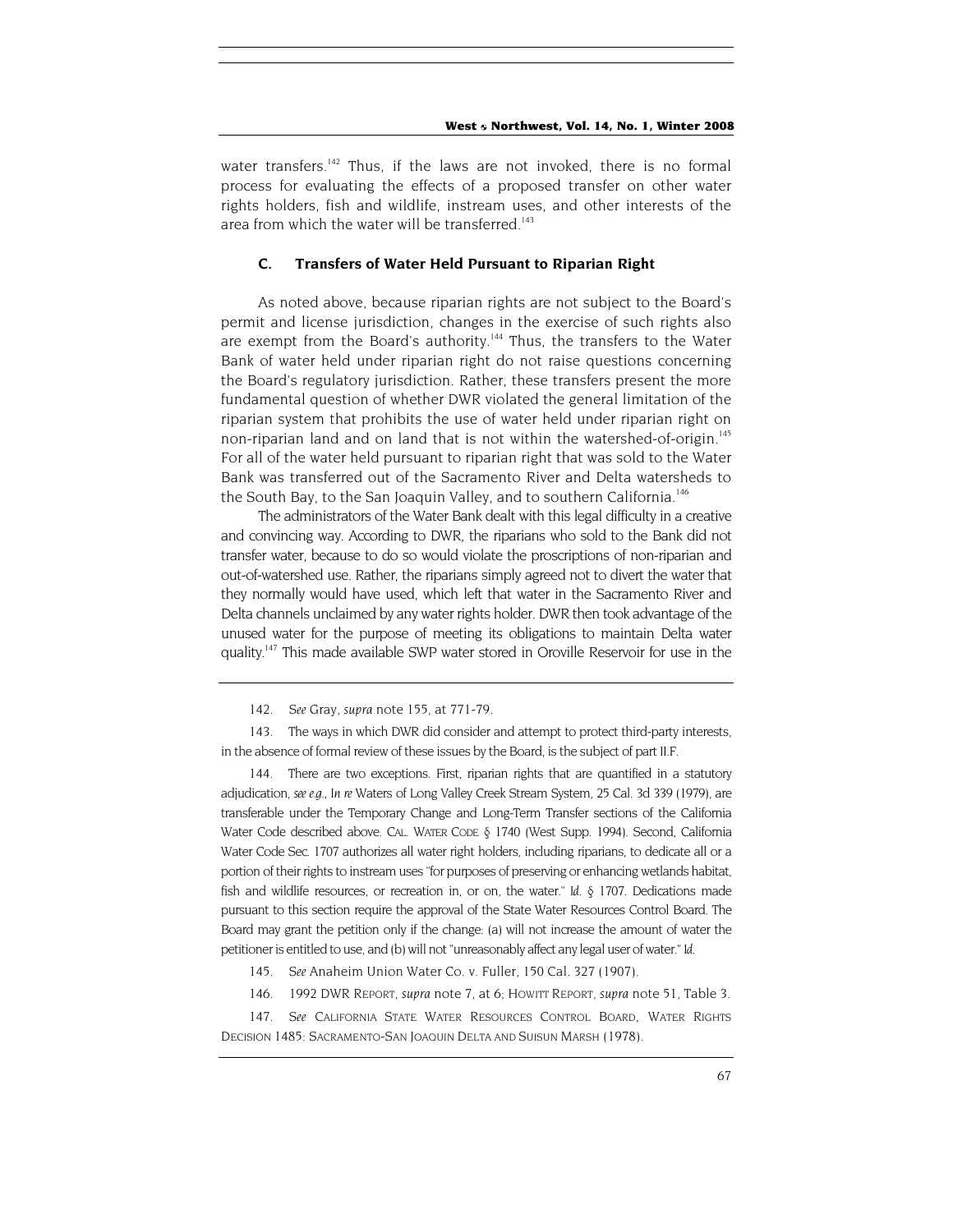Water Bank. In other words, the Water Bank did not purchase *water* from the riparians. Rather, DWR acquired the *benefits of water* left in stream by the participating riparians' decision to forego the exercise of their riparian rights.<sup>148</sup>

The way in which the Department of Water Resources arranged for the transfer of riparian rights was "[p]erhaps the most innovative" aspect of the operation of the Bank.<sup>149</sup> As manager of the State Water Project, DWR is responsible for releasing water from Oroville Reservoir or reducing its diversions at Clifton Court Forebay as necessary to comply with the salinity standards established by the Board in its 1978 Salinity Control Plan and accompanying water rights decision.<sup>150</sup> To comply with the Delta water quality standards, DWR is not required to release a specific quantity of water. Rather, the Department must augment the flow of water from the Sacramento River system into the Delta when the combined flow from all sources is inadequate to meet the standards. Thus, if other water users along the Sacramento River or in the Delta may reduce their diversions, and thereby allow more water from the Sacramento River system to flow into the Delta, DWR's obligation to release water from Oroville Reservoir to comply with the Delta water quality standards is concomitantly reduced. This in turn permits DWR to retain more water in storage or to move additional water through the Delta for diversion at Clifton Court Forebay.

In buying from riparians on the Sacramento River and in the Delta the promise not to divert surface water, DWR was able to accomplish the twin objectives of complying with the Delta water quality standards while having more water available for distribution within the SWP system or to the other

<span id="page-28-1"></span>149. HOWITT REPORT, *supra* note 54, at 15.

<span id="page-28-2"></span>150. CALIFORNIA STATE WATER RESOURCES CONTROL BOARD, WATER QUALITY PLAN: SACRAMENTO-SAN JOAQUIN DELTA AND SUISUN MARH (1978); CALIFORNIA STATE WATER RESOURCES CONTROL BOARD, WATER RIGHTS DECISION 1485; SACRAMENTO-SAN JOAQUIN DELTA AND SUISUN MARSH (1978); *see* United States v. State Water Resources Control Bd., 182 Cal. App. 3d 82, 111 (1st Dist. 1986). The Bureau of Reclamation, as operator of the Central Valley Project, is jointly responsible for compliance with the Delta standards. In 1986, California and the United States agreed conjunctively to operate the SWP and the CVP to comply with the Delta standards. Agreement Between the United States of American and the State of California for the Coordinated Operation of the Central Valley Project and the State Water Project, Pub. L. No. 99-546, 100 Stat. 3050 (1986). The Board revised the ambient water quality standards for the Delta in 1992. CALIFORNIA STATE WATER RESOURCES CONTROL BOARD, WATER QUALITY CONTROL PLAN FOR SALINITY: SAN FRANCISCO BAY/SACRAMENTO-SAN JOAQUIN DELTA ESTUARY (1991). It also proposed to extend the obligation to implement those standards to other major users of water from the Sacramento-San Joaquin River and Delta system. CALIFORNIA STATE WATER RESOURCES CONTROL BOARD, WATER RIGHTS DECISION 1630: SAN FRANCISCO BAY/SACRAMENTO-SAN JOAQUIN DELTA ESTUARY (1993) (final draft).

<span id="page-28-0"></span><sup>148.</sup> Telephone interview with Steve Macaulay, Manager of the Drought Water Bank, California Department of Water Resources (Aug. 8, 1992); Telephone interview with Walter Pettit, Executive Director of the State Water Resources Control Board (A8g. 14, 1992). For a description of the characterization of the transfer of water held pursuant to riparian right, see HOWITT REPORT, *supra* note 54, at 15-17.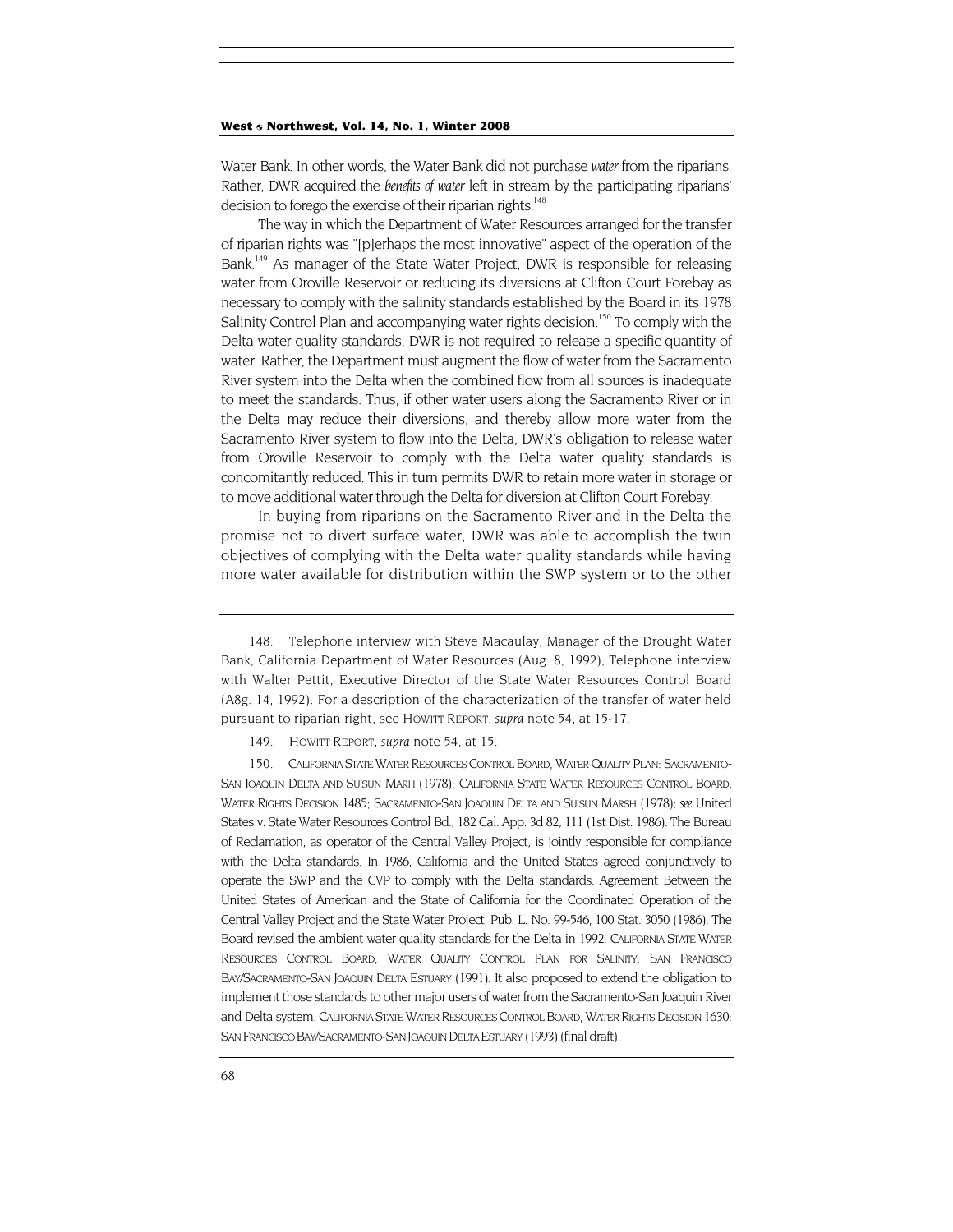purchasers from the Water Bank. By acquiring only a promise by the riparians to forego their own uses, rather than purchasing the water itself, DWR gained the use of more of its own water while avoiding the problem of transferring riparian water to non-riparian land for out-of-watershed uses. Normally, the fatal flaw in such a strategy is that, because the water foregone by the riparians legally "returns to the river," it is available for diversion by other riparians downstream. Consequently, the purchaser runs the risk that it will not be able to claim the water—or, in this case, the benefits of the water—because it will be diverted and used by more senior water rights holders. The strategy employed by the administrators of the Water Bank worked, however, because they were able to acquire promised from enough of the riparian rights holders along the lower Sacramento River and in the Delta that the risk of substantial claims on the water foregone by the participating riparians and "sold" to the Water Bank was minimal.<sup>151</sup> Indeed, Water Bank officials acknowledged that the strategy likely would have failed had it been employed upriver in the Sacramento basin without the participation of downstream riparians, because the lower riparians could have claimed the water ostensibly "acquired" by the Water Bank.<sup>152</sup>

Four conclusions may be drawn from the Water Bank's successful acquisition of the benefits of water held under riparian right. First, this creative, but rather awkward strategy was necessary to permit the Water Bank to purchase water from Sacramento River and Delta riparians. For if DWR had engaged in the more straightforward approach of simply purchasing water from riparian landowners, the contracts would have been illegal under the well-settled principles of riparian rights law.

Second, DWR's strategy of acquiring water, or the benefits of water, for the purpose of conjunctively managing the purchased water with its own supplies is a salutary feature of the Department's administration of both the SWP and the Water Bank, because the purchases increased the operational flexibility of the project. Indeed, in this respect, the acquisition and use of the benefits of foregone riparian rights closely resembles DWR's pre-1991 water transfer contracts with the Yuba County Water Agency in which the Department acquired water from New Bullard's Bar Reservoir. DWR used this water to comply with the Delta water quality standards, while simultaneously retaining more SWP water in Oroville Reservoir for release later in the year for delivery to SWP contractors.<sup>[153](#page-29-2)</sup>

Third, the purchase of a promise from lower Sacramento River and Delta riparians to forego the exercise of their own riparian rights was

<span id="page-29-0"></span><sup>151.</sup> Telephone interview with Steve Macaulay, Manager of the Drought Water Bank, California Department of Water Resources (Aug 8. 1992); Telephone interview with Bob Aldridge, Drought Water Bank, California Department of Water Resources (Aug. 8, 1992).

<span id="page-29-1"></span><sup>152</sup>*. Id.*

<span id="page-29-2"></span><sup>153</sup>*. See* Gray, *supra* note 2, at 16-21.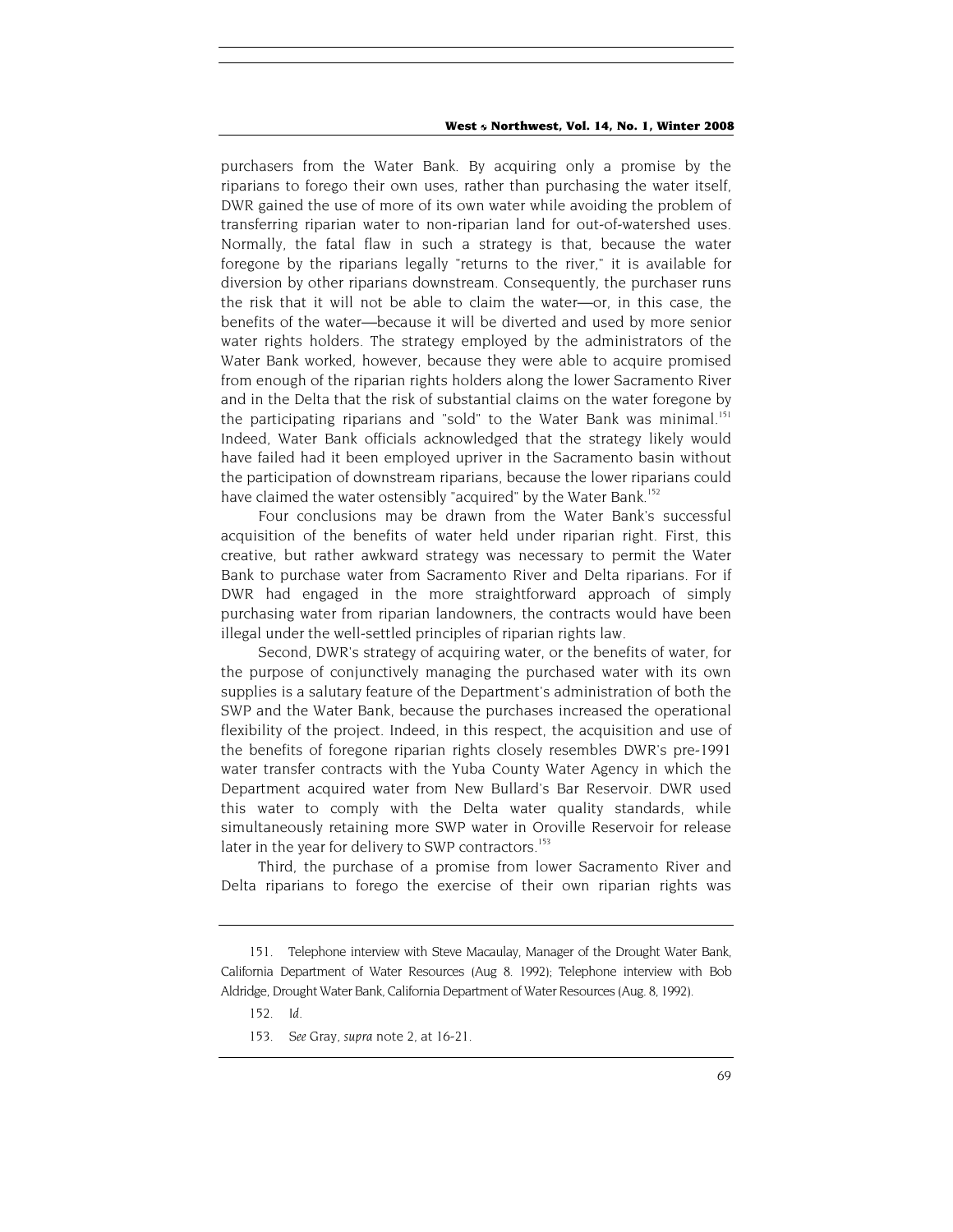essential to the success of the 1991 Water Bank. As noted previously, approximately 50 percent of the water sold to the Bank was made available by the fallowing of riparian land. <sup>154</sup> Moreover, acquisition of these riparian rights assured the administrators of the Water Bank that the water they acquired upriver—in this case, predominantly from surplus storage and from groundwater exchanges—would actually make it through the Delta for diversion at Clifton Court Forebay for delivery to the Water Bank customers. By purchasing the lion's share of the riparian rights along the lower Sacramento River and in the north Delta, DWR was able both to reduce the risk that the water purchased from upstream users would be claimed by downstream riparians and to enhance its ability to calculate the carriage losses incurred in transporting the purchased water through the Delta.

Fourth, the fact that the administrators of the Water Bank were able to establish a workable method of estimating the amount of water previously used by the participating riparians, which then became the basis for quantifying the "rights" that the riparians could sell to the Water Bank,<sup>155</sup> is good evidence that riparian rights can be included in the water transfer system. Although there were some objections to DWR's decision to purchase water from riparian rights holders, which was based on the concern that it would be impossible to accurately quantify each riparian's prior water use,<sup>156</sup> the experience with the 1991 Water Bank supports the legislative proposals to permit the transfer of water by riparians.<sup>[157](#page-30-3)</sup>

#### **D. Transfers of Water Supplied by the Central Valley Project**

As noted previously, the water supply negotiations between the Bureau of Reclamation and the CVP contractors that transferred water to the Water Bank create two types of water service. The "base supply" represents the pre-project rights of the contractor. This water is now supplied pursuant to CVP contract in recognition of the substantial control that the CVP

<span id="page-30-3"></span>157*. See e.g.,* A.B. 2090, 1991-92 Reg. Sess. § 15 (sponsored by Assemblyman Richard Katz, which proposed to direct the Board to study the feasibility of allowing the transfer of riparian water rights, including an assessment of how the Board "would quantify the amounts of water available for transfer").

<sup>154.</sup> HOWITT REPORT, *supra* note 54, at 10, Figure 2.

<span id="page-30-1"></span><span id="page-30-0"></span><sup>155.</sup> The Water Bank administrators' method of estimating the amount of water previously used by riparians later became the basis fro qualifying the "rights" that the riparians could sell to the Water Bank. *Id.*

<span id="page-30-2"></span><sup>156.</sup> The Bureau of Reclamation strongly voiced this objection, although it ultimately allowed its water rights settlement contractors to transfer their base supply, which includes their pre-CVP riparian rights, to the Water Bank. Telephone interview with Neil W. Schild, Assistant Director of the Mid-Pacific Region of the United States Bureau of Reclamation (Aug. 10, 1992).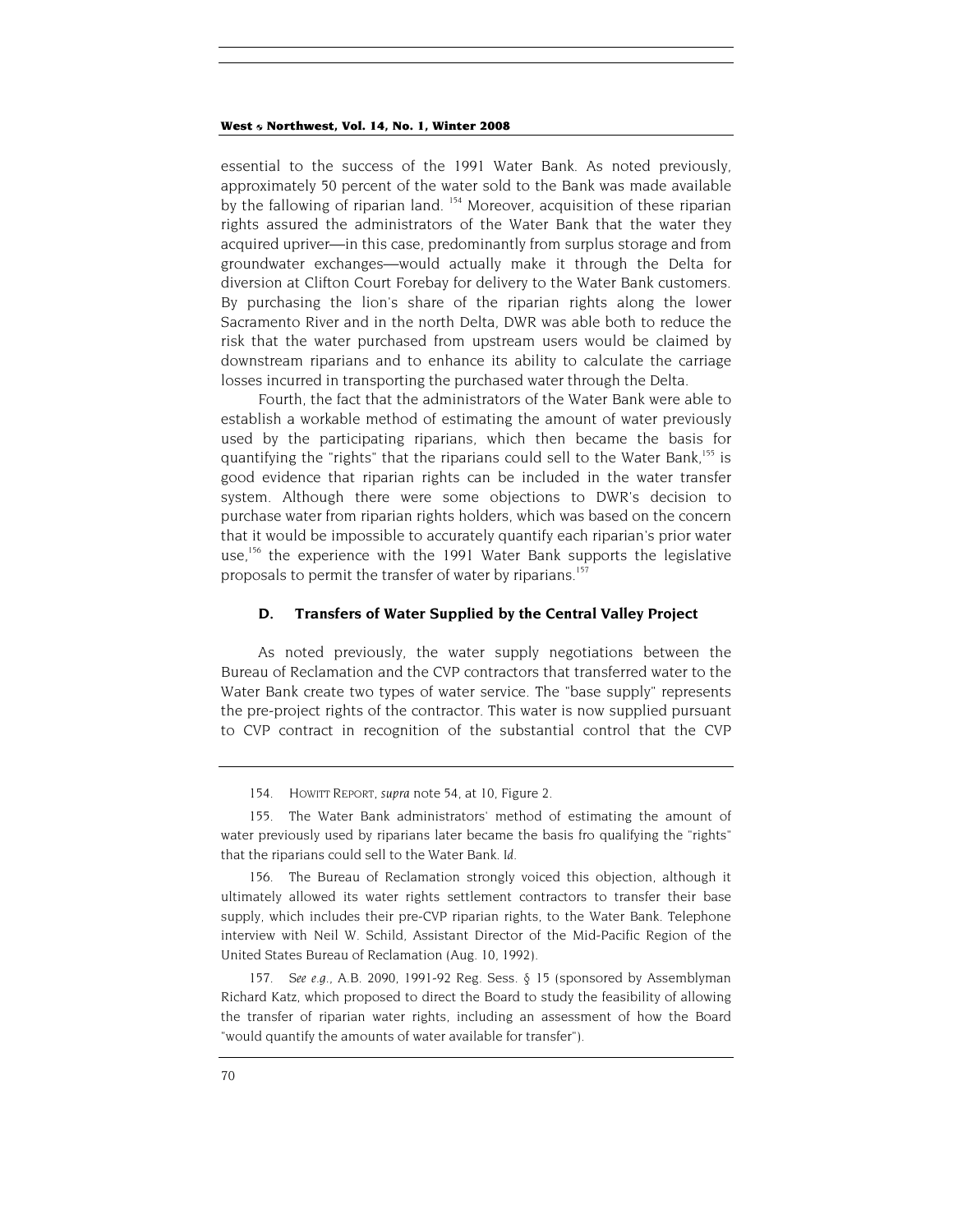exercises over the flow of water in the Sacramento River. In addition to the base supply, many CVP contactors along the Sacramento River also receive "project water." This represents the contractor's entitlement to water supplied by the CVP in excess of the contractor's pre-project water rights.<sup>[158](#page-31-0)</sup>

On February 14, 1991, the Bureau notified its Sacramento River contractors that, because of the continuing drought and the low storage levels in Shasta and Trinity Reservoirs, they would be subject to the reduction in water deliveries applicable throughout the CVP system. The Bureau informed the water rights settlement contractors that they would receive 75 percent of the sum of the "base" and "project" supplies.<sup>159</sup> Subsequently, a number of these contractors decided to sell water to the Water Bank and sought permission from the Bureau to transfer their supplies. Pursuant to its 1991 water transfer guidelines, the Bureau authorized the water rights settlement contractors to sell a portion of their base supply to the Water Bank, but refused to permit the transfer of any of the project water component of the contractor's supply to be transferred for use outside the CVP system.<sup>160</sup> Because many of the Water Bank customers were non-CVP contractors, this policy effectively prevented the sale of project water to the Bank.

The Bureau used its own formula to calculate the amount of each contractor's base supply that could be transferred to the Water Bank. Each water rights settlement contractor could transfer the lower of 75 percent of its base supply or the average of the high three years of historical use from 1980 through 1989.<sup>161</sup> This is in marked contrast with the manner in which DWR calculated the quantity available for transfer. As described above, for water conserved as a result of fallowing, the Department multiplied the amount of land farmed during 1990 (or set aside under the federal farm commodity program, but planned for farming in 1991) by its own estimate of

<span id="page-31-2"></span>160. UNITED STATES BUREAU OF RECLAMATION, MID-PACIFIC REGION, 1991 CENTRAL VALLEY PROJECT WATER TRANSFER GUIDELINES, at 1 (1991); Telephone interview with Neil W. Schild, Assistant Director of the Mid-Pacific Region of the United States Bureau of Reclamation (Aug. 8, 1992); *see* Letter from Neil W. Schild, Assistant Director of the Mid-Pacific Region of the United States Bureau of Reclamation, to Steve Macaulay, Manager of the Drought Water Bank, California Department of Water Resources (Jan. 27, 1992)(on file with author).

<span id="page-31-3"></span>161. Letter from Neil W. Schild, Assistant Regional Director, Mid-Pacific region of the United States Bureau of Reclamation, to Steve Macaulay, Manager of the Drought Water Bank, California Department of Water Resources (Jan 27, 1992)(on file with author).

<span id="page-31-0"></span><sup>158</sup>*. See e.g.,* Sacramento River Water Right Contract No. 14-06-200-7422A Between the United States Bureau of Reclamation and Woodland Farms, Ltd. (now held by the Conaway Conservancy Group as successor-in-interest to Woodland Farms, Ltd.).

<span id="page-31-1"></span><sup>159.</sup> See e.g., Letter from Neil W. Schild, Assistant Director of the Mid-Pacific Region, United States Bureau of Reclamation, to the Conaway Conservancy Group (Feb. 14, 1991)(on file with the author). The reductions were announced in United States Bureau of Reclamation, Mid-Pacific Region, Central Valley Project Water Supply for 1991, at 1 (1991).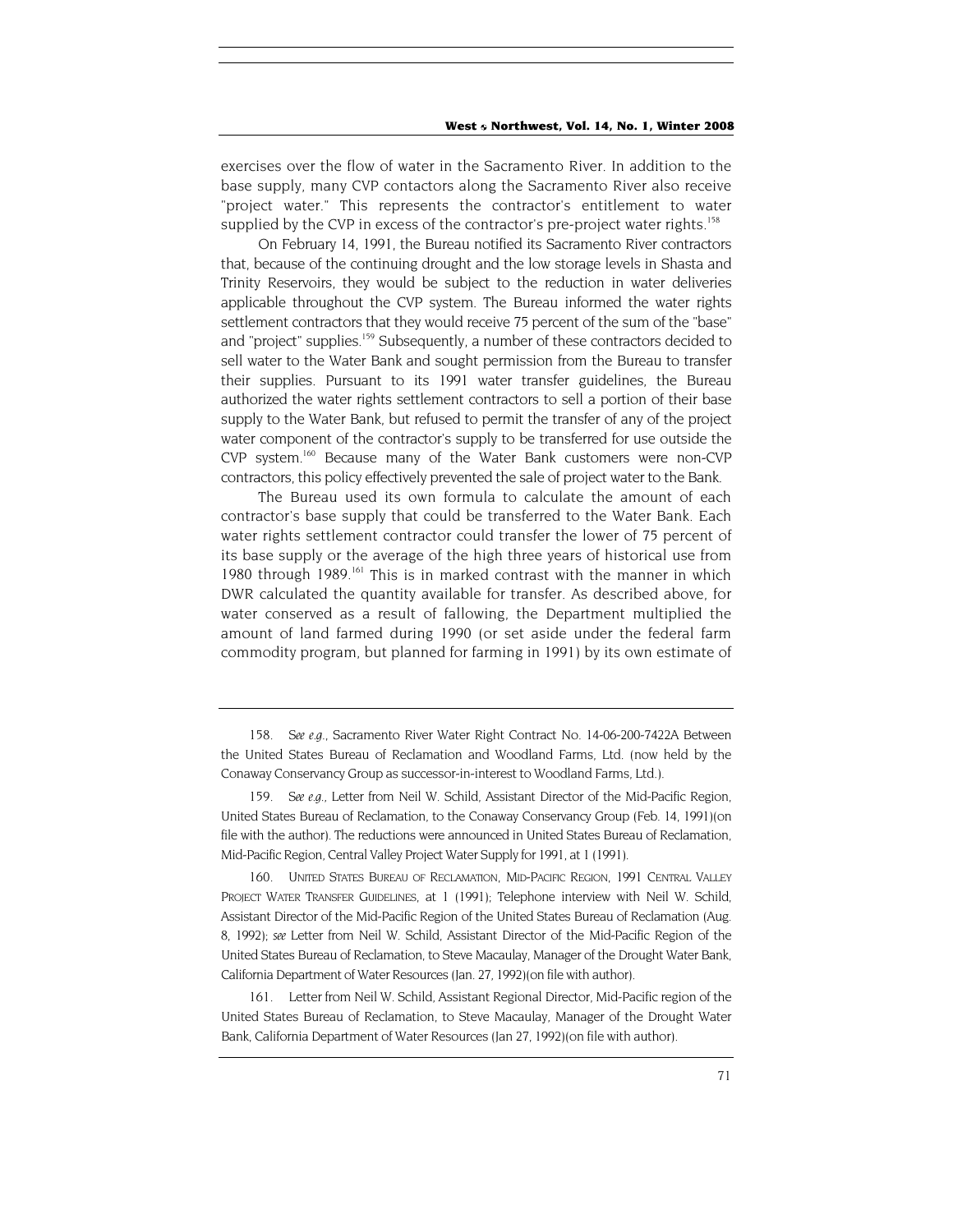the quantity of water consumed by the type of crop irrigated by the seller.<sup>162</sup> For water made available by shifting to groundwater, DWR simply credited the transferor for the amount of groundwater pumped as a substitute supply.<sup>163</sup> Where there were conflicts between the two methods, the CVP contractor was permitted to transfer the lesser calculated amount.<sup>[164](#page-32-2)</sup>

The Bureau's transfer policy raises two questions. First, was it proper for the Bureau to prohibit the transfer of "project water" to the Water Bank? Second, was it lawful for the Bureau to permit the transfer of the Sacramento River water rights settlement contractor's base supplies without seeking the approval of the State Water Resources Control Board?

The decision not to allow transfers of project water to the Water Bank was based primarily on the Bureau's judgment that, with severe shortages throughout the CVP system, it would be inappropriate to approve the transfer of project water to non-CVP contractors. In other words, other CVP contractors should have the first call on the project water available within the system.[165](#page-32-3) While this may have been a legitimate managerial decision regarding the proper allocation of project supplies, it does not fully explain the categorical judgment that no project water could be sold to the Water Bank. Three of the purchasers of water from the Bank are CVP contractors: the Contra Costa Water District, the Santa Clara Valley Water District, and the Westlands Water District. Together, these purchasers acquired 40,287 acre-feet from the Bank.<sup>166</sup> If CVP project water had not been sold to the Water Bank, that water could have been segregated for accounting purposes from the other water and delivered exclusively to these existing CVP contractors. This arrangement would have helped the Bureau to make up some of the supply deficiencies that existed throughout the CVP system. Moreover, because the water could have been delivered through the Bureau's existing Delta facilities, the transfer from the Sacramento River contractors to the Bay Area and San Joaquin Valley CVP contractors could have been accomplished without changing the Bureau's water rights permits and therefore without the approval of the State Water Resources Control Board.<sup>167</sup> Inasmuch as the amount of project water offered for sale by the Sacramento River water rights settlement contractors was small, however,

- <span id="page-32-4"></span>166. 1992 SWR REPORT, *supra* note 7, at 6.
- <span id="page-32-5"></span>167*. See* Gray, *supra* note 115, at 779-80.

<span id="page-32-0"></span><sup>162.</sup> HOWITT REPORT, *supra* note 54, at 11-12; *see supra* text accompanying notes 61-64 (on file with author).

<span id="page-32-1"></span><sup>163.</sup> HOWITT REPORT, *supra* note 54, at 12.

<span id="page-32-2"></span><sup>164.</sup> Telephone interview with Steve Macaulay, Manager of the Drought Water Bank, California Department of Water Resources (Aug. 6, 1992).

<span id="page-32-3"></span><sup>165.</sup> Telephone interview with Neil W. Schild, Assistant Director of the Mid-Pacific Region, United States Bureau of Reclamation (Aug. 10, 1992).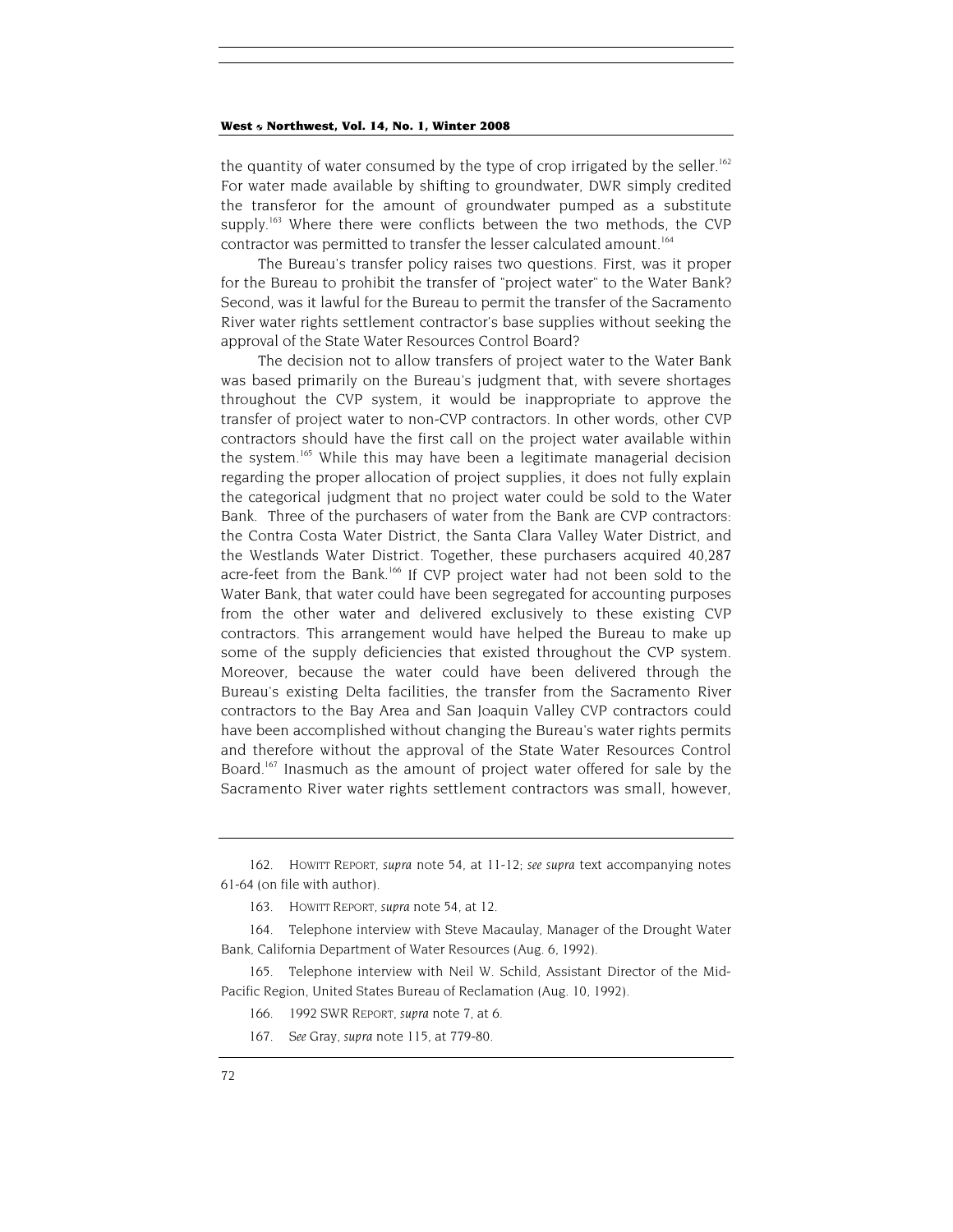the Bureau's restrictions on the transfer of such water were of little practical consequence.<sup>[168](#page-33-0)</sup>

The decision to permit the transfer of the Sacramento River water rights settlement contractors' base supplies poses a more important, and more difficult, legal issue. Although the water supplied to the water rights settlement contractors is technically water appropriated by the Bureau of Reclamation under its permits for the CVP, the Bureau and DWR took the position that the base supply component of this water service could be transferred without complying with the transfer laws applicable to changes in water rights permits, because the base supply represents the pre-project rights of the contractors. Inasmuch as the underlying riparian and pre-1914 appropriative rights are exempt from the Board's permit and license jurisdiction, they should not now be subject to the Board's authority over transfers of permitted rights simply because those rights are now embodied in the Bureau's water rights permits for the CVP.<sup>[169](#page-33-1)</sup>

There is some merit to this analysis, for there is no inherent reason why water rights that predate the CVP should lose their legal character simply because they are incorporated contractually into the CVP system. From the Bureau's perspective, the base supply is not part of the project supply created by construction of the CVP. Therefore, that water should not be included in the "pool" of water to be distributed as equitably as possible among the hundreds of CVP contractors during times of system-wide shortage. From the vantage point of the managers of the Water Bank, characterizing the base supply as "pre-project" water has the twin advantages of allowing the water to be transferred to the Water Bank in accordance with the Bureau's policies and without having to go through the change in water right procedures administered by the State Water Resources Control Board. What is curious, however, is the Board's view of this important question. For the consequence of treating the Sacramento River contractors' base supply as the legal equivalent of their pre-project rights is to relinquish jurisdiction over the transfer of such water.

<span id="page-33-0"></span><sup>168.</sup> Telephone interview with Steve Macaulay, Manager of the Drought Water bank, California Department of Water Resources (Aug. 8, 1992) For the future, Congress has directed that *all* water supplied by the CVP be transferable according to California law and additional federal statutory criteria. Central Valley Project Improvement Act, Pub. L. No. 102-575, Sections 3401-3412, 106 Stat. 4706 (1992). The transfer provisions of the Act are analyzed in Gray, *supra* note 1, at 285-95.

<span id="page-33-1"></span><sup>169.</sup> Telephone interview with Steve Macaulay, Manager of the Drought Water Bank, California Department of Water Resources (Aug. 8, 1992); Interview with Walter Pettit, Executive Director of the State Water Resources Control Board (Aug 14. 19920; Telephone interview with Neil W. Schild, Assistant Director of the Mid-Pacific Region of the United States Bureau of Reclamation (Aug. 10. 1992).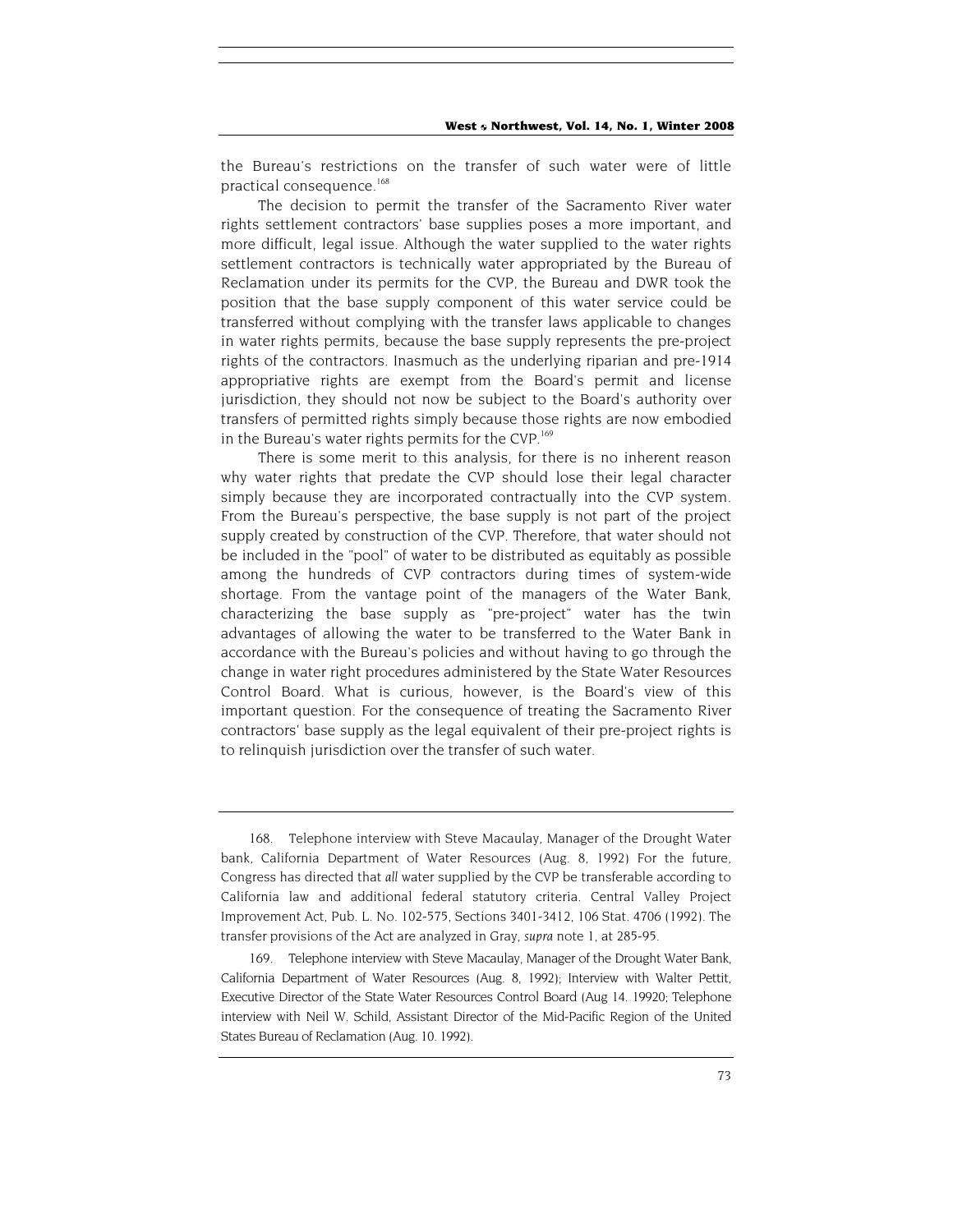According to its Executive Director and Assistant Chief Counsel, the Board did not object to the Bureau's and DWR's legal characterization of the CVP base supplies of attempt to exercise jurisdiction over these water transfers for two reasons. First, the staff members of the Board who reviewed the contracts for the transfer of the CVP base supplies simply did not focus on this as a serious legal issue.<sup>170</sup> Second, the Board's overriding goal was expeditiously to implement the Governor's emergency drought policies. In the words of the Executive Director, "We were trying to make the Water Bank work. We were not looking for things to argue about."<sup>171</sup> Rather, in reviewing the proposed transfers of the CVP base supplies, the Board's staff sought to protect third-party interests and to guard against "glaring" legal errors.<sup>[172](#page-34-2)</sup>

The proper characterization of the CVP base supply is a controversial issue. The Sacramento River water rights settlement contractors regard the base supply as water to which they continue to hold the underlying rights, even though the water is formally delivered pursuant to CVP contract. This characterization is consistent with the history of water resources development along the Sacramento River. It also affords the contractors maximum flexibility over the use and disposition of the base supply, because the water would be exempt from the permit and license and water transfer jurisdiction of the Board.<sup>173</sup> The Bureau of Reclamation has agreed to this characterization of the base supply as a matter of contract interpretation.[174](#page-34-4) At least for purposes of the 1991 Water bank, the Department of Water Resources has adopted the same characterization of the CVP base supply. As the Manager of the Water Bank has stated, the CVP contracts "do not change pre-existing rights. Rather, they 'settle' amounts of water under such rights for the purpose of operating the CVP." He noted, however, that "[i]n the case of an adjudication, all bets are off, and the court [would] settle such rights."[175](#page-34-5)

In contrast, the Board does not believe that the CVP base supplies are necessarily tantamount to the pre-project riparian and pre-1914 appropriative rights of the Sacramento River contractors. As the Assistant Chief Counsel to the Board has observed, the base supply quantities set

<span id="page-34-0"></span>170. Telephone interview with Walter Pettit, Executive Director, and Andrew H. Sawyer, Assistant Chief Counsel, State Water Resources Control Board, (Sept. 14, 1993).

<span id="page-34-2"></span>172. Telephone interview with Walter Pettit, Executive Director of the State Water Resources Control Board, (Sept. 14, 1993).

<span id="page-34-3"></span>173*. See* Gray, *supra* note 115, at 768 & note 161.

<span id="page-34-4"></span>174. Telephone interview with Neil W. Schild, Assistant Director of the Mid-Pacific Region of the United States Board of Reclamation (Aug. 10, 1992).

<span id="page-34-5"></span>175. Letter from Steve Macaulay, Manager of the Drought Water Bank, California Department of Water Resources (January 6, 1993)(on file with author).

<span id="page-34-1"></span><sup>171.</sup> Telephone interview with Walter Pettit, Executive Director of the State Water Resources Control Board, (Aug. 14, 1992).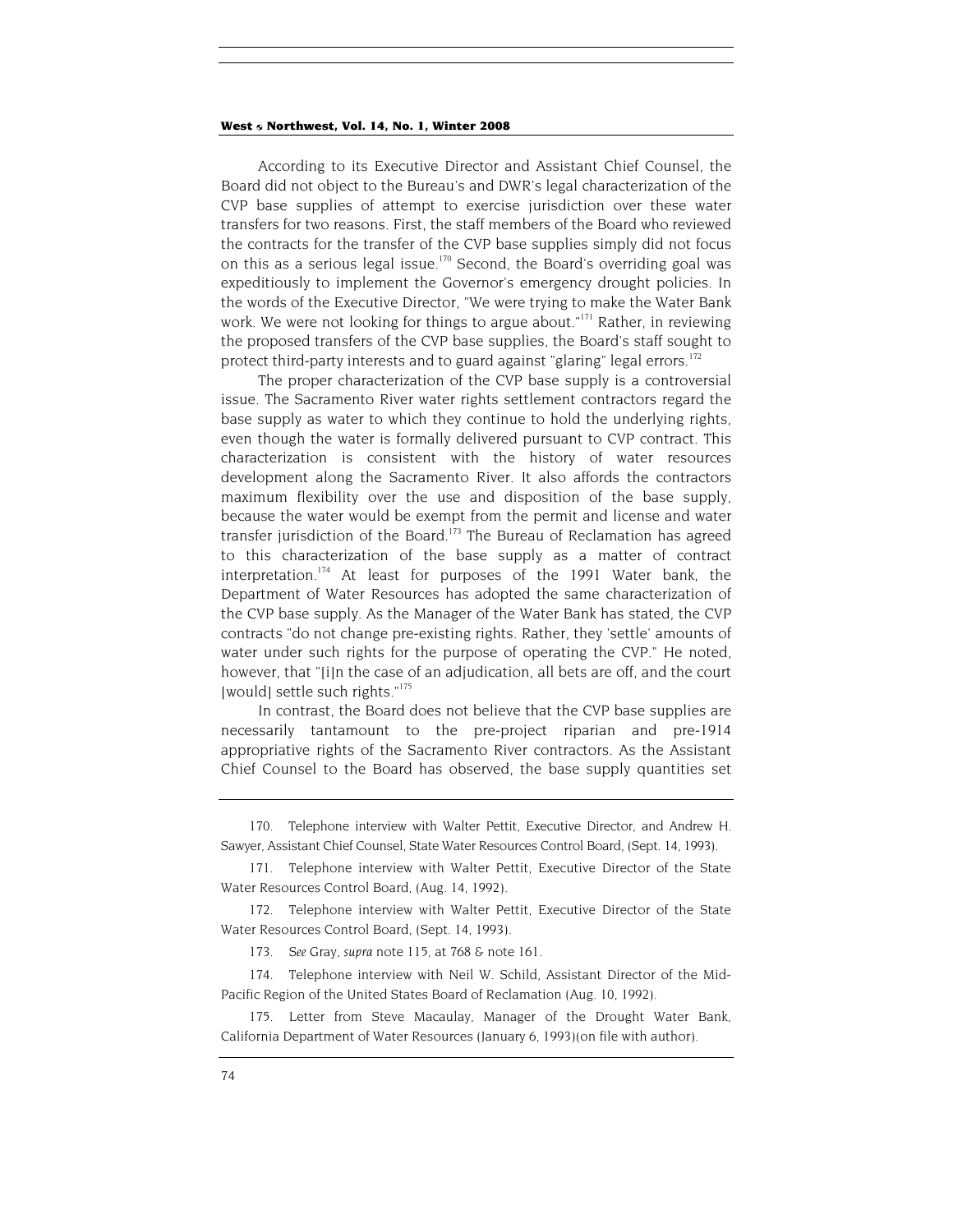forth in the CVP water rights settlement contracts are not the product of a basin-wide adjudication, and "everyone admits that the Sacramento River water right holders 'firmed up' their existing rights, particularly in dry years."<sup>176</sup> Moreover, in implementing the base supply transfers to the 1991 Water Bank, the Bureau retained water in storage for later release for the benefit of purchasers in the central and southern parts of the state. Inasmuch as storage is not part of the riparian right, the transfers from the CVP water rights settlement contractors that held pre-project riparian rights therefore could not have been accomplished consistently with the sellers' underlying riparian rights. Similarly, most of the Sacramento River water rights settlement contractors that held pre-1914 appropriative rights before the construction of the CVP had only direct diversion rights. Thus, the use of the Bureau's upstream storage capabilities to facilitate the transfers was beyond the scope of those transferors' pre-project water rights.<sup>177</sup> In short, as administered during the 1991 Water Bank, the transfer of the CVP base supplies necessarily implicated the Bureau's water rights permits for the CVP and therefore should have been subject tot he jurisdiction of the Board.

The Board's staff who subsequently have looked at this issue candidly admit that the Board's legal analysis at the time was problematic. Attorneys for the Board were not closely involved in the evaluation of the CVP transfers.<sup>178</sup> Its Assistant Chief Counsel has stated that DWR and the Bureau "represented that [Board] review was not necessary, and we didn't look too closely at the theory. In fact, I'm not sure we even knew the theory."<sup>179</sup> For the future, however, both the Executive Director and the Assistant Chief Counsel agree that the Board will assert its jurisdiction over those transfers of CVP base supplies that exceed the scope of the transferors' pre-project water rights and which require a change in the points of diversion, places of use, or purposes of use set forth in the Bureau's water rights permits for the CVP.<sup>[180](#page-35-4)</sup>

The transfers of the CVP base supplies to the 1991 Water Bank implicated two policies that were often in tension. On the one hand, removal of those transfers from the review process administered by the Board facilitated both the creation of the Water Bank and the expeditious movement of water from areas of surplus to areas of deficiency. In view of the water supply conditions facing the state at the time this decision was

<span id="page-35-0"></span><sup>176.</sup> Telephone interview with Andrew H. Sawyer, Assistant Chief Counsel, State Water Resources Control Board (Sept. 13, 1993)(on file with author).

<span id="page-35-1"></span><sup>177</sup>*. Id.* In contrast, a "simple by-pass transfer" that did not require the use of CVP storage facilities *might* be exempt from the Board's transfer jurisdiction as within the pre-project riparian or pre-1914 appropriative rights of the transferor. *Id.*

<span id="page-35-2"></span><sup>178</sup>*. Id.*

<span id="page-35-3"></span><sup>179</sup>*. Id.*

<span id="page-35-4"></span><sup>180.</sup> Telephone interview with Walter Pettit, Executive Director, and Andrew H. Sawyer, Assistant Chief Counsel, State Water Resources Control Board (Sept. 14, 1993).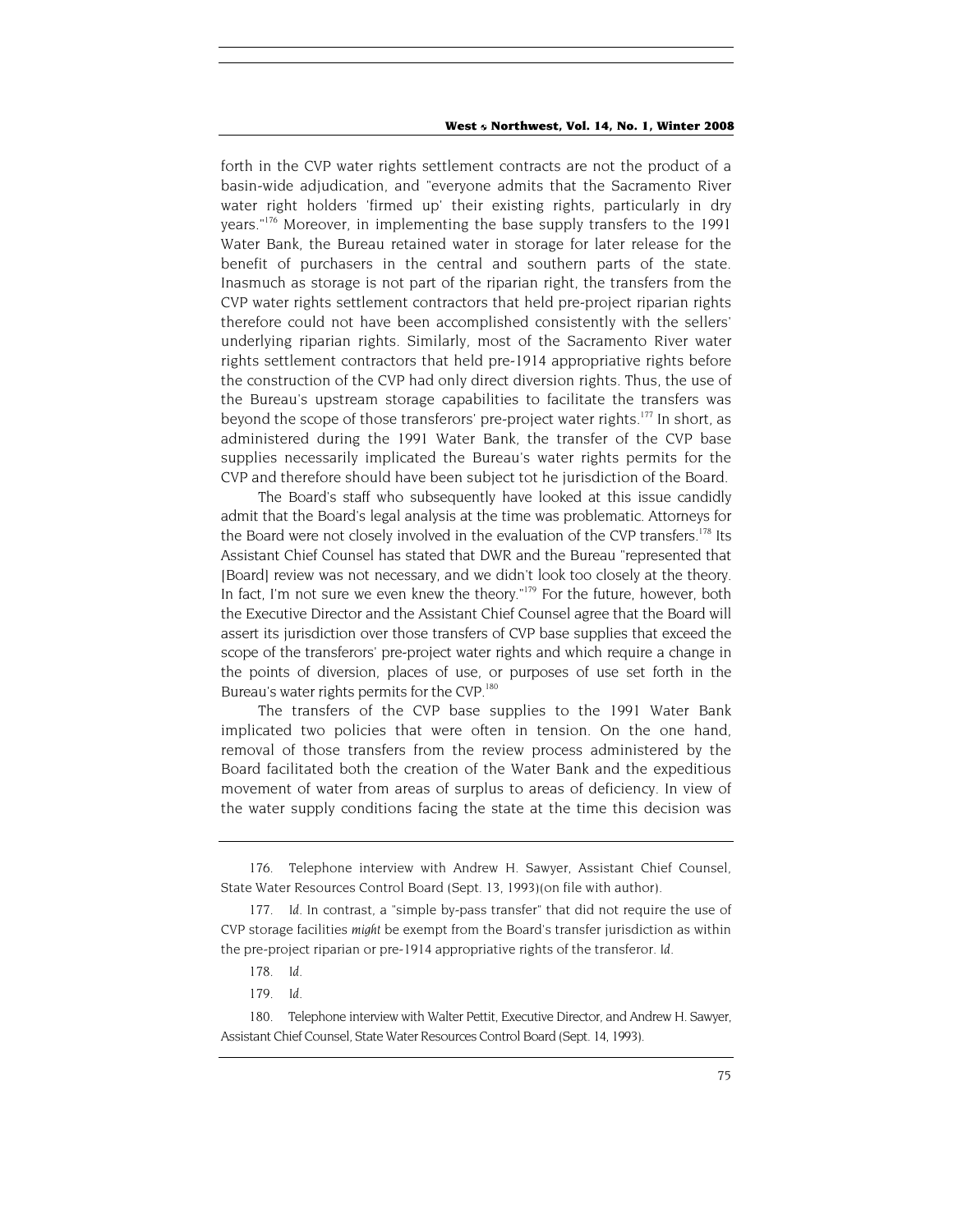made, it is difficult to fault the Board's decision to place a premium on these water supply goals. On the other hand, the laws that govern the Board's review and approval of transfers that *are* subject to its jurisdiction provide the only means by which third parties who claim that they will be injured by a water transfer may formally object to the proposal or seek to condition the transfer on measures designed to mitigate such harm.<sup>181</sup> The consequence of the Board's forbearance of authority therefore was to create a vacuum in which there existed no formal means of determining whether the CVP base supply transfers could be accomplished consistently with California's statutory transfer policies of considering the effects on thirdparty water rights holders, fish and wildlife, other instream uses, and other interests of the area from which the water was transferred.

## **E. Transfers For Which Groundwater Was Substituted**

The remaining category of water that was transferred to the 1991 Water Bank was surface water held pursuant to a variety of types of rights including permitted and licensed appropriative rights—for which the transferor substituted groundwater as a replacement water supply. As with the transfers of water held under riparian right and pursuant to CVP water rights settlement contracts, these transfers occurred without the approval of the State Water Resources Control Board.<sup>182</sup> Yet, many of the "groundwater replacement transfers" seemingly were subject to review by the Board because they required changes in the point of diversion, place of use, and in some cases the purpose of use set forth in the transferors' permits and licenses. The Department of Water Resources nevertheless was able to avoid the Board's jurisdiction by characterizing these transfers as involving only "groundwater," over which the Board has no jurisdiction, rather than as transfers of "surface water.["183](#page-36-2) Thus, under DWR's theory, transfers of *surface water* (which the transferors replaced through increased pumping of groundwater) were treated for legal purposes as though they were transfers of *groundwater* (which the transferors did not need because they continued to use their full surface water allotments).

As with the transfers of CVP base supplies, DWR's purpose was to purchase water for the Bank as quickly as possible, and submission of the groundwater replacement transfers to the Board would have delayed

<span id="page-36-2"></span>183. Telephone interview with Steve Macaulay, Manager of the Drought Water Bank, California Department of Water Resources (Aug. 8, 1992).

<sup>181</sup>*. See supra* text accompanying notes 139-43.

<span id="page-36-1"></span><span id="page-36-0"></span><sup>182.</sup> Telephone interview with Steve Macaulay, Manager of the Drought Water Bank, California Department of Water Resources (Aug. 8, 1992); Telephone interview with Walter Pettit, Executive Director of the State Water Resources Control Board (Aug. 14, 1992).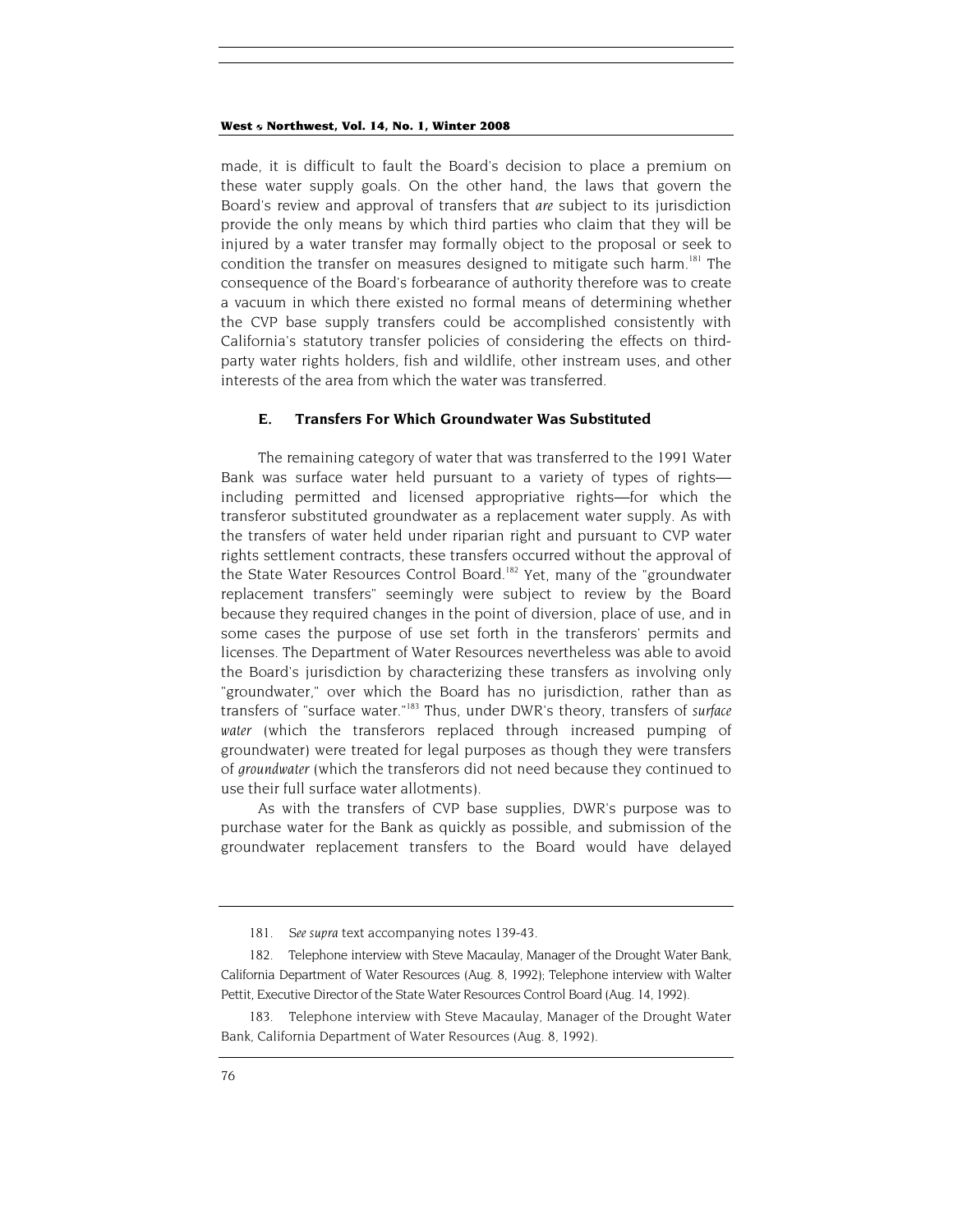implementation of those contracts.<sup>184</sup> The Department's solution to the "problem" of Board review, however, raised the question, however, whether the transfers would be subject to a provision of the "Protected Areas" legislation that was enacted in 1984 to protect local areas in which water originates from future exports of water that is "reasonably required to adequately supply the beneficial needs of the protected area."<sup>185</sup>

Section 1220 of the Water Code stipulates that

[n]o groundwater shall be pumped for export from within the combined Sacramento and Delta-Central Sierra Basins, as defined in Department of Water Resources Bulletin 160- 74, unless the pumping is in compliance with a groundwater management plan that is adopted by ordinance . . . by the county board of supervisors, in full consultation with affected water districts, and that is subsequently approved by a vote in the counties or portions of counties that overlie the groundwater basin. . . .<sup>[186](#page-37-2)</sup>

All of the "groundwater" transfers to the 1991 Water Bank involved water from the Sacramento Basin as defined by section  $1220$ .<sup>187</sup> Thus, the statute would appear clearly to have been applicable to such transfers. Nonetheless, the Department of Water Resources determined that the law did not apply because, *for purposes of section 1220,* the transfers were of surface water, not groundwater.<sup>[188](#page-37-4)</sup>

Thus, to avoid the Board's jurisdiction under the water transfer laws, DWR defined the groundwater replacement transfers as "groundwater transfers." Yet, to circumvent the application of section 1220, the Department characterized the same transfers as "surface water transfers." The obvious legal question presented by this linguistic legerdemain is whether the Board should have permitted DWR to have it both ways—

<span id="page-37-3"></span>187. Telephone interview with Steve Macaulay, Manager of the Drought Water Bank, California Department of Water Resources (Aug. 8, 1992).

<span id="page-37-4"></span>188*. Id.*; Telephone interview with Walter Pettit, Executive Director of the State Water Resources Control Board (Aug. 14, 1992).

<span id="page-37-0"></span><sup>184</sup>*. Id.*

<sup>185.</sup> CAL. WATER CODE § 1216 (West Supp. 1994).

<span id="page-37-2"></span><span id="page-37-1"></span><sup>186</sup>*. Id.* § 1220(a). An exception is made for water that has percolated into the groundwater basin "from any reservoir, afterbay, or other facility of an export project." *Id.* The act provides that such water "may be returned to the water supply of the export project." *Id.* Subsection (b) simply authorizes the relevant counties to adopt groundwater management plans to implement the terms of subsection (a). *Id.* § 1220(b). Subsection (c) states that the county board of supervisors may not exercise the powers granted by  $\S$  1220 within the boundaries of another local water supply agency without that agency's consent. *Id.* § 1220(c).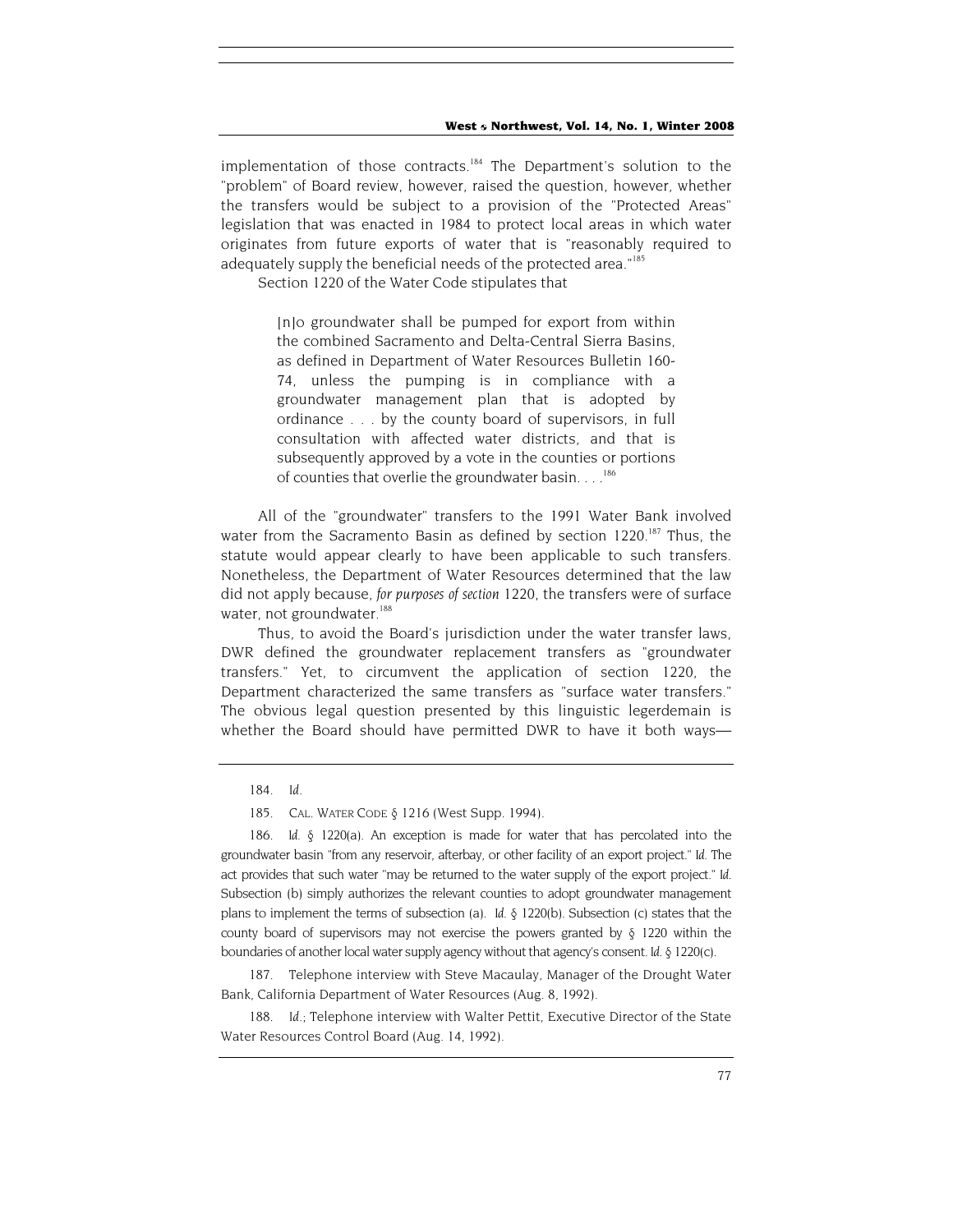alternatively classifying the same water as groundwater or surface water depending on which characterization would facilitate the transfer of water without involving the burdensome requirements of change in water right hearings and area-of-origin protections.

The Board did not assert jurisdiction over the groundwater replacement transfers because it simply did not see the legal question presented by DWR's characterization of the transfers.<sup>189</sup> According to the Board's Assistant Chief Counsel, "DWR believed that we had no quarrel, but in fact we never bought off on the theory." $190$  Indeed, as with the CVP base supply transfers, this omission may have been the result of the absence of attorney participation in the Board's informal review of the groundwater replacement contracts.<sup>[191](#page-38-2)</sup>

The groundwater replacement transfers are troublesome for two reasons. First, it is disturbing that the Board—the principal state agency charged with the management and protection of California's water resources—would fail to consider the implications of Water Code section 1220 for transfers that the parties themselves have characterized as involving "groundwater." Indeed, this omission is particularly surprising given the Board's view that section 1220 categorically prohibits the export of groundwater from a protected area until the county-of-origin enacts a groundwater management plan under the authority granted by that statute.<sup>[192](#page-38-3)</sup>

Second, it is equally disturbing that the Department of Water Resources—which also has broad responsibility to manage and to protect the state's water resources<sup>193</sup>—would alternatively and inconsistently define the groundwater replacement transfers for the explicit purpose of avoiding two important laws, one or the other of which was expressly applicable to such transfers. Section 1220 and the various provisions of the Water Code that govern the Board's jurisdiction over water transfers are not simply sterile formalities that can be cavalierly set aside. Rather, these laws provide the only direct protection for an array of third-party interests—including other water right holders, fish and wildlife, other instream uses, and groundwater users—that might be injured by water transfers. In defining the groundwater replacement transfers so as to circumvent these laws, DWR not

<span id="page-38-3"></span>192. Telephone interview with Andrew H. Sawyer, Assistant Chief Counsel, State Water Resources Control Board (Mar. 1, 1993).

<span id="page-38-0"></span><sup>189.</sup> Telephone interview with Andrew H. Sawyer, Assistant Chief Counsel, State Water Resources Control Board (Sept. 14, 1993).

<span id="page-38-1"></span><sup>190</sup>*. Id.*

<span id="page-38-2"></span><sup>191.</sup> The Board subsequently focused on the question presented by Sec. 1220 in its informal review of the water purchase contracts between DWR and the Yuba County Water Agency. Telephone interview with Andrew H. Sawyer, Assistant Chief Counsel, State Water Resources Control Board (Sept. 14, 1993).

<span id="page-38-4"></span><sup>193</sup>*. See* CAL. WATER CODE § 275 (West Supp. 1994).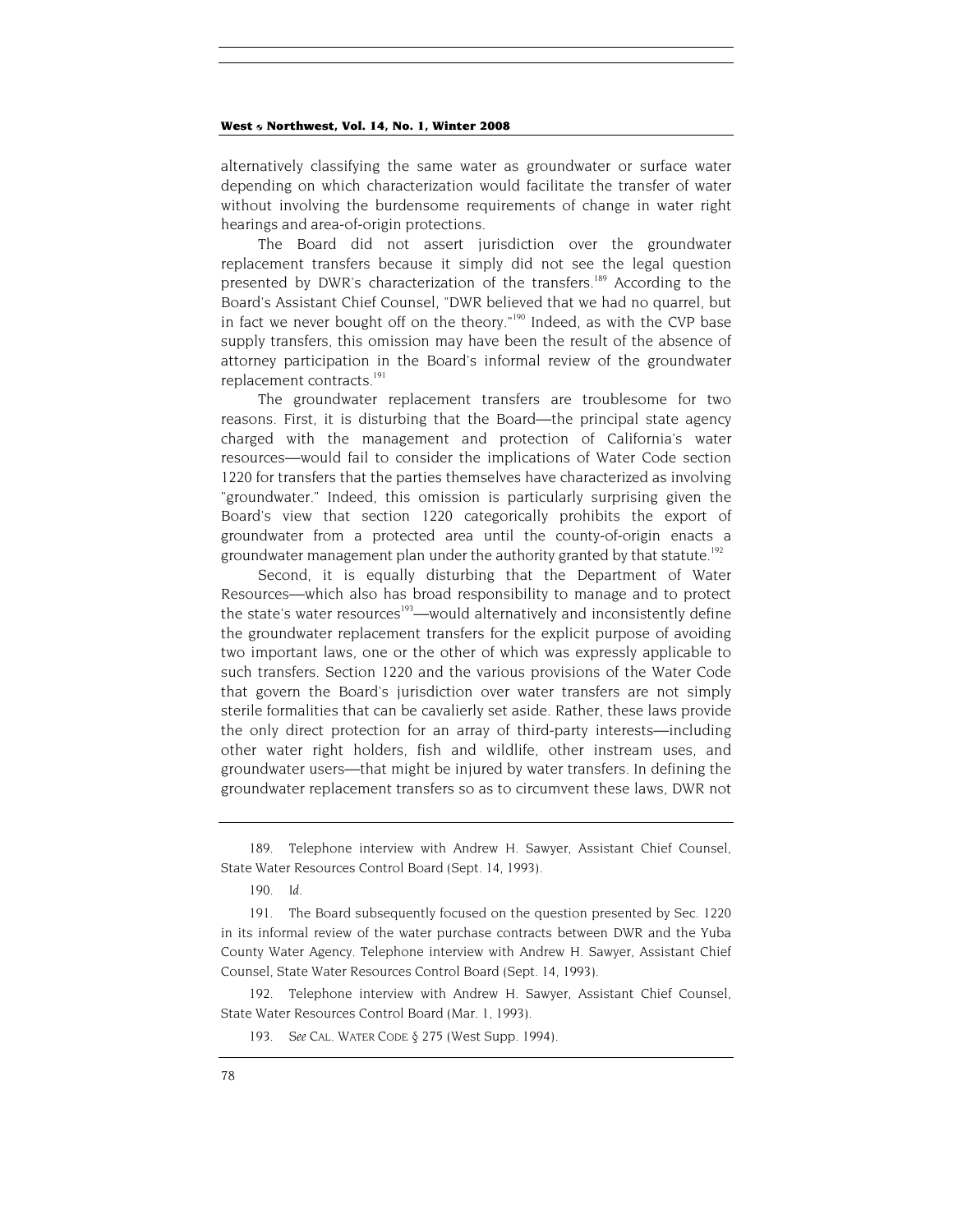<span id="page-39-0"></span>only created the risk that the transfers could proceed without an evaluation of the hydrological, environmental, and economic consequences. The Department also dealt with the transfers in a manner that threatened to undermine public confidence in the efficacy of the laws that are designed to guarantee the consideration of third-party interests before water is transferred from one region to another.

Before turning to the analysis of how these interests in fact were represented during the administration of the Water Bank, two countervailing factors must be noted. First, if DWR had consistently characterized the groundwater replacement transfers as involving "groundwater," it is not at all clear that section 1220 would have barred the transfers. Yolo County had not enacted a groundwater management plan, and section 1220 would preclude the transfer of groundwater out of the county only if the statute were construed to apply even in the absence of a groundwater management plan. While this would be a plausible reading of section 1220, it is not the most persuasive interpretation. The purpose of section 1220 was to grant counties the power to regulate the extraction and export of groundwater. There is no indication that the Legislature intended to bar all groundwater exports until the counties choose to regulate. Indeed, interpreting section 1220 as precluding all groundwater transfers pending the enactment of a groundwater management plan would permit the counties to frustrate through inaction implementation of the other state transfer laws, which uniformly encourage transfers as a means of supplying water deficient areas of the state. Accordingly, if DWR had acknowledged the potential applicability of section 1220, it could have found the statute to be ambiguous and therefore reached the legally defensible conclusion that the law is inapplicable until the counties exercise the regulatory powers granted to them by the legislation.<sup>[194](#page-39-0)</sup>

<sup>194.</sup> As noted in the text, the Board disputes this construction of section 1220. According to its Assistant Chief Counsel, the Board interprets section 1220 as prohibiting all exports of groundwater from protected areas until a county groundwater management plan is adopted. Telephone interview with Andrew H. Sawyer, Assistant Chief Counsel, State Water Resources Control Board (Mar. 1, 1993).

In any event, the questions whether groundwater replacement transfers must be treated as transfers of groundwater for purposes of section 1220 and, if so, whether section 1220 prohibits export transfers in the absence of a county groundwater management plan have been put to rest by Assembly Bill 2897, enacted in 1992. A.B. 2897, 1992 Cal. Stat. Ch. 481, section 1. This statute provides:

A water user that transfers surface water pursuant to [section 1745.04] may not replace that water with groundwater unless the groundwater use is either of the following:

<sup>(</sup>a) Consistent with a groundwater management plan adopted pursuant to state law for the affected area.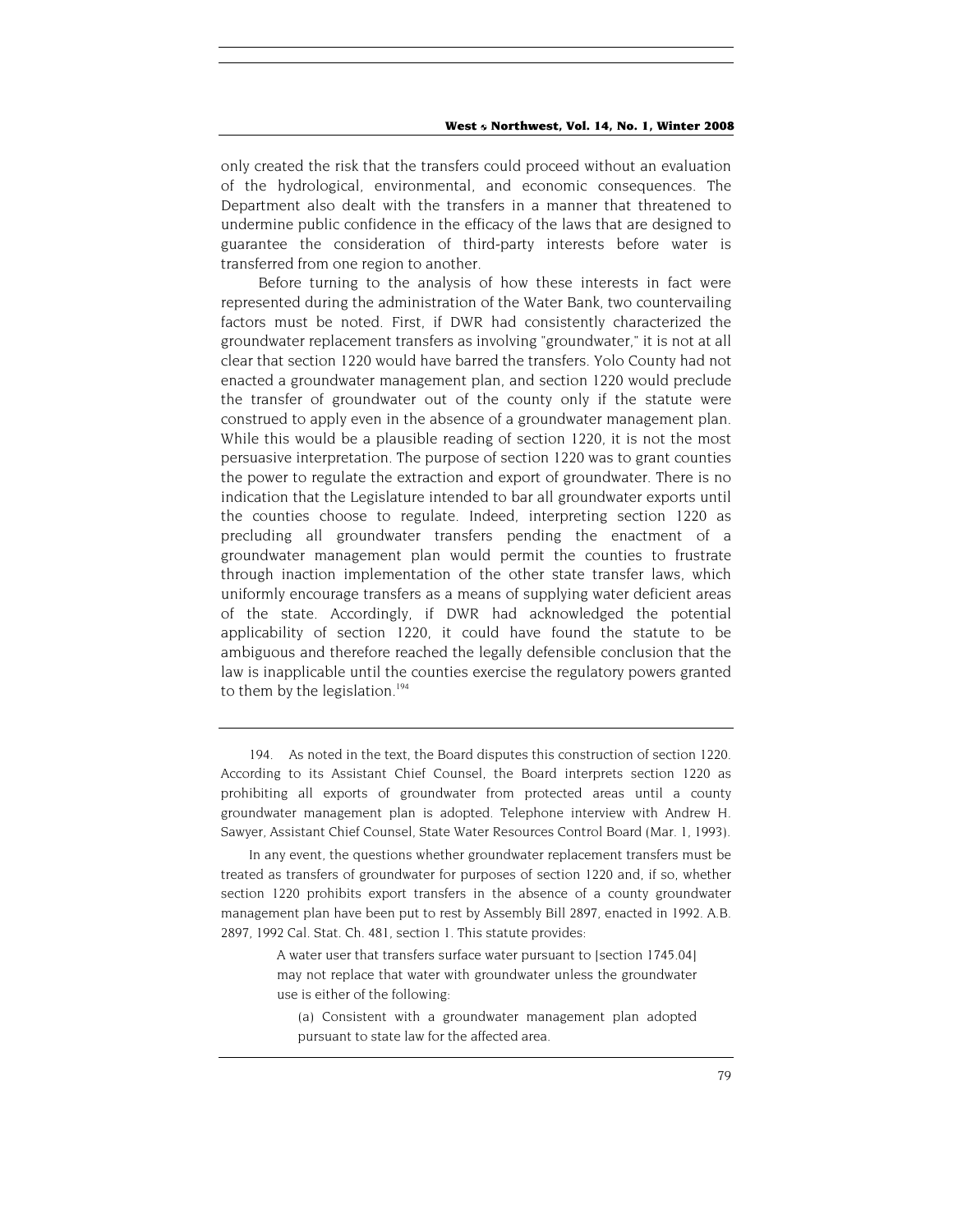Second, notwithstanding the decision to characterize the nature of the water transferred for the purpose of avoiding both the Board's jurisdiction over surface water transfers and the arguable statutory bar on groundwater exports, the administrators of the Water Bank were uniformly praised for their willingness to listen to claims that particular transfers to the Bank might adversely affect thirdparty interests.<sup>195</sup> Moreover, the Department of Water Resources took some actions that were not required by the governing law to consider the effects of certain transfers on both groundwater and the environment and to compensate (at least partially) for potential harm to local economies.<sup>196</sup>

#### **F. Consideration and Protection of Third-Party Interests**

The removal of all transfers from Yolo and Solano Counties from the supervisory jurisdiction of the State Water Resources Control Board nevertheless eliminated all formal legal means of assessing third-party effects. As one observer commented, because the Department of Water Resources never established a "process to invite public participation and comment," the transfers remained essentially "private contracts between the transferors and the Water Bank." $197$  It is in this light then that the question of how the administrators of the Water Bank considered, and took steps to mitigate harm to, third-party interests must by analyzed.

Interestingly, there is no evidence that non-participating surface water rights holders objected to any transfer associated with the Water Bank or criticized DWR for failing to protect their rights. Rather, the interviews conducted for this study

> (b) Approved by the water supplier from whose service area the water is to be transferred and that water supplier, if a groundwater management plan has not been adopted, determines the transfer will not create, or contribute to, conditions of long-term overdraft in the affected groundwater basin.

CAL. WATER CODE § 1745.10 (West Supp. 1994). The new law does not apply to transfers of "previously recharged groundwater from an overdrafted groundwater basin" or to the "replacement of transferred surface water with groundwater previously recharged into an overdrafted groundwater basin, if the recharge was part of a groundwater banking operation." *Id.* § 1745.11. Notwithstanding the limitations on groundwater replacement transfers, DWR supported this legislation. Letter from Steve Macaulay, Manager of the Drought Water Bank, California Department of Water Resources (Jan. 6, 1993).

<span id="page-40-0"></span>195. Telephone interview with Dick Daniel, Water Management Coordinator of the California Department of Fish and Game (Aug. 17, 1992); Telephone interview with Betsy Marchand, Chair of the Yolo County Board of Supervisors (Aug. 14, 1992); Telephone interview with Judith Redmond, California Action Network (Aug 12, 1992).

196*. See infra* part II.F.

<span id="page-40-2"></span><span id="page-40-1"></span>197. Telephone interview with Judith Redmond, California Action Network (Aug 12, 1992).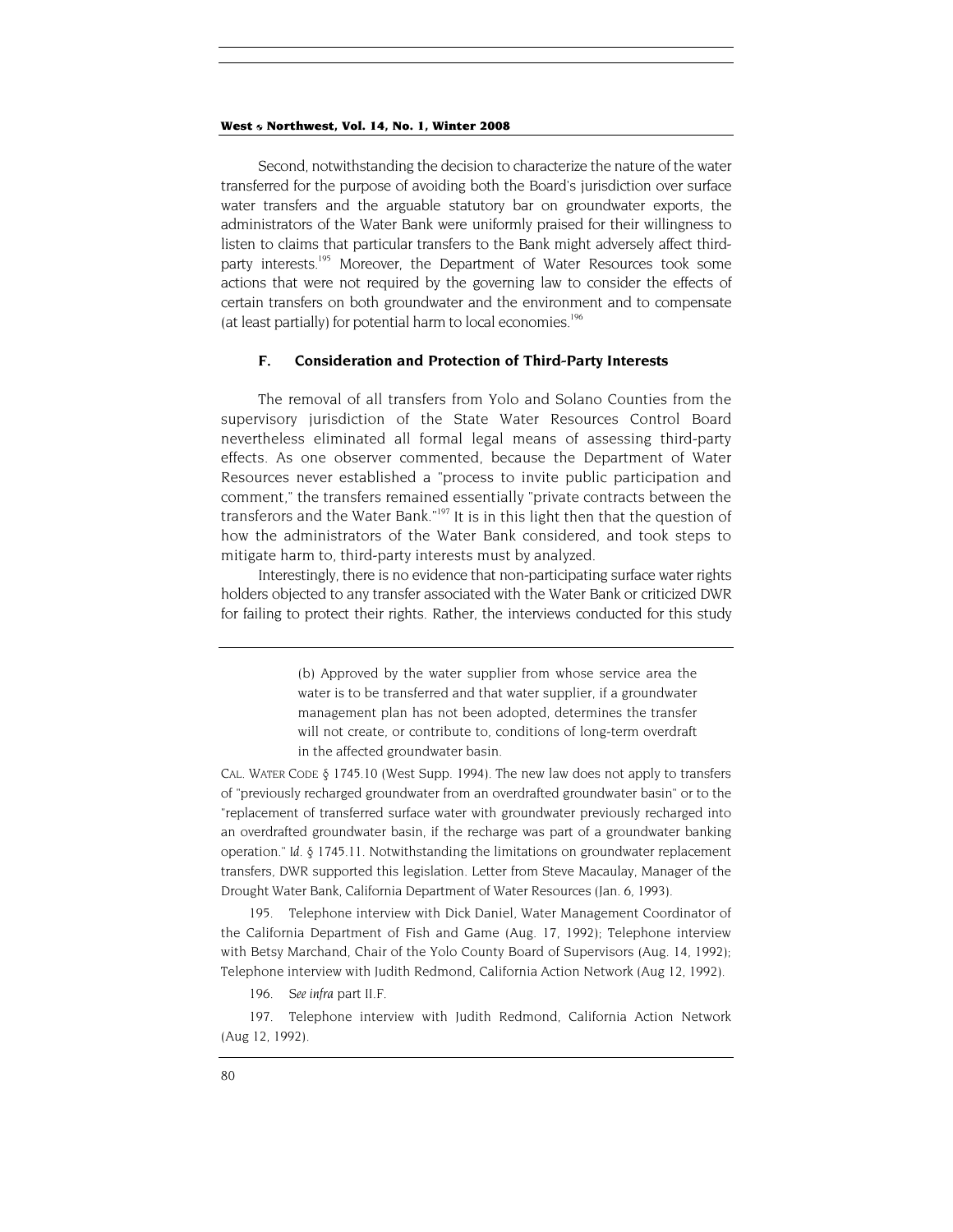identified three areas of strong concern about third-party effects. These were: (1) the effects of the groundwater replacement transfers on local groundwater resources; (2) the consequences of the land fallowing contracts on fish and wildlife; and (3) the unaccounted costs of Water Bank operations on the economies of the areas from which the water was transferred.

#### **1. Groundwater Overdraft and Land Subsidence**

The strongest criticism of the Water Bank is the claim raised by the Yolo County Board of Supervisors and the Yolo County Flood Control and Water Conservation District that the Department of Water Resources did not adequately evaluate the effects of the groundwater substitution transfers on the groundwater resources of Yolo County. These officials are concerned that the increased pumping of groundwater required to replace the transfer of surface water from the Yolo Bypass area of the county caused both overdraft of the aquifer and subsidence in adjacent areas. Before considering this claim, it is necessary to digress briefly to consider the hydrology of Yolo County.

Irrigated agriculture dominates water use in Yolo County, accounting for ninety-six percent of the applied water use. Municipal and industrial users—located principally in the cities of Davis, Woodland, and Winters take the balance.<sup>198</sup> Although many users have access to both surface water and groundwater, large parts of the county rely exclusively on groundwater.<sup>199</sup> These areas include the Yolo-Zamora Water District, and the cities of Davis and Woodland.<sup>200</sup>

During normal water supply conditions, water users in Yolo County receive approximately fifty-five percent of their supplies from surface water sources—Cache Creek, Putah Creek, and the Sacramento River—and about forty-five percent from groundwater.<sup>201</sup> "In drought years, agricultural groundwater use increases as more groundwater is pumped by farmers to make up for shortfalls in rain and surface water supplies."<sup>202</sup> Because

<span id="page-41-2"></span>200. YOLO COUNTY, WATER PLAN UPDATE 19 (1992) (draft) [hereinafter DRAFT WATER PLAN UPDATE].

- <span id="page-41-3"></span>201*. Id.* at 13.
- <span id="page-41-4"></span>202. JENKINS REPORT, *supra* note 198, at 21.

<span id="page-41-0"></span><sup>198.</sup> MIMI JENKINS, YOLO COUNTY, CALIFORNIA'S WATER SUPPLY SYSTEM: CONJUNCTIVE USE WITHOUT MANAGEMENT 12-13 (1992) [hereinafter JENKINS REPORT].

<span id="page-41-1"></span><sup>199.</sup> There are two hydrologically distinct aquifers in Yolo County: a shallow to intermediate depth aquifer, which is located within 700 feet of the surface of the overlying land, and a deep aquifer, the level of which is greater than 1,000 feet in depth. *Id.* at 17. Although the deep aquifer is used by the University of California at Davis, it is not considered to be a significant or reliable source of supply for the county. *Id.* The shallow to intermediate depth aquifer is located in the eastern and south-central parts of the county. Western and north-central Yolo County have to groundwater reserves. *Id.* at 6, 17.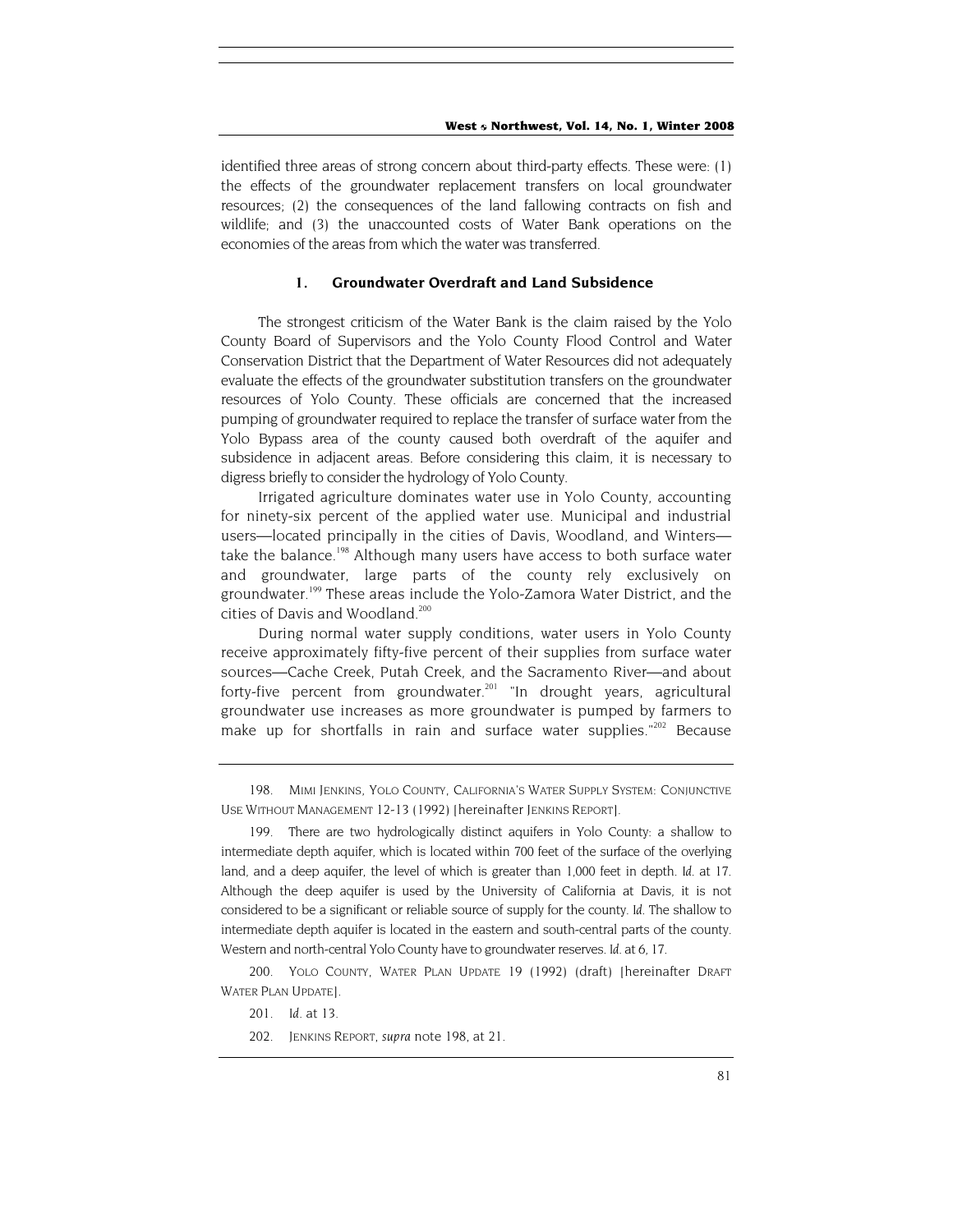recharge from rainfall and other surface water sources also is reduced during drought conditions, this increased pumping will cause the groundwater table to drop. It has been estimated that net groundwater depletion during 1991 was approximately 140,000 acre-feet.<sup>203</sup> Of this amount, 47,800 acre-feet (or thirty-six percent) has been attributed to the fallowing and groundwater substitution transfers to the 1991 Water Bank.<sup>204</sup> These transfers totaled 96,900 and 57,400 acre-feet, respectively. $205$ 

The groundwater substitution transfers were concentrated in and along the Yolo Bypass in the eastern portion of the County.<sup>206</sup> The additional groundwater withdrawal required to replace the surface supplies sold to the Water bank was controversial for two reasons. First, although most of the lands involved in the groundwater replacement transfers are outside the Yolo County Flood Control and Water Conservation District, the groundwater generally moves within the basin from west to east toward the area in which most of the additional pumping occurred.<sup>207</sup> As a consequence, the District believed that the increased groundwater extraction associated with the Water Bank would diminish the groundwater supplies available to its members.<sup>208</sup> Second, the adjacent area west of the lands that were involved in the groundwater replacement transfers has experienced groundwater overdraft over the past forty years,<sup>209</sup> as well as land subsidence of between four and six

<span id="page-42-3"></span><span id="page-42-2"></span>206. CALIFORNIA DEPARTMENT OF WATER RESOURCES, STATE DROUGHT WATER BANK: PROGRAM ENVIRONMENTAL IMPACT REPORT 21 (1993) [hereinafter "WATER BANK EIR"].

207. JENKINS REPORT, *supra* note 198, at 29.

<span id="page-42-5"></span><span id="page-42-4"></span>208. Telephone interview with James F. Eagan, General Manager of the Yolo County Flood Control and Water Conservation District (Aug. 14, 1992). DWR also has concluded that pumping in the Yolo Bypass area has formed a cone of depression, which both increases the west-to-east movement of groundwater down gradient and causes groundwater to flow west from the Sacramento River into the area of the increased extraction. A 1992 test indicated that approximately 30 percent of the water pumped from these wells may be from seepage from the Sacramento River. WATER BANK EIR, *supra* note 206, at 122.

<span id="page-42-6"></span>209. JENKINS REPORT, *supra* note 198, at 33-34. The overdraft in this area has occurred over the 40-year period, in any given year, of course, the groundwater table may rise and fall, depending on variations in the level of pumping and recharge from both surface and subsurface sources. *See*DRAFT WATER PLAN UPDATE, *supra* note 200, at 22-27.

<span id="page-42-0"></span><sup>203.</sup> U.C. CONFERENCE REPORT, *supra* note 126, at 19. Another study estimates that, under surface water supply conditions comparable to 1991 but without the benefit of the March rains, a total of 760,100 acre-feet of groundwater would have to be pumped to maintain 1991 irrigation levels. This would represent a seventy-four percent increase over the average annual groundwater extractions of 436,100 acre-feet. JENKINS REPORT, *supra* note 198, at 23.

<span id="page-42-1"></span><sup>204.</sup> U.C. CONFERENCE REPORT, *supra* note 126, at 19.

<sup>205</sup>*. Id.* at 18.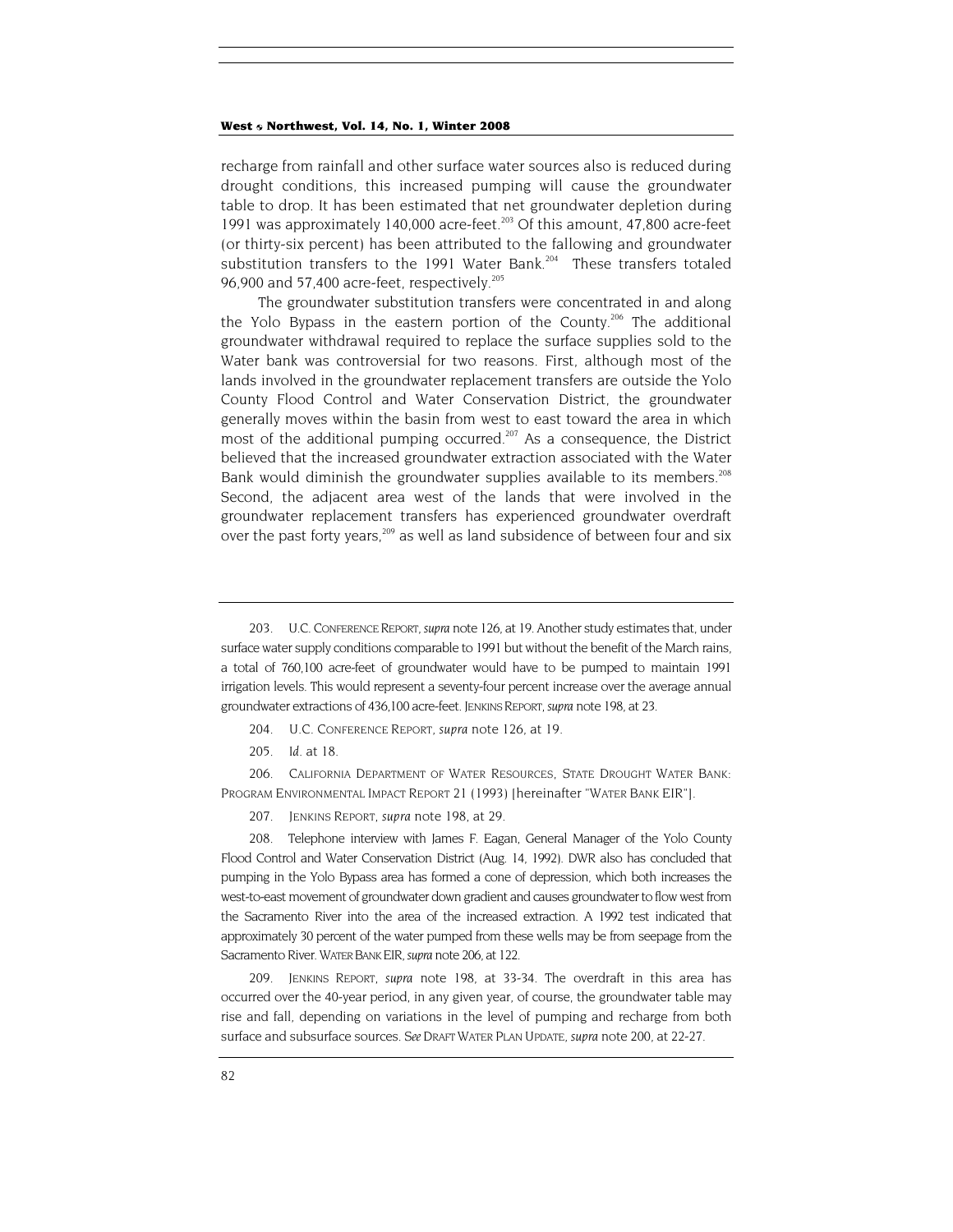feet.<sup>210</sup> Both the Yolo county Board of Supervisors and the Yolo County Flood Control and Water Conservation District believed that the groundwater substitution transfers would exacerbate the overdraft of the aquifer and pose a significant risk of contributing to further land subsidence.<sup>[211](#page-43-1)</sup>

Four actions were taken to address these concerns. First, DWR required each participant in the groundwater replacement transfers to install "totalizing flowmeters" on the discharge of each of the seller's wells.<sup>212</sup> Second, the Yolo County Board of Supervisors entered into a memorandum of understanding with the Conaway Conservancy—one of the largest groundwater replacement transferors—which required it to establish "a program to monitor the behavior of groundwater in the vicinity" of its wells.<sup>213</sup> DWR included similar requirements in its contracts with the other groundwater replacement transferors and agreed to reimburse the sellers for 50 percent of their monitoring expenses up to a fixed limit.<sup>214</sup> Third, under threat of litigation, the Board of Supervisors persuaded each participating seller to limit the amount of groundwater that could be pumped as a substitute for transferred surface water to the seller's maximum annual use during

<span id="page-43-0"></span>210*. Id.*; WATER BANK EIR, *supra* note 206, at 115. There is some evidence that the subsidence also has been caused by natural gas extraction in the area. DRAFT WATER PLAN UPDATE, *supra* note 200, at 30.

<span id="page-43-1"></span>211. Telephone interview with Betsy Marchand, Chair of the Yolo County Board of Supervisors (Aug. 14, 1992); Telephone interview with James F. Eagan, General Manager of the Yolo County Flood Control and Water Conservation District (Aug. 14, 1992); U.C. CONFERENCE REPORT, *supra* note 126, at 21 (comments of James F. Eagan). DWR partially disputes this contention. According to the Department, while

[i]t is true that there is possible subsidence in this area...actual subsidence has only been confirmed in the Yolo-Zamora area some distance to the north and west. There does not appear to be long-term overdraft in the Woodlands-Davis area, although there are substantial water level depressions due to continual pumping for urban use. The concern is not overdraft; rather, it is the threat of future subsidence due to water levels falling below their historical levels.

Letter from Robert G. Potter, Chief Deputy Director of the California Department of Water Resources 2 (Sept. 8, 1993) (on file with author).

<span id="page-43-2"></span>212*. See e.g.,* Contract Between the California Department of Water Resources and the Conaway Conservancy Group for 1991 Emergency Drought Water Supply, Exhibit C (Apr. 9, 1991) [hereinafter Conaway Contract] (on file with author).

<span id="page-43-3"></span>213*. See e.g.,* Yolo County Board of Supervisors, Agreement No. 91-33. Memorandum of Understanding, in Conaway Contract, *supra* note 212, Exhibit D, at 3.

<span id="page-43-4"></span>214*. Id.* at 9; Letter from Robert G. Potter, Chief Deputy Director of the California Department of Water Resources 2 (Sept. 8, 1993) (on file with author).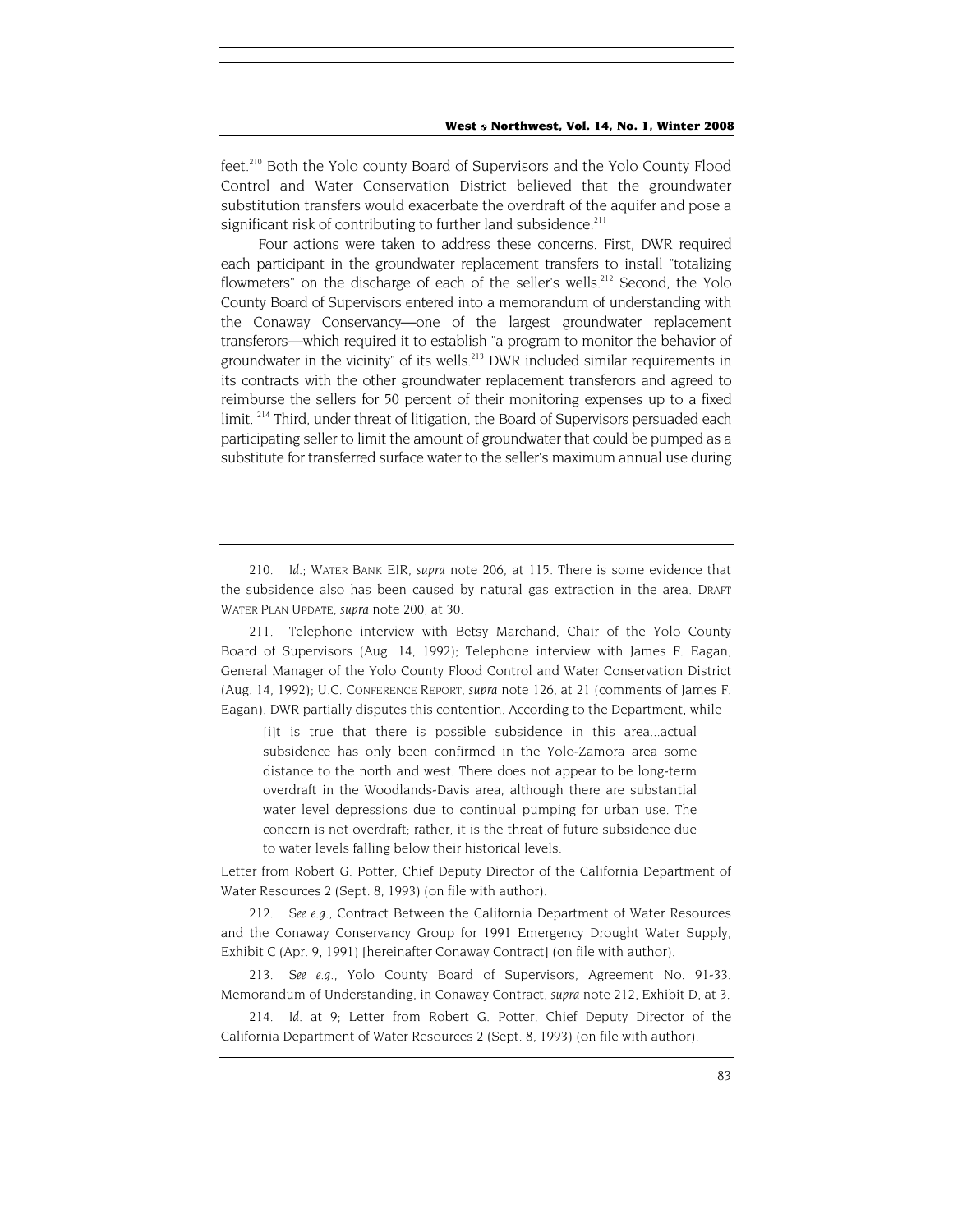the ten preceding years as measured by existing well records.<sup>215</sup> Fourth, the Board of Supervisors imposed a two percent gross receipts charge on the revenue received by the seller from the water transferred to the Water Bank.<sup>216</sup> DWR agreed to reimburse the seller's costs of paying this surcharge. $217$ 

Notwithstanding the great concern about the groundwater replacement transfers, there is no evidence that the additional groundwater pumping either caused land subsidence or has significantly lowered well levels in up-gradient portions of the basin. University of California researchers have stated that

> it is not possible at this time to establish the degree of subsidence resulting from the water bank. Field measurements are essential but the instrumentation has not been in place long enough to allow quantification. Thus, the conclusion at this time is limited to concern about subsidence—concern for protection of levees, for example, and drainage canal slopes.<sup>[218](#page-44-3)</sup>

DWR has concluded more categorically that "[n]o significant adverse impacts were detected in Yolo County during 1991 as a result of pumping for the water bank," and that subsequent monitoring has not contradicted this conclusion.[219 I](#page-44-4)ndeed, even Yolo County officials agree that there is no firm evidence that the 1991 and 1992 Water Bank transfers caused any irreparable harm to the structure of the aquifer or to other County interests.<sup>220</sup>

These past transfers are not the county's primary concern, however. Rather, County officials fear that DWR has targeted the Yolo Bypass area as a principal source of supply for future water banks and for transfers to individual purchasers in the urban areas of the state.<sup>221</sup> They believe that all of the water presently

<span id="page-44-0"></span>215. Yolo County Board of Supervisors, Agreement No. 91-33. Memorandum of Understanding, in Conaway Contract, *supra* note 212, Exhibit D, at 3.

<span id="page-44-1"></span>216*. Id.* The county pledged to use this revenue "solely to fund activities in implementing the County's Water Plan and to integrate local water resources of [the seller] and others for the long-term benefits of [the seller]...,the local community, and the County." *Id.*

- <span id="page-44-2"></span>217*. See e.g.,* Conaway Contract, *supra* note 212, at 9.
- <span id="page-44-3"></span>218. U.C. CONFERENCE REPORT, *supra* note 126, at 20-21.
- <span id="page-44-4"></span>219. WATER BANK EIR, *supra* note 206, at 122.

<span id="page-44-5"></span>220. Telephone interview with Betsy Marchand, Chair of the Yolo County Board of Supervisors (Aug. 14, 1992); 220. Telephone interview with James F. Eagan, General Manager of the Yolo County Flood Control and Water Conservation District (Aug. 14, 1992).

<span id="page-44-6"></span>221. Telephone interview with Betsy Marchand, Chair of the Yolo County Board of Supervisors (Aug. 14, 1992); Telephone interview with James F. Eagan, General Manager of the Yolo County Flood Control and Water Conservation District (Aug. 14, 1992).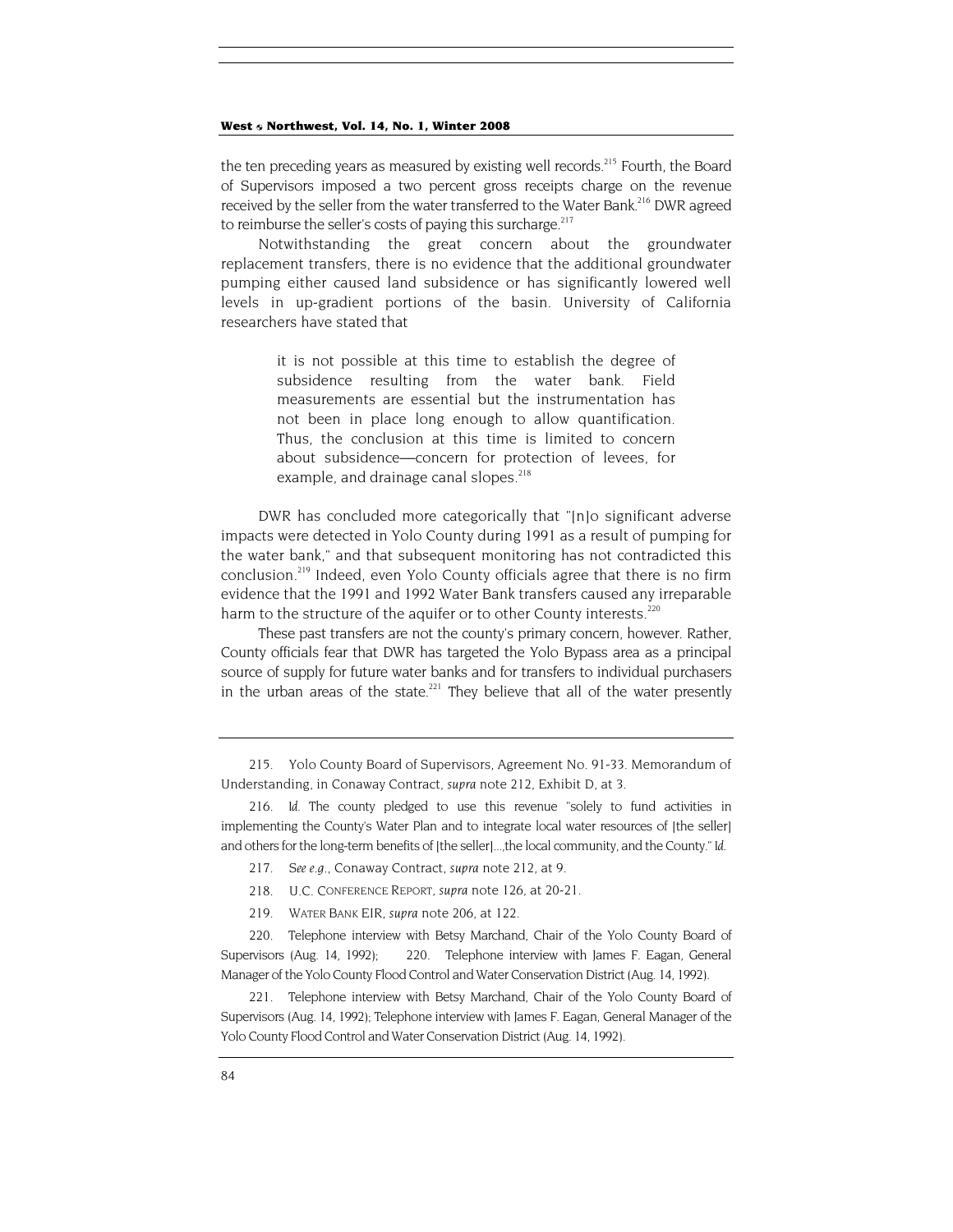available to Yolo County will be needed within the County to supply future demands and are concerned that DWR does not understand the effects of the surface water and groundwater exports on the groundwater hydrology.<sup>222</sup> As described by the Chairwoman of the Board of Supervisors, the measures adopted by the County and DWR in 1991 were at best temporary protections that did not "speak at all to the subsidence issue . . . The problem was that DWR had no longrange plan to address third-party impacts."<sup>223</sup>

In view of these concerns, it is surprising that the Yolo County Board of Supervisors did not attempt to exercise the authority granted to it by section 1220 of the Water Code to enact a groundwater management plan.<sup>224</sup> Such a plan might limit the pumping of groundwater to the sustainable yield of the aquifer or prohibit the use of groundwater substitution contracts unless the extractor could prove that the increased pumping would not overdraft the aquifer or cause subsidence. The General Manager of the Yolo County Flood Control and Water Conservancy District explained that it had been impossible even to obtain a consensus on the draft Yolo County Water Plan Update—a document that is without binding legal consequence—and that placing restrictions on the use of a presently unregulated resource would be even more difficult.<sup>225</sup> Indeed, according to the Chairwoman of the Board of Supervisors, many farmers in Yolo County seem to fear the creation of a local groundwater management agency even more than they worry about the effects of future groundwater exports. $226$ 

In any event, the Department of Water Resources' decision to characterize all of the groundwater transfers as "surface water transfers," and therefore to exempt them form section 1220, pretermitted this strategy. Yet, given the State Water Resources Control Board's interpretation of section 1220 as applying of its own force, even in the absence of a county groundwater management plan, $227$  it is odd that Yolo County did not challenge DWR's characterization and try to use the statute to bar the groundwater replacement transfers.

For the future, Yolo County may take some comfort in DWR's preparation of an environmental impact report on the Water Bank. Yet, the report is short on

<span id="page-45-0"></span><sup>222.</sup> Telephone interview with Betsy Marchand, Chair of the Yolo County Board of Supervisors (Aug. 14, 1992); Telephone interview with James F. Eagan, General Manager of the Yolo County Flood Control and Water Conservation District (Aug. 14, 1992).

<span id="page-45-1"></span><sup>223.</sup> Telephone interview with Betsy Marchand, Chair of the Yolo County Board of Supervisors (Aug. 14, 1992).

<sup>224</sup>*. See supra* text accompanying note 186.

<span id="page-45-3"></span><span id="page-45-2"></span><sup>225.</sup> Telephone interview with James F. Eagan, General Manager of the Yolo County Flood Control and Water Conservation District (Aug. 14, 1992).

<span id="page-45-4"></span><sup>226.</sup> Telephone interview with Betsy Marchand, Chair of the Yolo County Board of Supervisors (Aug. 14, 1992).

<span id="page-45-5"></span><sup>227</sup>*. See supra* note 194.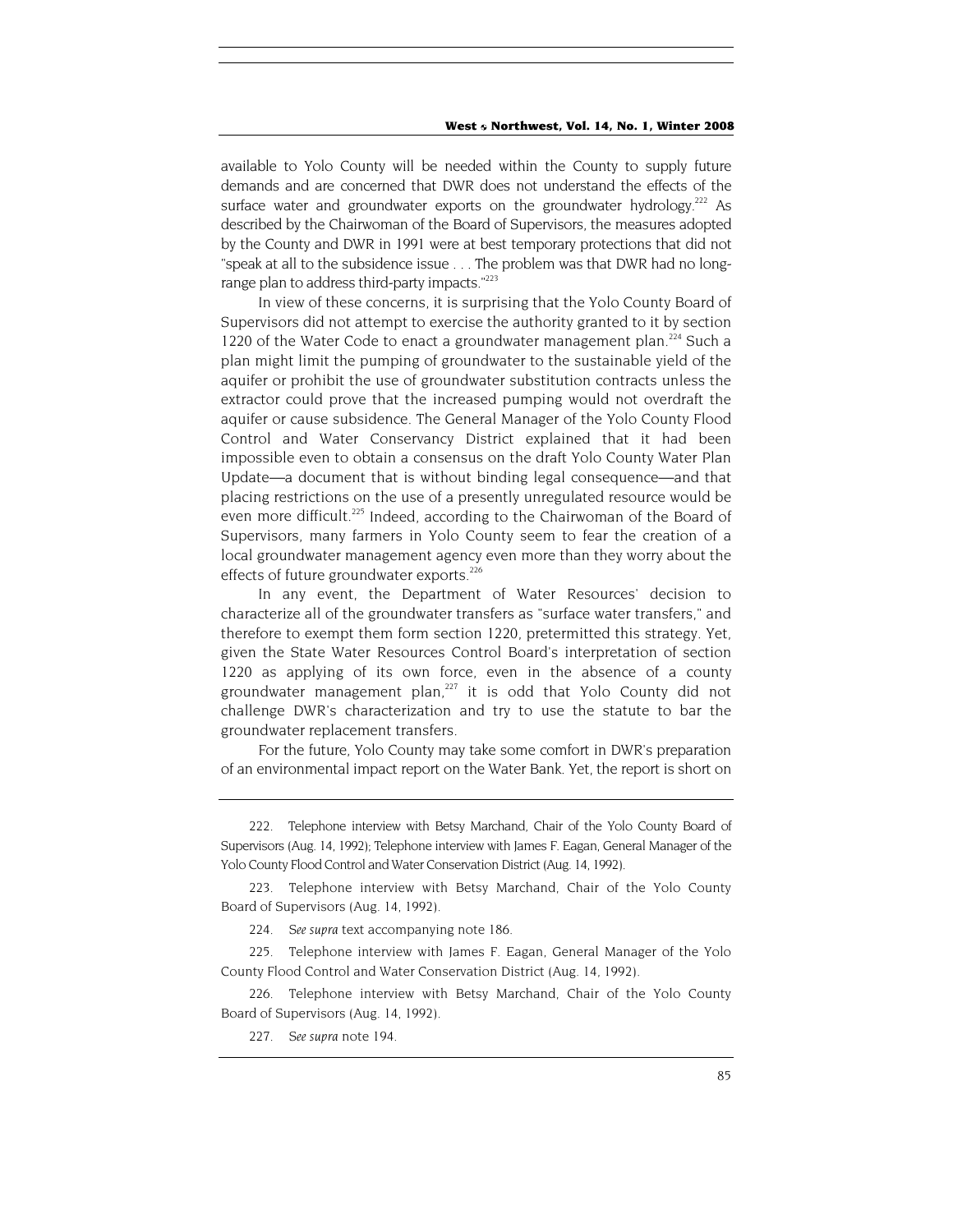specific protections for Yolo County and other areas concerned about groundwater exports. It describes the "intense level of monitoring" conducted in the Yolo Bypass area during the 1991 and 1992 Water Banks and states that "the results of this monitoring program will provide the basis for evaluating the effects of future pumping in the area." $228$  The report notes, however, that the Yolo county monitoring "is considered close to maximum in terms of potential concerns to be addressed and the significance of potential impacts" and concludes that "no significant adverse effects were detected in Yolo County" from either the 1991 or the 1992 Water Bank.<sup>[229](#page-46-1)</sup>

Nor is Yolo County likely to find much solace in AB 2897, which the Legislature enacted in 1992 in response to the problems presented by the groundwater replacement transfers.<sup>230</sup> The Water Code now prohibits groundwater replacement transfers unless the groundwater use associated with the transfer is consistent with an adopted county groundwater management plan or, in the absence of such a plan, is "[a]pproved by the water supplier from whose service area the water is to be transferred" based on the supplier's determination that the transfer "will not create, or contribute to, conditions of long-term overdraft in the affected groundwater basin."<sup>231</sup> Until Yolo County adopts a groundwater management plan, this statute clearly grants local water suppliers such as the Yolo County Flood Control and Water Conservation District authority to block the transfer of groundwater or surface water for which groundwater is substituted. The problem for the County, however, is that virtually all of the groundwater replacement transfers to the 1991 Water Bank, as well as most of the potential future groundwater replacement transfers that County officials fear, were made by water users that do not receive water from a local water supplier. Rather, the transfers from the Yolo Bypass area were made predominantly by CVP contractors whose land is outside the boundaries of the local water agencies. Consequently, unless or until Yolo county enacts a groundwater management plan, the County and the various local agencies that supply water within the county will have to look to the Bureau of Reclamation to represent their interests under the new legislation. $232$ 

- <span id="page-46-0"></span>228. WATER BANK EIR, *supra* note 206, at 121-22.
- <span id="page-46-1"></span>229*. Id.* at 122.
- <span id="page-46-2"></span>230*. See supra* note 194.
- <span id="page-46-3"></span>231. CAL. WATER CODE §1745.10 (West Supp. 1994).

<span id="page-46-4"></span>232. The CVP Improvement Act of 1992 does require the Bureau to protect groundwater resources in areas from which it authorizes the transfer of project water. Section 3405(a)(a)(j) of the Act stipulates that the Bureau may not approve a transfer that would create "significant long-term adverse impact[s] on groundwater conditions in the transferor's service area." The CVP Improvement Act of 192, Pub. L. No. 102-575, §  $3405(a)(1)(i)$ , 106 STAT. 4706 (1992). For an analysis of the water transfer provisions of the CVP Improvement Act, *see* Gray, *The Modern Era in California Water Law*, *supra* note 1 at 273-78.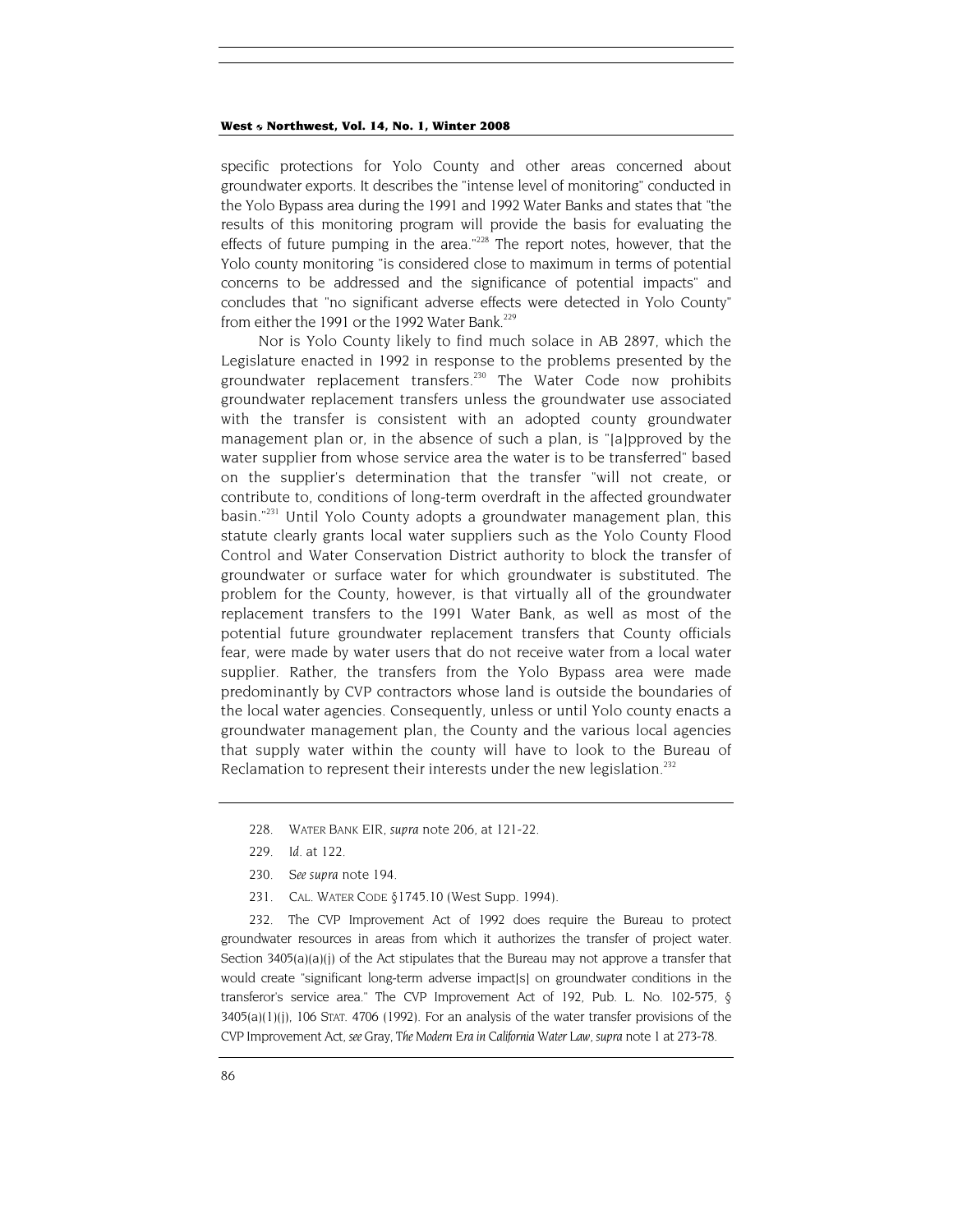## **2. Fish and Wildlife Protection**

A number of concerns also were raised about the effects of Water Bank operations on fish and wildlife. The transfers associated with the Water Bank had three principle environmental effect in the areas from which water was transferred.

First, the alteration in releases from upstream reservoirs, the movement of additional water across the Delta, and the attendant increase in pumping from the CVP and SWP facilities in the south Delta posed a variety of threats to several species of fish in the Sacramento River basin and in the Delta. These included increases in water temperature and salinity above the levels required for spawning and survival of eggs and larvae, alteration of flows needed for outmigration of juvenile anadromous fish, and entrainment of fish at the Tracy and Banks pumping plants. The species of greatest concern were Chinook salmon, striped bass, American shad, and the Delta smelt.<sup>[233](#page-47-0)</sup>

Second, the fallowing of land in the lower Sacramento River and in the Delta reduced feed grain and nesting habitat for wildlife and waterfowl. As DWR has noted,

Fallowing of cereal grain crops (corn, rice, wheat, and barley) had a high potential for wildlife impacts. Waste grain in harvested fields provides a substantial portion of seasonal food requirements for both migrating and resident wildlife . . . Removal of vegetative cover severely restricts the density and diversity of wildlife species present.<sup>234</sup>

In addition, fallowing may reduce the food supply in the immediate region available for migratory waterfowl. "Consequences range from reduced bird weight before migration back to nesting areas, to increased pressure on surrounding farmlands with either higher bird populations, increased crop losses, or both.<sup>[235](#page-47-2)</sup>

Third, the transfers associated with the Water Bank—and the consequent changes in impoundments, diversions, and cropping patters had some beneficial effects on fish and wildlife. DWR as observed, for example, that the

[c]apture of juvenile fish in unscreened pumps and diversions in the Delta and Sacramento River were reduced since water diversions to farmland were reduced under fallowing contracts. Fallowing lands also provided the opportunity to retain more

<span id="page-47-0"></span><sup>233</sup>*. See* DAT REPORT, *supra* note 8, at 10-11; Fish Impact Memorandum, *supra* note 92.

<span id="page-47-1"></span><sup>234.</sup> WATER BANK EIR, *supra* note 206, at 142.

<span id="page-47-2"></span><sup>235</sup>*. Id.* at 9.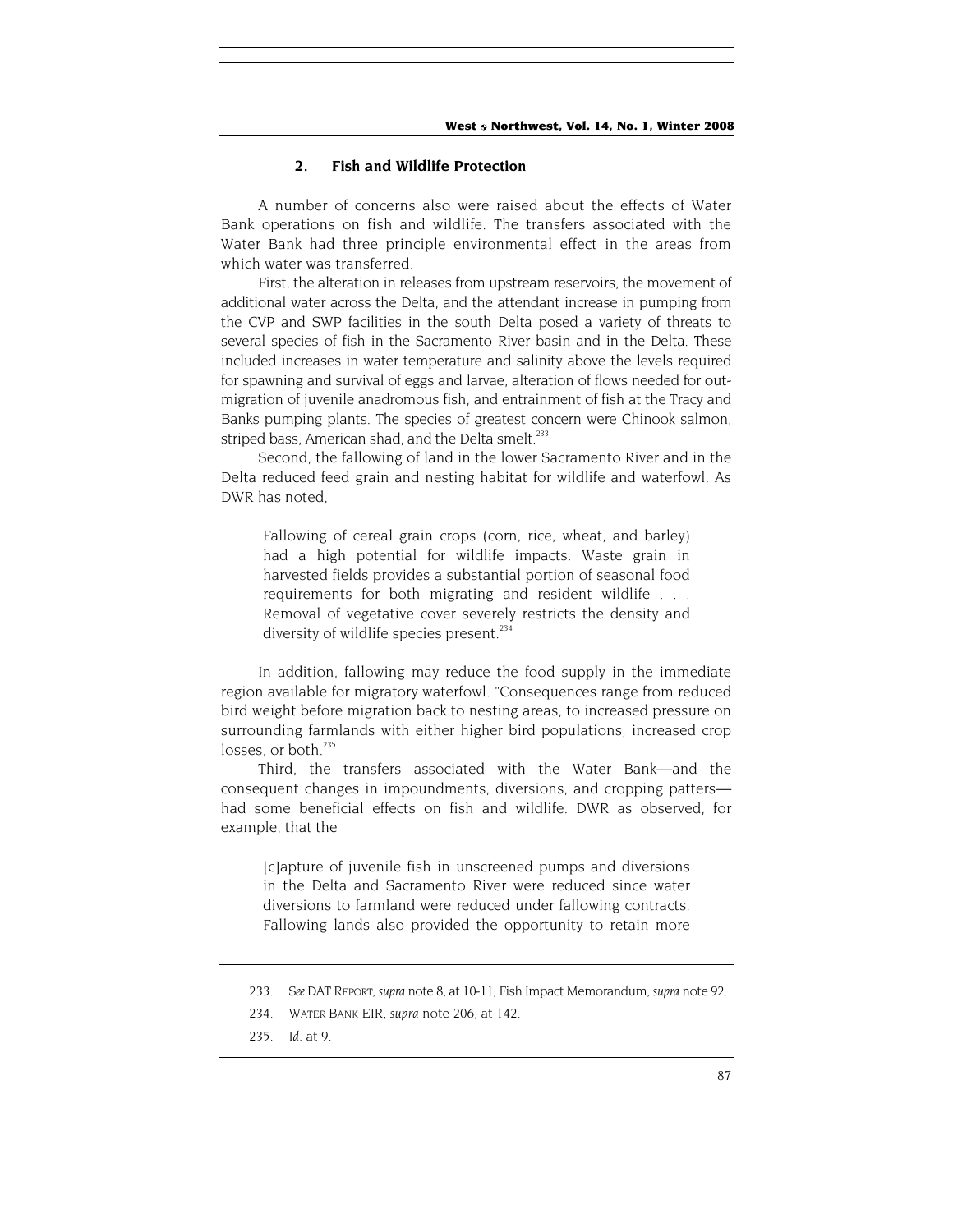<span id="page-48-5"></span>water in reservoirs until later in the season, helping to cool river temperatures to the benefit of salmon. The reduction of irrigated acreage also reduced salts and chemical loading during a prolonged period of low river flows.<sup>236</sup>

The Department of Fish and Game [hereinafter "DFG"] agrees with this assessment.<sup>[237](#page-48-1)</sup>

DFG was not involved in the negotiation of either the contracts to purchase water for the Water Bank or the contracts to sell water acquired by the Bank. Rather, the contracts were "solicited, negotiated, and signed before anyone on the 'outside' was able to participate."<sup>238</sup> On March 1, 1991, however, DWR advised the Board that, to "maximize water quality improvements and minimize the impact of increased exports," it would "work closely with the Department of Fish and Game and the U.S. Fish and Wildlife Service to optimize the scheduling of 'water bank' and other water transfers.["239 T](#page-48-3)he Board directed DWR to conduct an analysis of the effects of Water Bank transfers on the fisheries of the Sacramento River and Delta systems.<sup>240</sup> Based on this study, DWR made a variety of changes in planned Water Bank operations to reduce the effects of the transfers on Chinook salmon in the Sacramento River and on striped bass, American shad, and Delta smelt populations in the Delta. $241$  DFG helped to conduct this analysis

<span id="page-48-0"></span>236. 1992 DWR REPORT, *supra* note 7, at 18.

<span id="page-48-1"></span>237. Telephone interview with Dick Daniel, Water Management Coordinator of the California Department of Fish and Game (Aug. 17, 1992).

238*. Id.*

<span id="page-48-3"></span><span id="page-48-2"></span>239. CALIFORNIA DEPARTMENT OF WATER RESOURCES, DELTA PROTECTIONS: EFFECT OF TEMPORARY MODIFICATIONS OF WATER RIGHT PERMITS 9 (1991). DWR submitted this document to the Board in conjunction with a joint petition filed by the Department and the Bureau of Reclamation temporarily to amend the permits for the SWP and the CVP (1) to increase the 28 day running average of mean daily chloride concentrations at three points in the Delta to 300 mg/L. CALIFORNIA STATE WATER RESOURCES CONTROL BOARD, NOTICE OF EMERGENCY HEARING AND BOARD MEETING: CONSIDERATION OF DROUGHT-RELATED EMERGENCY WATER RIGHT ORDER AND RELATED ACTIONS IN RESPONSE TO A REQUEST FOR A HEARING FROM THE DEPARTMENT OF WATER RESOURCES (1991). As noted above, the parties subsequently withdrew the petition. *See supra* text accompanying notes 89-90.

<span id="page-48-4"></span>240. 1992 DWR REPORT, *supra* note 7, at 10; Fish Impacts Memo, *supra* note 92.

241. 1992 DWR REPORT, *supra* note 7, at 10-11. For example, DWR asked the Bureau of Reclamation to retain in Shasta Reservoir water purchased by the Bank from CVP contractors for later release when the water would help to maintain temperature levels needed for spawning winter-run Chinook salmon. The Department deferred pumping from the south Delta that had been scheduled for May and June "to minimize the impacts on striped bass eggs and larvae." *Id.* at 10. It also limited Delta exports during July and August to reduce entrainment of American shad, striped bass, and Delta smelt. Previously scheduled spring and summer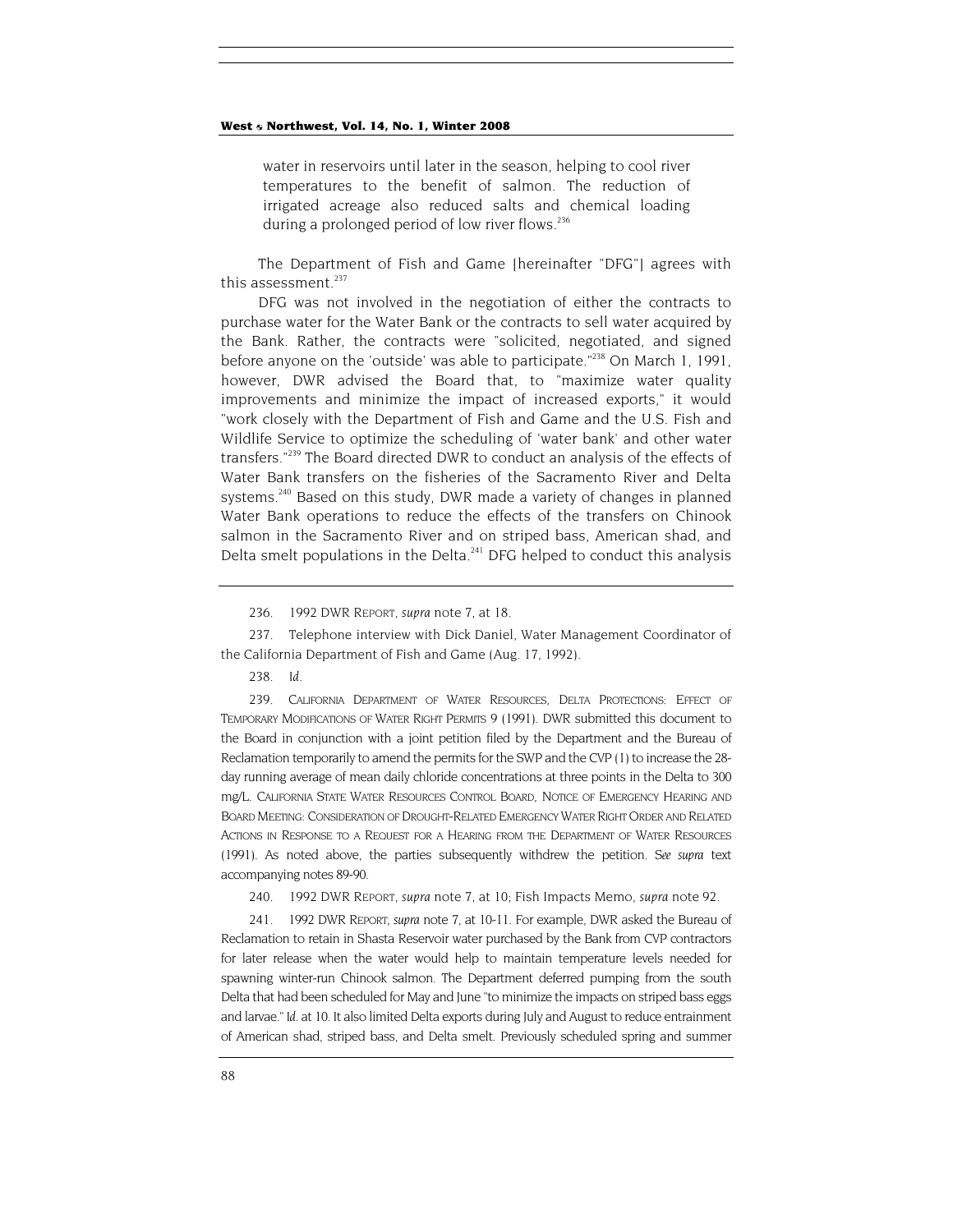and concurred in the administrative changes implemented by DWR. Indeed, the Water Management Coordinator for DFG has stated that the administrators of the Water Bank "made a sincere effort to work with Fish and Game and to mitigate environmental impacts."<sup>[242](#page-49-0)</sup>

*Post hoc* participation in the mitigation of harm to fisheries is not an adequate substitute, however, for involvement in the decision *ab initio* to enter into particular transfer contracts. The adverse environmental effects from some transfers may be impossible to mitigate fully. More importantly, the cumulative effects from the aggregation of all of the transfers that comprise the Water Bank will inevitably limit the mitigation measures that DFG may recommend or that DWR may impose. Mitigation measures—such as reservoir reoperation and delayed Delta pumping—that would render it impossible to fulfill the purchase contracts, for example, could not be undertaken without breaching those contracts.<sup>243</sup> In response to these types of concerns, the Water Management Coordinator for the DFG sat on the "Water Purchase Committee" of the 1992 Water Bank.<sup>244</sup> This gave DFG the opportunity to critique the transfer proposals before the contracts were signed and to recommend mitigation measures that could be written into the purchase and sales contracts.

Even with this opportunity for early participation, however, two problems remain. First, other interested parties—such as private fishing organizations, local governmental officials, and environmental organizations—do not have a formal opportunity to comment on the transfer proposals until they become *faits accompli.* In contrast, if the transfers were subject to the jurisdiction of the Board, the agency would make an independent evaluation of the potential harms caused by the changes in storage, diversion, and use and would be required to conduct a public hearing on the proposals if it were unable unilaterally to determine that the

<span id="page-49-0"></span>242. Telephone interview with Dick Daniel, Water Management Coordinator of the California Department of Fish and Game (Aug. 17, 1992).

<span id="page-49-1"></span>243. This would not be true, however, if the decision to alter the purchase contracts was made on the basis of an existing legal directive to protect the environment or an endangered species. In such a case, the existing law, be it the Endangered Species Act, the public trust doctrine, or the Delta water quality standards established under the Porter-Cologne and Clean Water Acts, would take precedence over the contracts. *See* United States v. State Water Resources Control Board, 182 Cal. App. 3d 82, 145-48 (1st Dist. 1986).

<span id="page-49-2"></span>244. Interview with Dick Daniel, Water Management Coordinator of the California Department of Fish and Game (Aug. 17, 1992).

deliveries to Water Bank customers in the San Joaquin Valley and Southern California were made from water stored in the San Luis Reservoir. DWR then replaced the water in San Luis Reservoir "in September and October when it could be moved through the Delta with minimum effects on fisheries. In addition, a portion of the water was held in reservoirs north of the Delta as carryover storage, reducing exports during 1991." *Id.* at 11.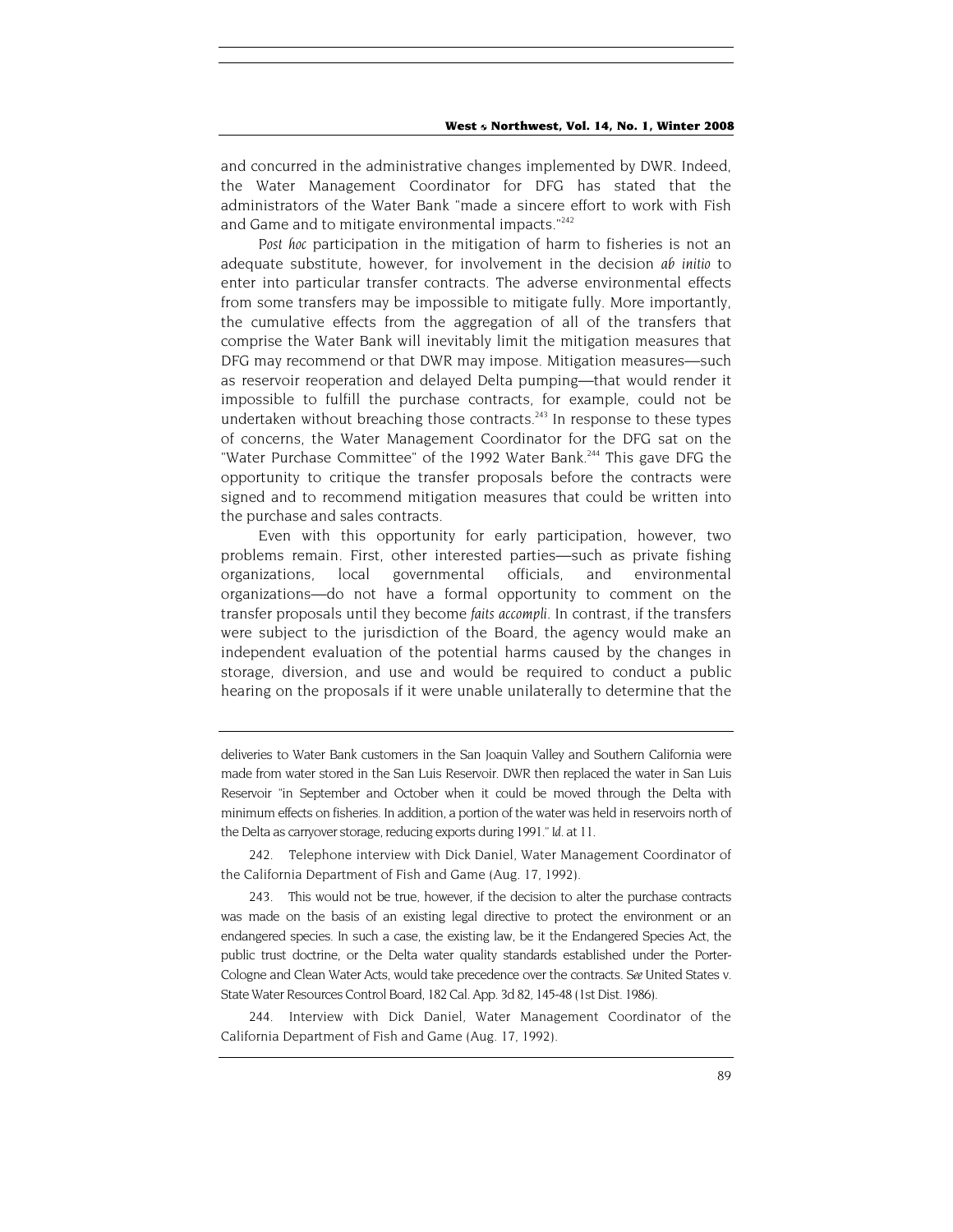transfers would not unreasonably affect fish, wildlife, and other instream beneficial uses.<sup>245</sup> Second, although DWR and DFG addressed the question of fisheries protection, no agency developed a firm understanding of the effects of the Water Bank transfers on migratory waterfowl. DFG's Water Management Coordinator reported that the fallowing of land in the Delta and lower Sacramento River to generate water for sale to the Water Bank "had undetermined effects on waterfowl from lost grain and lost habitat."<sup>246</sup> DFG also found evidence of nesting failures from lack of brood water and cover and observed a shift in geese migration, with many birds moving north earlier in the year than normal.<sup>247</sup> Despite these observations, there was no systematic evaluation of the effects of land fallowing and other cropping changes on wildlife and waterfowl.<sup>248</sup>

The solution to these problems is not to subject all future Water Bank transfers to review by the State Water Resources Control Board. During times of severe drought and localized water shortage emergencies, state officials and participating buyers and sellers must act swiftly to sign contracts and to move the water through the Bank. In this context, even the expedited procedures of the Temporary Change provisions of the Water Code<sup>249</sup> could delay the necessary environmental review and Board approval until it is too late to supply water for pre-irrigation, planting, or supply of withering row crops and orchards. Rather, what is needed is pre-emergency evaluation of environmental and other third-party effects of potential transfers. The outline of this *a priori* review is the subject of Part III of this article.

## *3.* **Reimbursement of Social Welfare Costs**

The third criticism of the Water Bank arose out of the land fallowing contracts. On January 7, 1992, the Yolo County Board of Supervisors submitted a \$129,305.00 bill to the Department of Water Resources for reimbursement of the County's additional expenditures for General Assistance and Aid to Families With Dependent Children allegedly caused by the increase in unemployment attributable to land fallowing and the transfer of water to the 1991 Water Bank. The Board of Supervisors estimated that the fallowing of 40,200 acres in Yolo County decreased the

<sup>245.</sup> CAL. WATER CODE § 1727 (West Supp. 1994); *see supra* note 140.

<span id="page-50-1"></span><span id="page-50-0"></span><sup>246.</sup> Telephone interview with Dick Daniel, Water Management Coordinator of the California Department of Fish and Game (Aug. 17, 1992).

<span id="page-50-2"></span><sup>247</sup>*. Id.*

<span id="page-50-3"></span><sup>248.</sup> In part as a response to these problems associated with land fallowing, however, DWR did not enter into any fallowing contracts for the 1992 Water Bank. Letter from Robert. G. Potter, Chief Deputy Director of the California Department of Water Resources 4 (Sept. 8, 1993) (on file with author).

<span id="page-50-4"></span><sup>249</sup>*. See supra* notes 139-40 and accompanying text.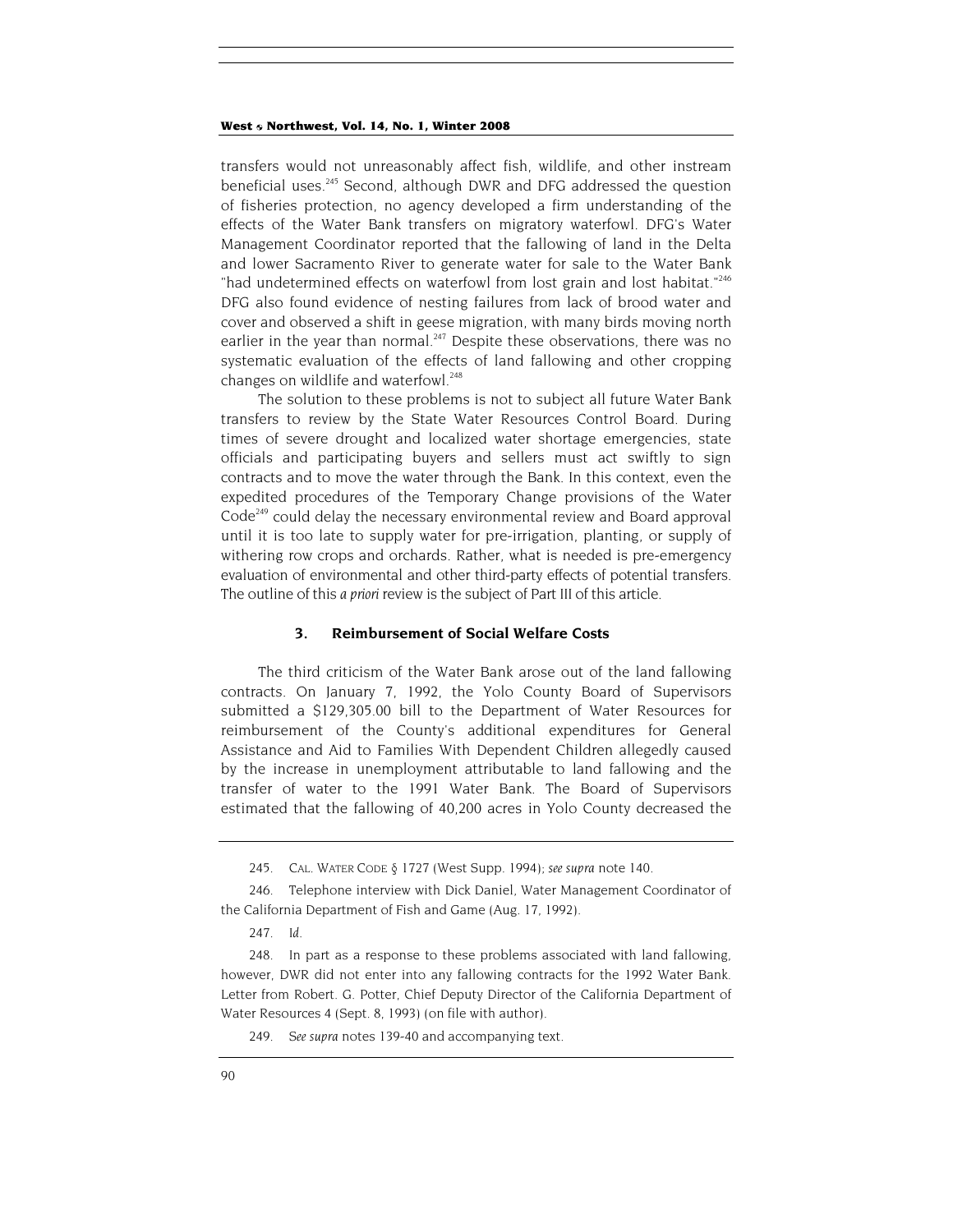demand for agricultural labor, services, and supplies within the County and consequently put 450 persons out of work. The unemployed workers then made claims for general assistance and AFDC entitlements, which in turn increased the County's social services costs by \$129,305.00.<sup>[250](#page-51-0)</sup>

DWR responded with a detailed letter that challenged both the legality of the County's claim and the facts on which the claim was premised. It agreed "that 'third-party impacts' need to be addressed and that local economic impacts resulting from substantial unanticipated land fallowing can be significant," but stated that Governor Wilson's "forthcoming water program" would be the appropriate forum in which to address these issues."[251 D](#page-51-1)WR then declared that it was unaware of "any legal basis for the Department to reimburse a county for such costs in the absence of a contractual provision or statute authorizing it to do so." $252$  Finally, it contested the County's assessment of the additional, unreimbursed social welfare costs that were attributable to the fallowing contracts.

First, DWR observed that "much of the 'fallowed' acreage in Yolo County was wheat, pasture, and alfalfa, where the farmers agreed not to irrigate the crops that were already in the ground. We have been told by farmers that in many cases full or substantial crops were still harvested on these lands . . . Since wheat farmers were presumably able to use full (or nearly full) labor inputs, such arrangements may have resulted in a net increase to the County revenues and little impact to County services."<sup>253</sup> Second, DWR asked, "What happened to farm laborers who would have farmed lands that were fallowed?" Challenging the County's implication that all such workers applied for general assistance, the Department stated that at least some of these workers "remained employed and were put to work on deferred maintenance projects and other tasks."<sup>254</sup> Third, DWR suggested that the farmers who fallowed their lands might well have spent some of the income received from the Water Bank in Yolo County and argued that the County would receive additional tax receipts from the farmers' increased revenues.<sup>255</sup> Fourth, the Department noted that " $[m]$ ore than \$600,000 was spent locally in developing the extensive groundwater monitoring program in the Yolo Bypass. In addition, we have provided more than \$100,000

<span id="page-51-2"></span>252*. Id.*

- <span id="page-51-4"></span>254*. Id.*
- <span id="page-51-5"></span>255*. Id.* at 2-3.

<span id="page-51-0"></span><sup>250.</sup> Letter from George P. DeMars, Chair of the Yolo County Board of Supervisors, to David N. Kennedy, Director of the California Department of Water Resources 1 (Jan. 7, 1992) (on file with author).

<span id="page-51-1"></span><sup>251.</sup> Letter from Robert. G. Potter, Chief Deputy Director of the California Department of Water Resources, to Betsy A. Marchand, Chair of the Yolo County Board of Supervisors 1 (mar. 10, 1992) (on file with author).

<span id="page-51-3"></span><sup>253</sup>*. Id.* at 2.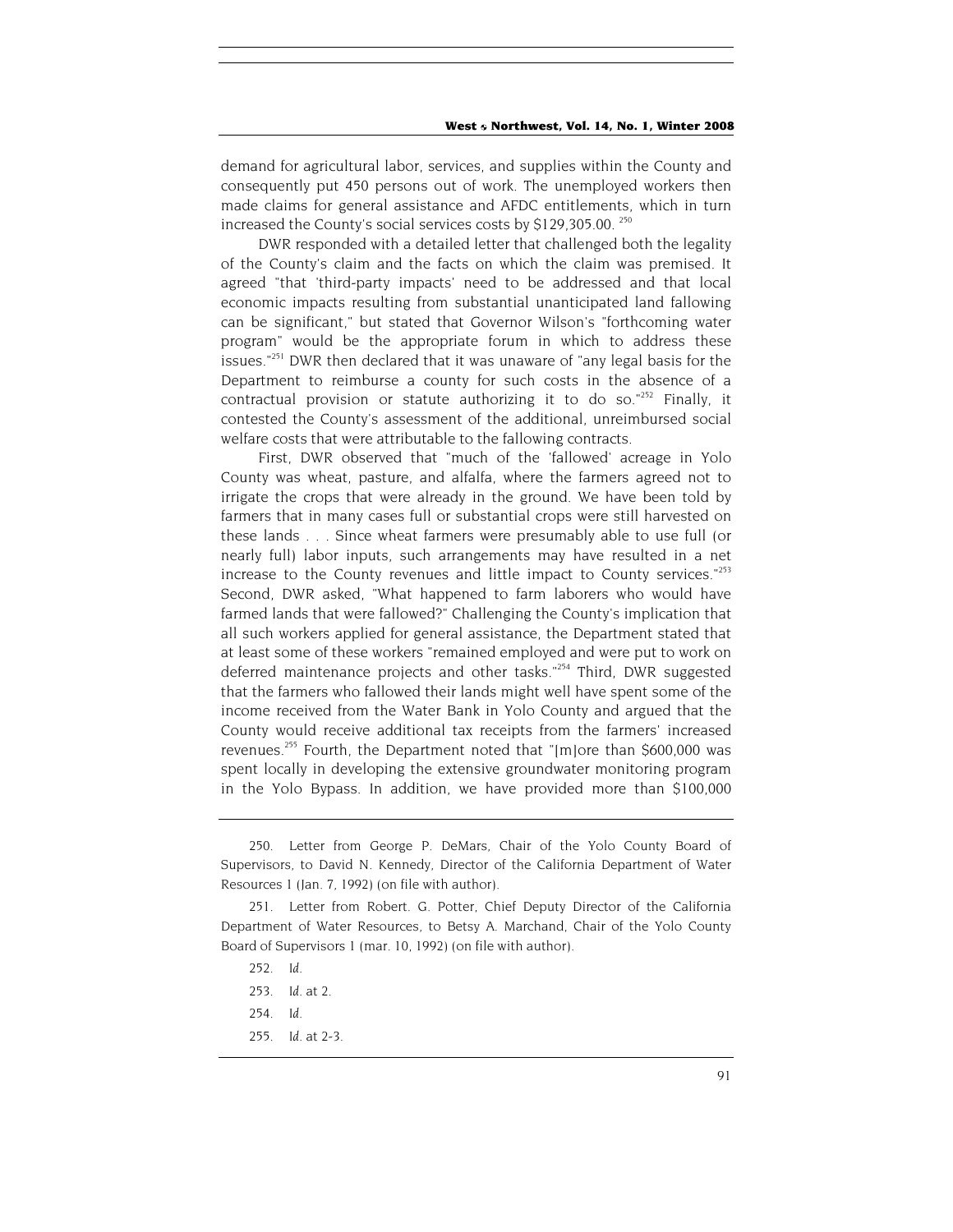directly to Yolo County to continue work on local water resource planning efforts. Presumably, this money was all spent in the local area."<sup>[256](#page-52-0)</sup>

DWR advised the Board of Supervisors that to proceed with the request for reimbursement it would have to make a claim to the State Board of Control.<sup>257</sup> Yolo County subsequently filed a reimbursement claim, which the Board of Control denied in 1993.<sup>258</sup> According to the Chairwoman of the Board of Supervisors, "going to the State Board of Control is like going to a bottomless pit; also, this was a new type of claim. It would have cost us more than \$129,000 to develop the information they wanted in order to submit a new claim. This isn't fair, folks."<sup>259</sup>

Fairness aside for the moment, DWR's rejection of the claim was clearly the appropriate response. As the Department itself emphasized, there is no legal basis (apart from a contract) for a county or any other local agency to seek reimbursement for lost revenues or increased expenses caused by water transfers out of the area. Water Code section 386 stipulates that transfers of water made available by conservation or land fallowing may not "unreasonable affect the overall economy of the area from which the water is being transferred."<sup>260</sup> But this statute is applicable only to transfers of "surplus" water that are subject to the State Water Resources Control Board's jurisdiction under Water Code sections 380-387. As discussed previously, the Board did not have jurisdiction over any of the transfers from Yolo County.<sup>261</sup> Moreover, even if section 386 were applicable, neither it nor any other provision of California law authorizes DWR to reimburse counties for the economic consequences of water transfers that "unreasonably affect" the local economy.

As with most of the other issues analyzed in this paper, however, the legal resolution of the dispute for purposes of the 1991 Water Bank does not put the controversy to rest. Yolo County fears that the 1991 Water Bank was a portent of future efforts by DWR to use the Sacramento River basin generally, and Yolo County in particular, as a permanent source of

<sup>256</sup>*. Id.* at 3; *see supra* text accompanying notes 216-17.

<span id="page-52-1"></span><span id="page-52-0"></span><sup>257.</sup> Letter from Robert. G. Potter, Chief Deputy Director of the California Department of Water Resources, to Betsy A. Marchand, Chair of the Yolo County Board of Supervisors 1 (Mar. 10, 1992) (on file with author).

<span id="page-52-2"></span><sup>258.</sup> Telephone interview with Charles Mack, Yolo County Counsel (Sept. 13, 1993).

<span id="page-52-3"></span><sup>259.</sup> U.C. CONFERENCE REPORT, *supra* note 126, at 39. (comments of Betsy A. Marchand). Notwithstanding these concerns, Yolo County submitted its claim to the Board of Control in December of 1992. Letter from Robert. G. Potter, Chief Deputy Director of the California Department of Water Resources 4 (Sept. 8, 1993) (on file with author).

<span id="page-52-4"></span><sup>260.</sup> CAL. WATER CODE § 386 (West Supp. 1994).

<span id="page-52-5"></span><sup>261</sup>*. See supra* part II.B.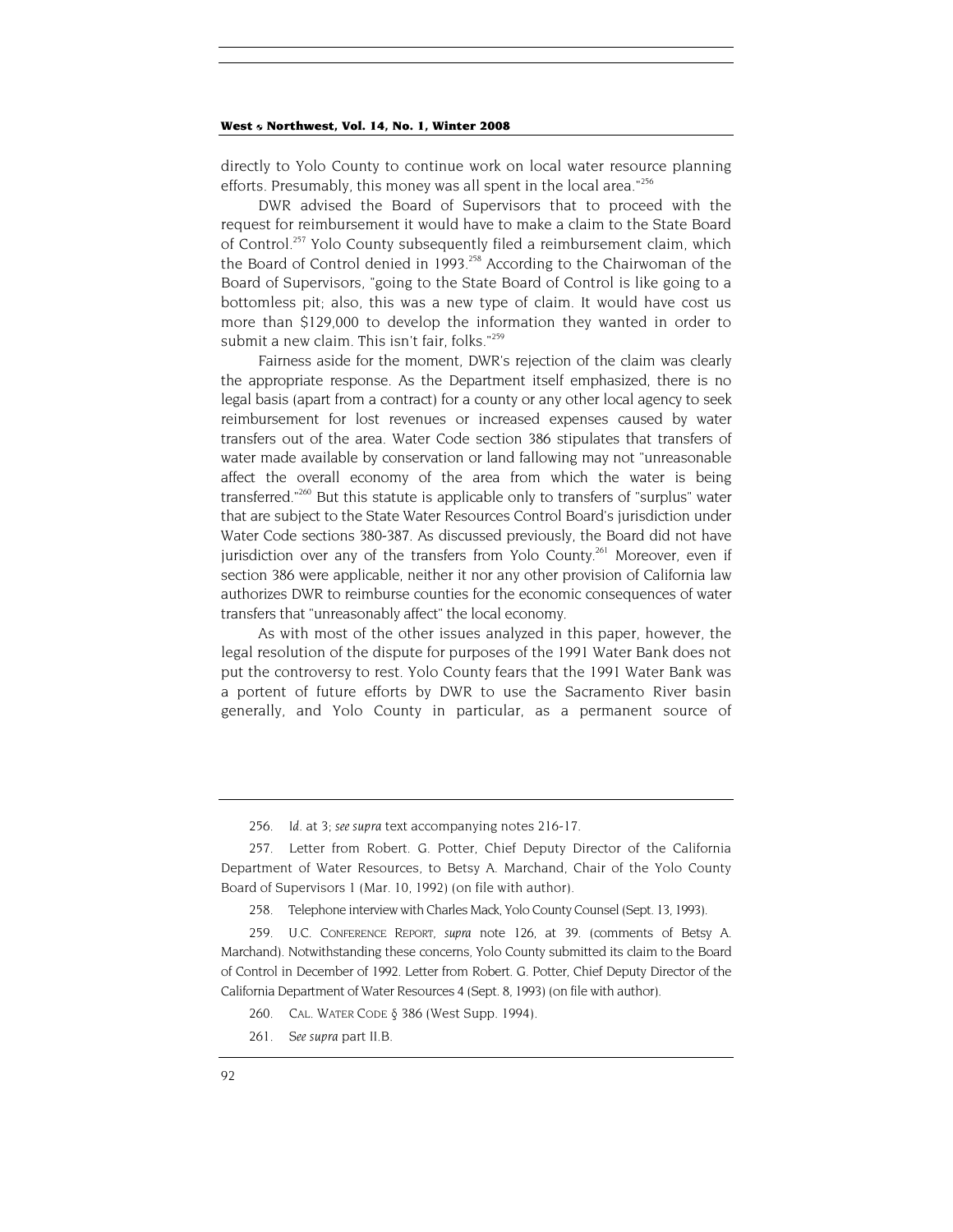additional water supply for the growing urban areas of the state.<sup>262</sup> DWR acknowledged at the time that further study is needed "so that we can develop a future program that can best minimize any adverse impacts."<sup>263</sup> Since then, it has taken two steps to reduce the economic disruption and social costs of transfers associated with the Water Bank. In 1992, the Bank purchased no water made available by land fallowing.<sup>264</sup> And, in the EIR that the Department has prepared to evaluate the drought water bank program, it has proposed to acquire water through fallowing contracts *generally*, as a last priority after purchasing surplus water and surface water made available by groundwater substitution.<sup>[265](#page-53-3)</sup>

The questions raised by Yolo County's reimbursement request are the fundamental ones that must be grappled with, if not resolved, before future water banks may be created: To what extent should our laws accord local communities collective rights to their existing water supplies, and how should those communal rights be balanced against the claims of the market? The existence of these questions, and the deeply felt and widely shared view among California's rural communities that water is an endowment, is one of the enduring lessons of the 1991 Water Bank.

#### **III. Five Lessons for Future Water Banks**

Despite the jurisdictional criticisms and the concerns over third-party interests, the first lesson of the state's experience with water banking is that transfers can play a crucial role in providing supplemental supplies to watershort regions in times of drought. Moreover, at least with the extraordinary efforts of state, federal, and local water administrators, this reallocation can occur quickly and with some consideration of the effects of Water Bank operations on the environment and on the local areas from which water is exported.

The events of the 1991 Water Bank also demonstrate, however, that the good faith of individual administrators is not an adequate substitute for formal and systematic protections of third-party interests. As described above, transactions were manipulated to avoid review by the State Water Resources Control Board and some transfers were authorized without an understanding of their effects on the region's groundwater resources, on instream flows, and on fish and wildlife habitat. The second lesson of the

<span id="page-53-0"></span><sup>262.</sup> U.C CONFERENCE REPORT, *supra* note 126, at 39. (comments of Betsy A. Marchand); Telephone interview with Betsy A. Marchand, Chair of the Yolo County Board of Supervisors (Aug. 14, 1993).

<span id="page-53-1"></span><sup>263.</sup> Letter from Robert. G. Potter, Chief Deputy Director of the California Department of Water Resources, to Betsy A. Marchand, Chair of the Yolo County Board of Supervisors 1 (Mar. 10, 1992) (on file with author).

<span id="page-53-2"></span><sup>264.</sup> WATER BANK EIR, *supra* note 206, at 11.

<span id="page-53-3"></span><sup>265</sup>*. Id.* at 4-5; *see infra* text accompanying note 278.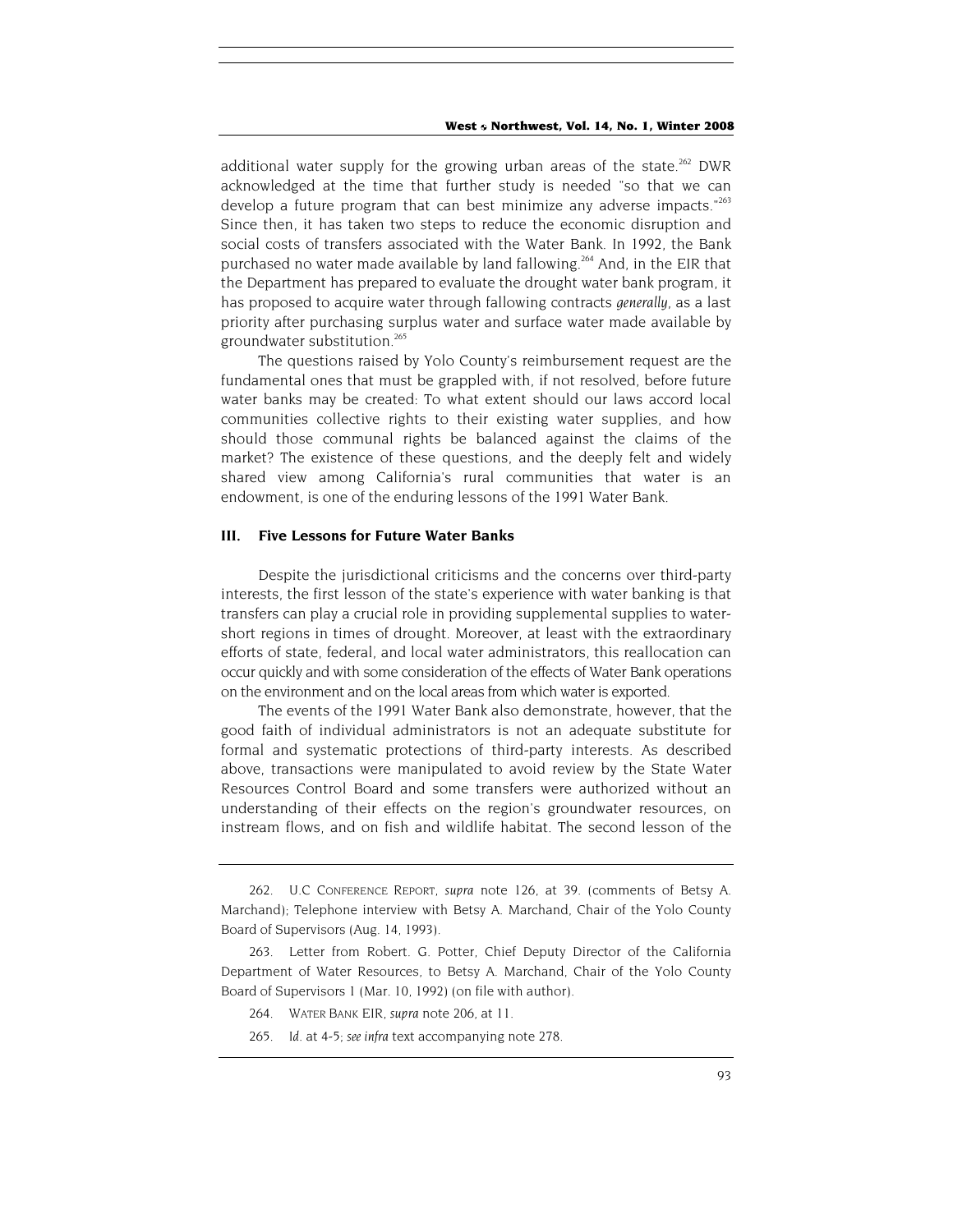1991 Water Bank therefore is the state must establish a comprehensive and consistent process for the consideration of third-party interests that are potentially affected by water transfers, or by their attendant changes in reservoir operations, groundwater and surface water management, and cropping patterns.

A first step would be to acknowledge the haphazard nature of the Board's jurisdiction over water transfers. Important matters such as the provision to comment on transfer proposals before they are approved, and the application of formal statutory criteria for the consideration of thirdparty interests should not be contingent on the legal characterization of the water being transferred. The current state of law—under which some transfers must be evaluated by the Board, while others are exempt from formal review—can be explained only by reference to history and tradition. Changes in riparian and pre-1914 appropriative rights, transfers of groundwater, and reallocations of CVP base supplies are exempt from the water transfer statutes simply because the underlying water rights were accorded "grandfathered" immunity form the modern system of water rights regulation.<sup>266</sup> Yet, the fallowing of riparian land and the release of the conserved water, or the transfer of CVP base supplies premised on pre-1914 rights and the substitution of groundwater, can have the same effects on fish and wildlife or groundwater resources in the area from which the water is exported as a transfer that requires change in the transferor's permit or license.

While greater coherence in water rights administration is a generally desirable policy goal, the extension of the Board's jurisdiction to cover all types of water transfers would not be an appropriate response to this particular problem. For, as emphasized throughout this paper, emergency drought transfers must be negotiated and implemented quickly—usually in less than two months. If the Board had to evaluate all transfer proposals before they could become effective, the administrative proceedings could delay the transfers well beyond the time in which the water is needed in the purchasing areas. This is likely to be true even if the Board could make the findings required by Water code section 1727 on its own, without conducting noticed, public hearings on the transfer petitions.<sup>267</sup> For example, there were

<span id="page-54-1"></span>267*. See supra* text accompanying notes 139-40 and accompanying text.

<span id="page-54-0"></span><sup>266.</sup> When the Legislature enacted the Water Commission Act of 1913, which established the predecessor to the State Water Resources Control Board, it exempted riparian rights and appropriations that were commenced prior to the effective date of the statute, December 19, 1914, from the permit and license system. CAL. WATER CODE § 1201 (West 1971). The Legislature also limited the coverage of the Act to appropriations of water from bodies of surface water and from "subterranean streams flowing through known and definite channels." Id. section 1200. This had the effect of generally exempting groundwater use from the permit and license system. *See* Gray, *supra* note 115, at 747-48.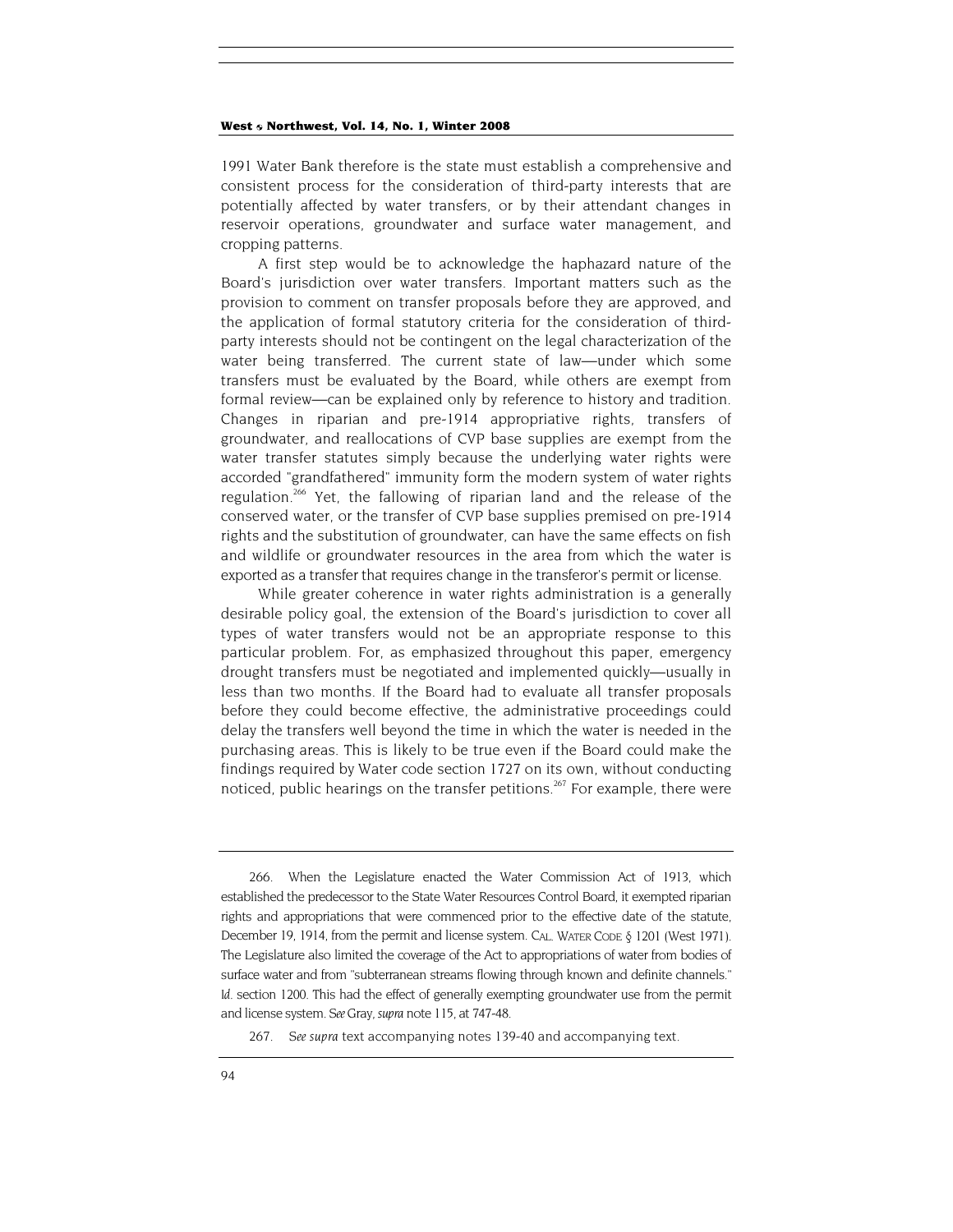351 contracts for the sale of water to the 1991 Water Bank.<sup>268</sup> Board review of these contracts to determine that each transfer individually (and all transfers cumulatively) would not injure any other legal water user under any potential hydrological condition or unreasonably affect fish, wildlife, and other instream beneficial uses could have dragged on through the summer and fall when the water was most needed in the purchasing areas.

Nor is enhanced local control, such as that created by AB 2897, an adequate response to the problem of unregulated Water Bank transfers. Counties-of-origin, local water agencies, and other water users in the area from which groundwater or surface water is transferred have legitimate interests both in the region's water resources and in proposals to export water to other parts of the state. But local entities can be expected to evaluate the costs and benefits of water transfers from a decidedly parochial perspective.<sup>269</sup> This is particularly true during periods of drought, when other members of a local water agency, or users with correlative rights to a groundwater basin, are likely to claim as their own water that another user proposes to make available for transfer by fallowing or groundwater substitution. For example, the Yolo County Flood Control and Water Conservation District strongly objected to the groundwater replacement transfers to the 1991 Water Bank because of the potential effects of such transfers on groundwater supplies in its service area, and it is the District's policy to maintain all currently available supplies for use within the county, and the District.<sup>270</sup> Indeed, as the Chairwoman of the Yolo County Board of Supervisors has stated, the County "believes that water is a community resource and that we need to protect it."<sup>[271](#page-55-3)</sup>

Yet, there are other equally legitimate interests involved in the decision whether to transfer water. Water deficient areas of the state must have the ability—either through the market or the political and administrative processes—to acquire emergency supplies in times of drought. And, state and federal water officials have a responsibility that transcends local or regional interests to ensure that domestic users, essential economic sectors, and environmental needs have adequate supplies. Indeed, the very idea of a state Water Bank—which is premised on the theory that market forces, rather than government fiat, should determine the reallocation of water resources—belies the notion that counties and local water agencies should have a veto over transfers to other regions of the state.

<span id="page-55-3"></span>271. U.C. CONFERENCE REPORT, *supra* note 118, at 39 (remarks by Betsy Marchand).

<sup>268.</sup> HOWITT REPORT, *supra* note 54, at 10; *see supra* text accompanying note 55.

<span id="page-55-1"></span><span id="page-55-0"></span><sup>269.</sup> For an insightful and provocative analysis of the policies of local water agencies regarding transfers to users outside their service area, see Barton H. Thompson, Jr., *Institutional Perspectives on Water Policy and Markets*, 81 CALIF. L. REV. 673 (1993).

<span id="page-55-2"></span><sup>270.</sup> Telephone interview with James F. Eagan, General Manager of the Yolo County Flood Control and Water Conservation District (Aug. 14, 1992).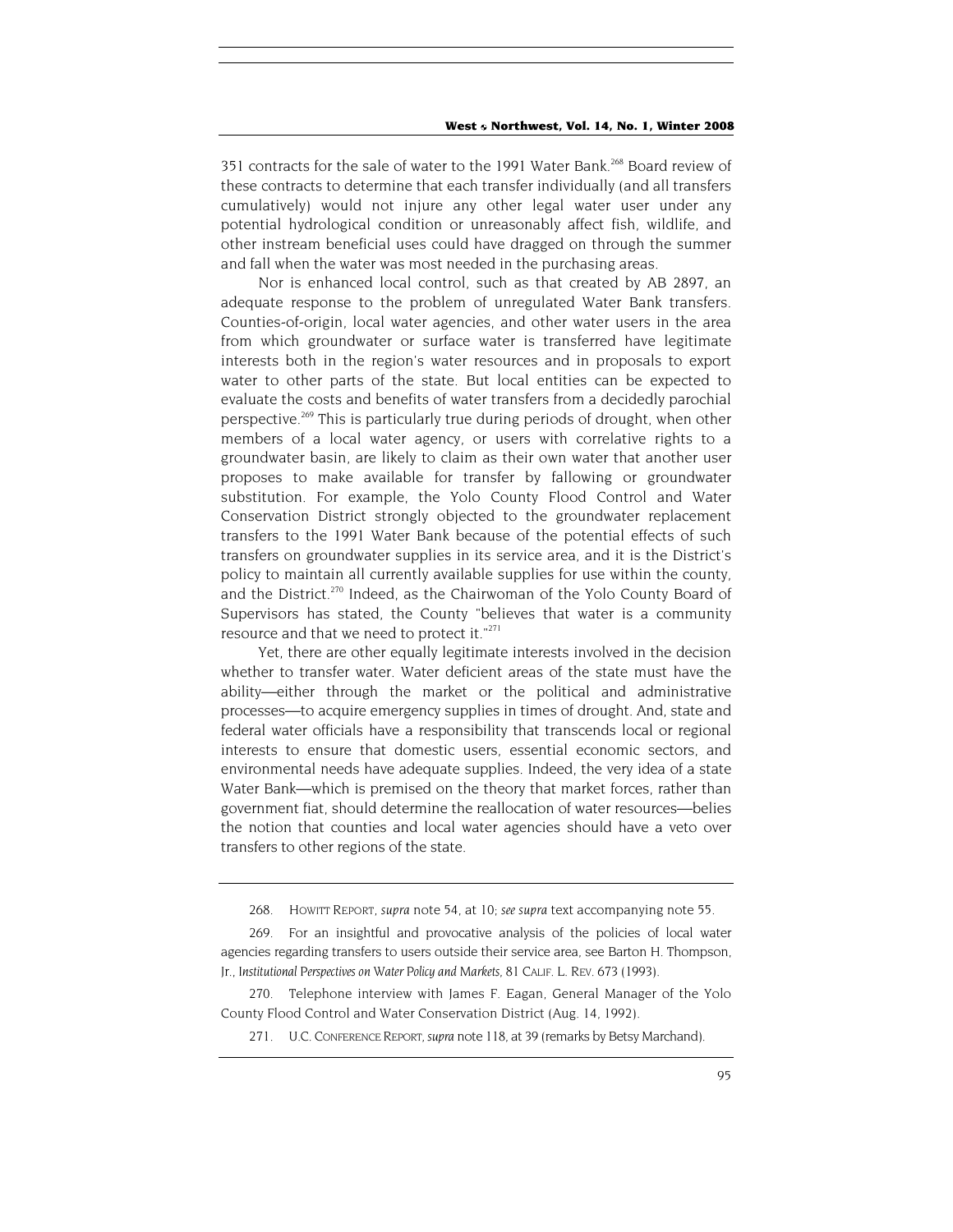The market alone will not adequately represent all of the relevant interests, however. For the parties to the transfer contracts, even with DWR involvement, can be expected to focus on their bilateral interests—water supply and demand, price, opportunity costs, and contract terms—and pay scant if any attention to the interests of the third-parties who will bear the external costs of the transactions. As Professor Sax has observed, the "future of water transfers will be jeopardized" unless a broader and more inclusive model is recognized. A more appropriate model "would be a diplomatic negotiation and legitimate interests that need to be accommodated, but without clearly defined rights."<sup>[272](#page-56-0)</sup>

Thus, there must be a governmental forum in which all of the interests involved in the operations of the Water Bank can be represented and evaluated. Moreover, because of the need to respond quickly to localized water shortages during periods of drought, it is essential that the review and determination of third-party interests—and the ultimate accommodation of the interests—of *all* of the parties—be made expeditiously, as well as comprehensively.

Evaluation of individual transfers after the agreements between the water user and the Water Bank are signed would fail both criteria. As noted above, with hundreds of parties participating in the Water Bank, it would by impossible for the Board, or any other agency, to review each of the transfer contracts thoroughly to ensure that Water Bank operations will not violate the legal protections for third-party interests, but also quickly to allow water to be transferred to areas of critical shortage in time to meet seasonal demands. Moreover, sequential review of individual transfer contracts would present the risk that the cumulative effects of the transfers would not be adequately considered.

The Department of Water Resources has responded to this problem by preparing a "Program Environmental Impact Report" on future drought water banks[.273 T](#page-56-1)his document has many positive features. For example, it contains a detailed analysis of the hydrology of the Sacramento-San Joaquin River Delta system that will help both water management officials and the interested public to understand better how the 1991 and 1992 Water Banks affected the competing water users, river flows, water quality, fish and wildlife, groundwater, and land use. $274$  It also describes a range of possible "significant unavoidable

<span id="page-56-2"></span>274. WATER BANK EIR, *supra* note 206, at 17-148.

<sup>272</sup>*. Id.* at 6.

<span id="page-56-1"></span><span id="page-56-0"></span><sup>273</sup>*. See supra* note 206. The draft EIR defines the proposed program as "a State Drought Water Bank, a water supply augmentation program to be implemented...during periods of drought and other severe water-short periods." WATER BANK EIR, *supra* note 206, at 1. The EIR covers the next five to ten years. "Within the next 10 years, a subsequent environmental analysis will be conducted to reexamine actual conditions under which the proposed program will have operated." *Id.*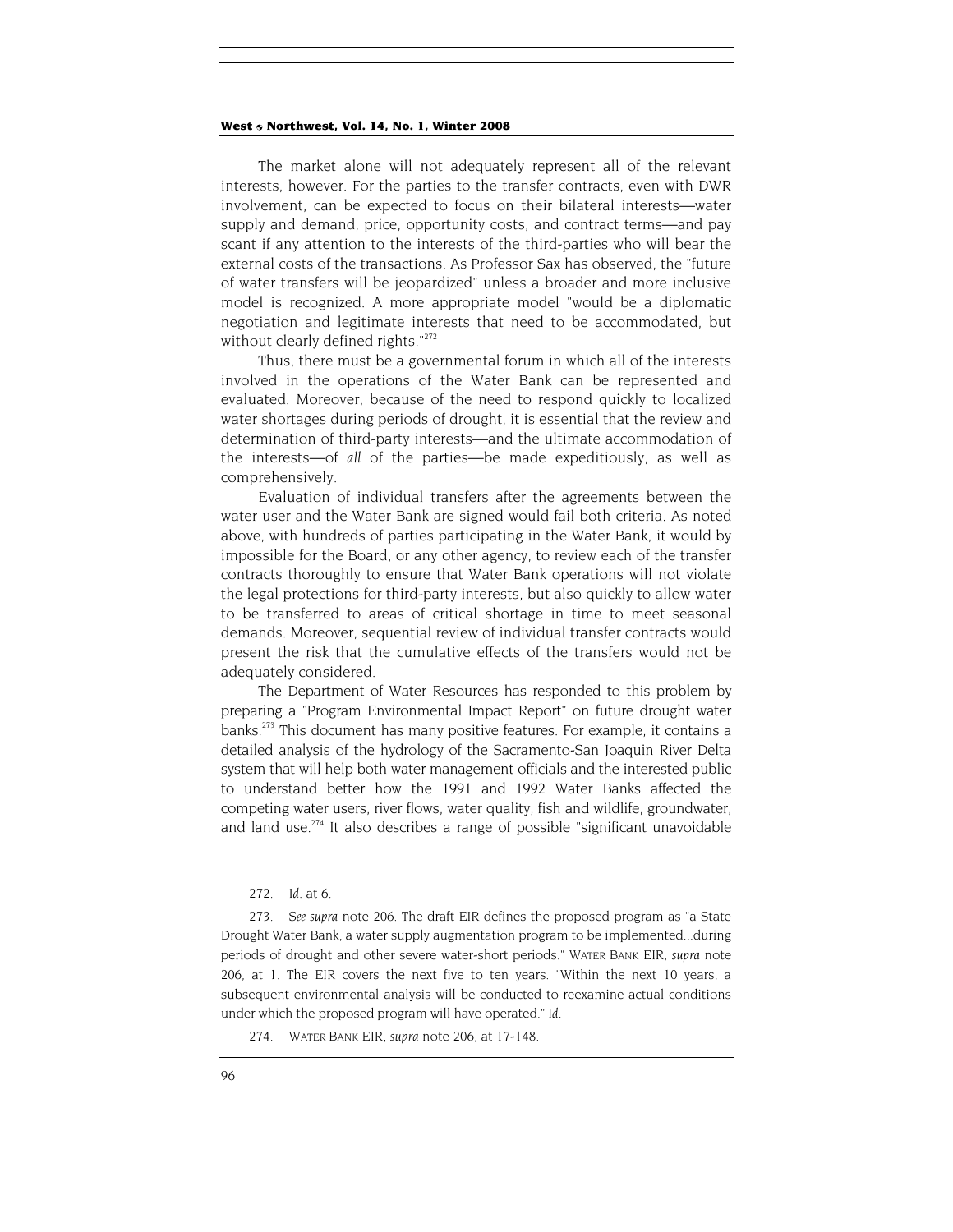impacts" and "cumulative impacts" on surface and groundwater supplies, water quality, fish and wildlife, and local economies from future water bank operations[.275 T](#page-57-0)he report concludes with a discussion of an array of alternatives to water transfers—ranging from demand reduction to construction of new facilities to desalination and weather modification—that could be used to supply critical demands during future droughts.<sup>276</sup>

For the most part, however, the EIR is a purely advisory document. Although DWR states that implementation of future drought water banks will "proceed within the range and scope of effects" set forth in the EIR, <sup>[277](#page-57-2)</sup> the report is bereft of specific limitations, or even policies, that would govern water transfers, reservoir operations, and water management decisions associated with the Water Bank. For example, the report does not define the areas from which water may be transferred as a result of land fallowing or groundwater substitution without causing significant adverse third-party effects. Nor does it specify the hydrologic conditions during which water may be moved through the Delta without posing a substantial risk to anadromous fish.

The only exceptions are statements that occur in Chapter One of the EIR under the headings "Priority of Implementation" and "Participant Guidelines" and in Chapter Six under the title "Cumulative Socioeconomic Effects." These sections propose substantive policies that define how future water banks will be administered.

First, water would be acquired from different categories of prospective sellers based on the size of the aggregate demand for water from the Water Bank. DWR expressed a general preference for purchases of surplus water and water made available by groundwater substitution. Purchase of water from land fallowing would be the lower priority. DWR noted, however, that:

fallowing can be a successful source of water without creating significant adverse impacts, and is favored by some sellers over groundwater substitution. Therefore the future strategy will be to consider transfers on a case-by-case basis, where groundwater substitution might be the favored source in one region while fallowing would be the preferred source in another.<sup>[278](#page-57-3)</sup>

Second, prospective purchasers of water from the Bank would have to satisfy the following criteria: Municipal and industrial users would be required, "considering prudent carryover reserves for future years," to use all available alternative supplies and could purchase water only "to avoid

- <span id="page-57-0"></span>275*. Id.* at 149-86.
- <span id="page-57-1"></span>276*. Id.* at 187-204.
- <span id="page-57-2"></span>277*. Id.* at 12.
- <span id="page-57-3"></span>278*. Id.* at 4-5.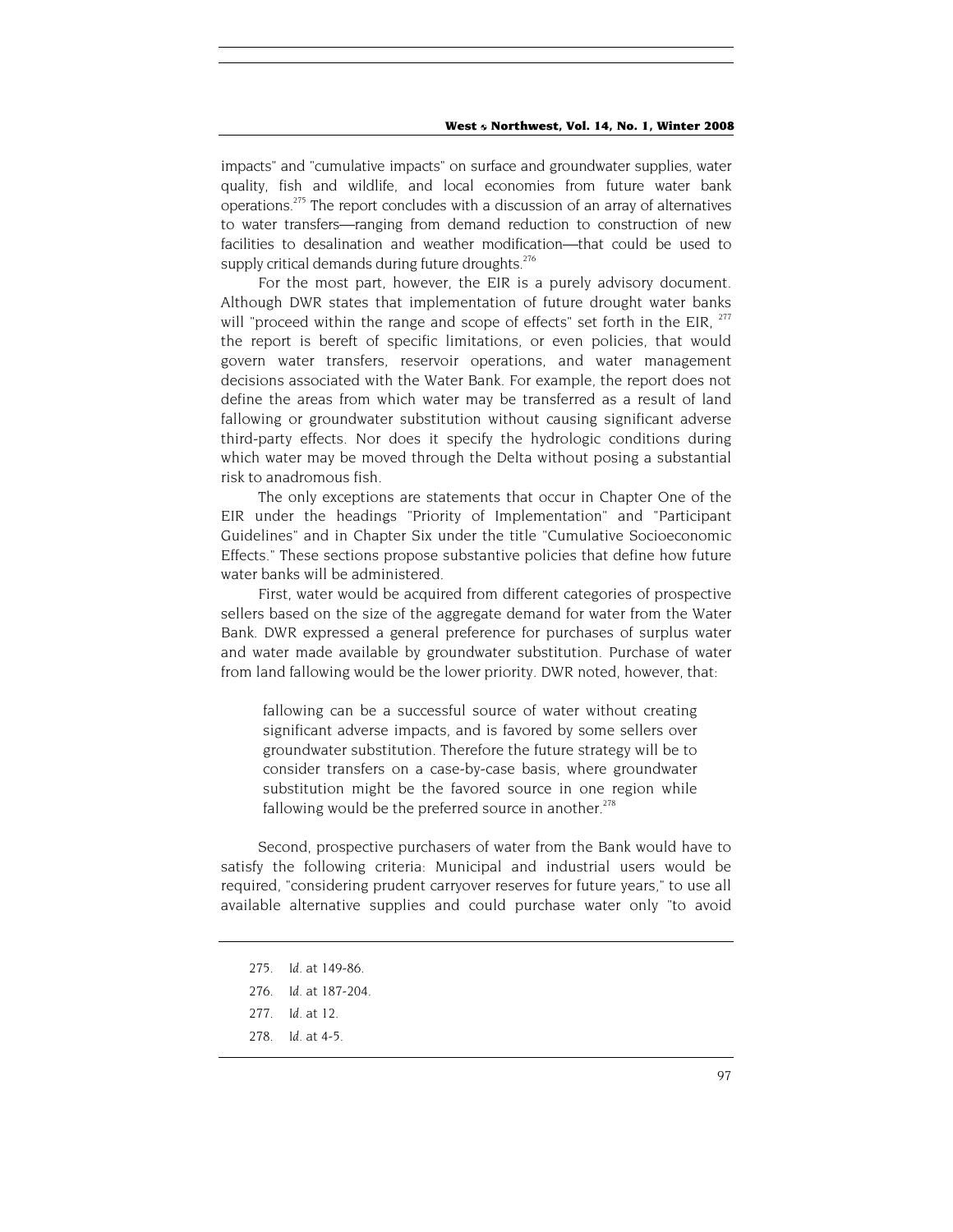significant environmental, economic or social loss or damages that might otherwise occur if water deliveries were not made."<sup>279</sup> Agricultural users also would have to use all available supplies, considering prudent carryover storage for "trees, vines, permanent crops, and other crops where the acquired water would have a high unit value."<sup>280</sup> Supplies for fish and wildlife would be based on annual criteria developed by DFG and "would depend on the annual condition of fish and wildlife populations and survival conditions."<sup>[281](#page-58-2)</sup>

Third, DWR is considering a variety of other strategies to minimize or to mitigate the effects of future Water Bank transfers on the areas from which water is sold. These include:

- Reimbursement of county governments for increased social welfare costs associated with unemployment caused by land fallowing;
- Payments to county governments and local groundwater management agencies for the development of water management plans;
- Limitation on the amount of water generated by land fallowing to 20 percent of the water that would have been applied or stored in the absence of Water Bank transfers;
- Development of priorities for types of water transfers by region.<sup>[282](#page-58-3)</sup>

These substantive standards are a salutary first step toward the accommodation of third-party interests and the need for prompt action in response to emergency water shortages. But the EIR fails to correct the fundamental problem identified in this paper—the absence of coherent, systematic review to ensure that transfers associated with the Water Bank, both individually and collectively, do not create (or exacerbate) groundwater overdraft, alter stream flows or degrade water quality in ways that pose an undue risk to anadromous fish, diminish food and habitat for wildlife and waterfowl, or cause unreasonable disruptions to the local communities from which water is exported.

What is needed instead is a comprehensive analysis of environmental, economic, and other potential third-party effects that can serve as a guide for future water banks. Such a document would contain legally binding determinations of the controversies that vexed the administration of the 1991 Water Bank and which, if left unresolved, would imperil the establishment and operation of future banks. Thus, the environmental and economic analysis would answer such questions as:

<span id="page-58-0"></span><sup>279</sup>*. Id.* at 5.

<span id="page-58-1"></span><sup>280</sup>*. Id.*

<span id="page-58-2"></span><sup>281</sup>*. Id.*

<span id="page-58-3"></span><sup>282</sup>*. Id. at 185.*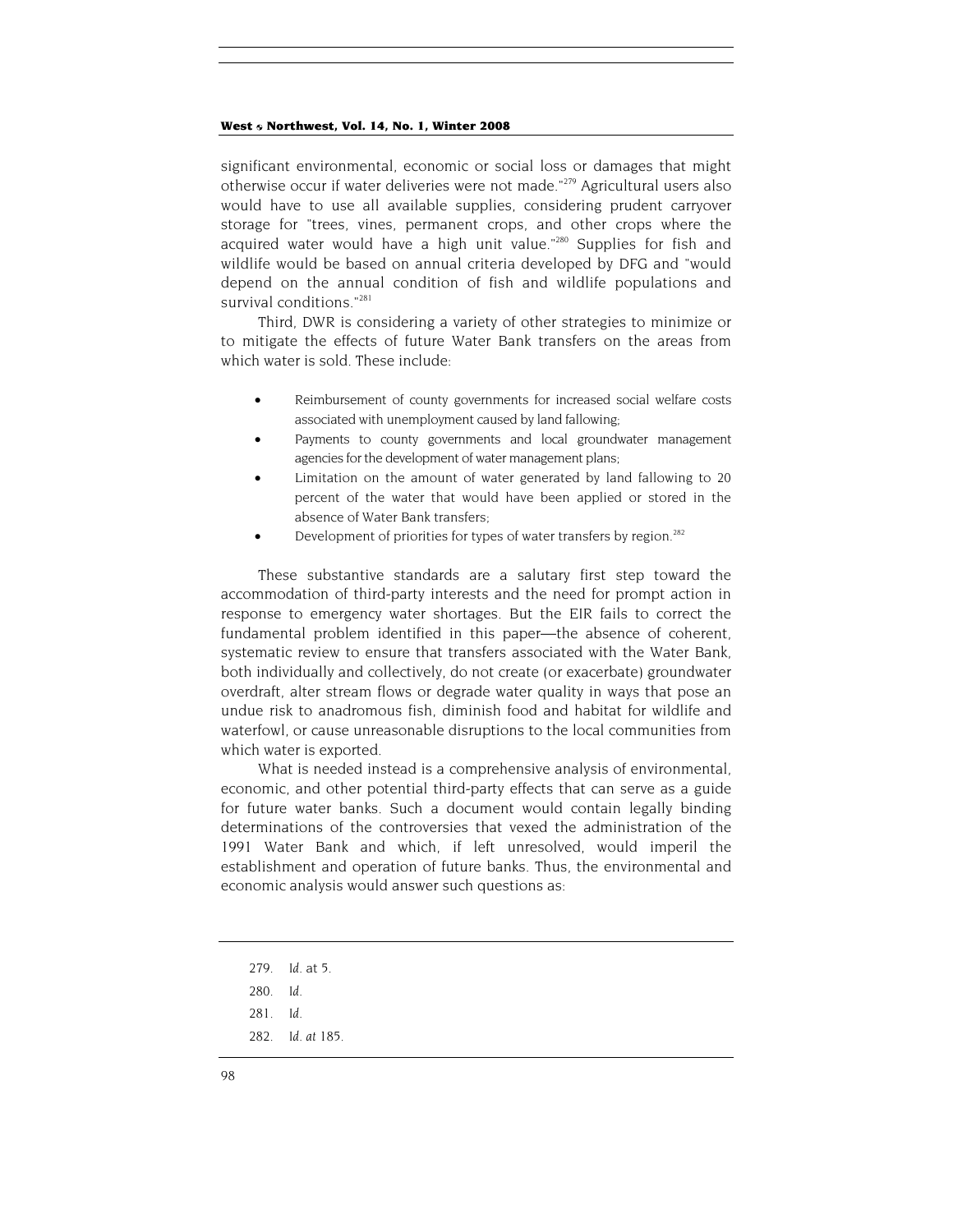- From what areas could additional groundwater be pumped—either for direct transfer to the Water Bank or as replacement for surface water sold to the Water Bank—without causing irreparable harm in the form of land subsidence, non-rechargeable lowering of the water table, and groundwater pollution?
- What limits and conditions should be placed on groundwater extraction in those areas in which it is permissible in order to avoid or to minimize these problems?
- What restrictions should be placed on reservoir operations, diversions, and other matters of water rights administration, under a variety of hydrologic conditions, to ensure that the transfer and changes in water use associated with the Water Bank do not adversely affect anadromous fish, instream flows, and water quality in the Delta and in the rivers from which the water is transferred?
- How would the Water Bank affect other endangered or threatened species, again under a variety of hydrologic conditions?
- In what areas could agricultural land be fallowed to make water available for transfer to the Water Bank without jeopardizing the food supply and habitat for wildlife and waterfowl?
- How do migratory birds and other animals respond to changes in food supply and habitat—i.e., are there other areas to which they could move for replacement of the areas lost to the fallowing program?
- How much land could be fallowed in each county that participates in the Water Bank without unduly disrupting local economies and without imposing unreasonable uncompensated social service costs on local governments?
- What other employment opportunities would be available to workers displaced by changes in farming operations associated with the Water Bank?

Reliable answers to these and other relevant questions will not come easily or inexpensively. But the product of this endeavor would be well worth the time and expense involved.

Once the analyses described above were completed, the state would have a hydrologic map of those regions that are likely to participate in, or be affected by, future water banks. These areas might include Yuba County, the Sacramento River, the Yolo Bypass, the Delta, and the west side of the San Joaquin Valley. Transfers from these areas that are consistent with the findings of the study would be exempt from review by the State Water Resources Control Board. Transfers that would violate the limitations and conditions established in the study to protect third-party interests, as well as transfers from areas not covered by the study, would be permissible only following public hearings and authorization by the Board based on its decision that that transfer would not injure third-party rights as defined by applicable law.

An important question posed by this proposal is: Which agency would decide whether a proposed transfer is within the scope and terms of the study? One option would be to have DWR evaluate the transfer's consistency *vel non*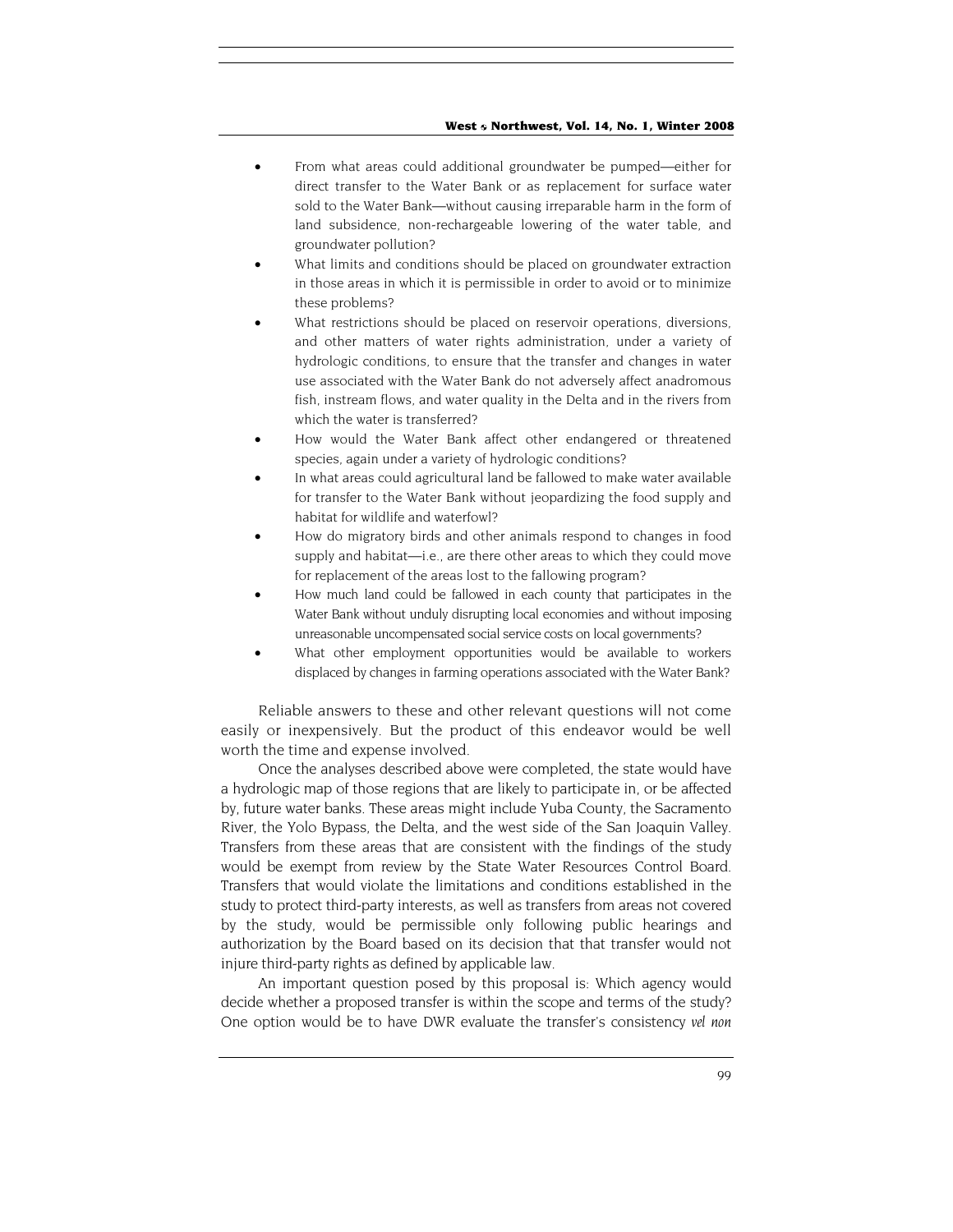with the study as part of its negotiation of the purchase contracts and administration of the Water Bank. This option has the virtue of integrated and expeditious decisionmaking. It suffers, however, from the risk that, as both the central participant in the Water Bank transfers and the state agency with principal responsibility for ameliorating future water shortages, DWR might have an inordinate incentive to resolve close cases in favor of finding an exemption from Board review. In other words, DWR's duties as manager of the Water Bank make it the wrong agency to serve as guarantor of third-party rights.

The alternative would be to place the responsibility on the Board. For all its faults, the Board's statutory charge is to be a neutral regulatory agency, and its existing authority includes consideration and protection of fish and wildlife, water quality, and other third-party interests within areasof-origin.[283 T](#page-60-0)hus, the Board would be able to evaluate transfer proposals for consistency with the study exclusively as a regulator, unencumbered by potentially conflicting responsibilities for managing both the Water Bank and the state's water resources generally.

Assignment of this jurisdiction to the Board would require it to devise expedited procedures for analysis of the proposed Water Bank transfers, so that the transfers that are consistent with the study could proceed and the water reallocated swiftly to areas of critical demand. Moreover, the Board must be able to make the consistency determination without conducting public hearings and without its decisions being subject to review by the courts. This necessary limitation on public participation at the time of the transfer decision means, however, that there must be an alternative forum in which potentially affected third-parties and other interested members of the public can comment on and challenge the Board's analysis. The appropriate occasion for these types of public criticism to be heard is *before* the drought emergency occurs. Accordingly, the hydrologic, economic, and ecologic study should be promulgated as a regulation.

Because rulemaking would implicate the overlapping jurisdiction of the Board, DWR, and the Department of Fish and Game, these agencies could participate jointly in the hearings and promulgation of the Water Bank regulations. Alternatively, the Board or DWR could act as lead agency and consult with the other two in preparing the study. The state agencies also should attempt to coordinate their efforts informally, or through cooperative agreement, with interested federal agencies such as the Bureau of Reclamation, the United States Fish and Wildlife Service, the National Marine Fisheries Service, and the Environmental Protection Agency. However the proceedings are conducted, all interested members of the public would be invited to participate in the hearings and would have an opportunity to comment on the draft Water Bank rules before they become final. Individual notice might be provided to those surface water rights

<span id="page-60-0"></span><sup>283</sup>*. See supra* part II.B.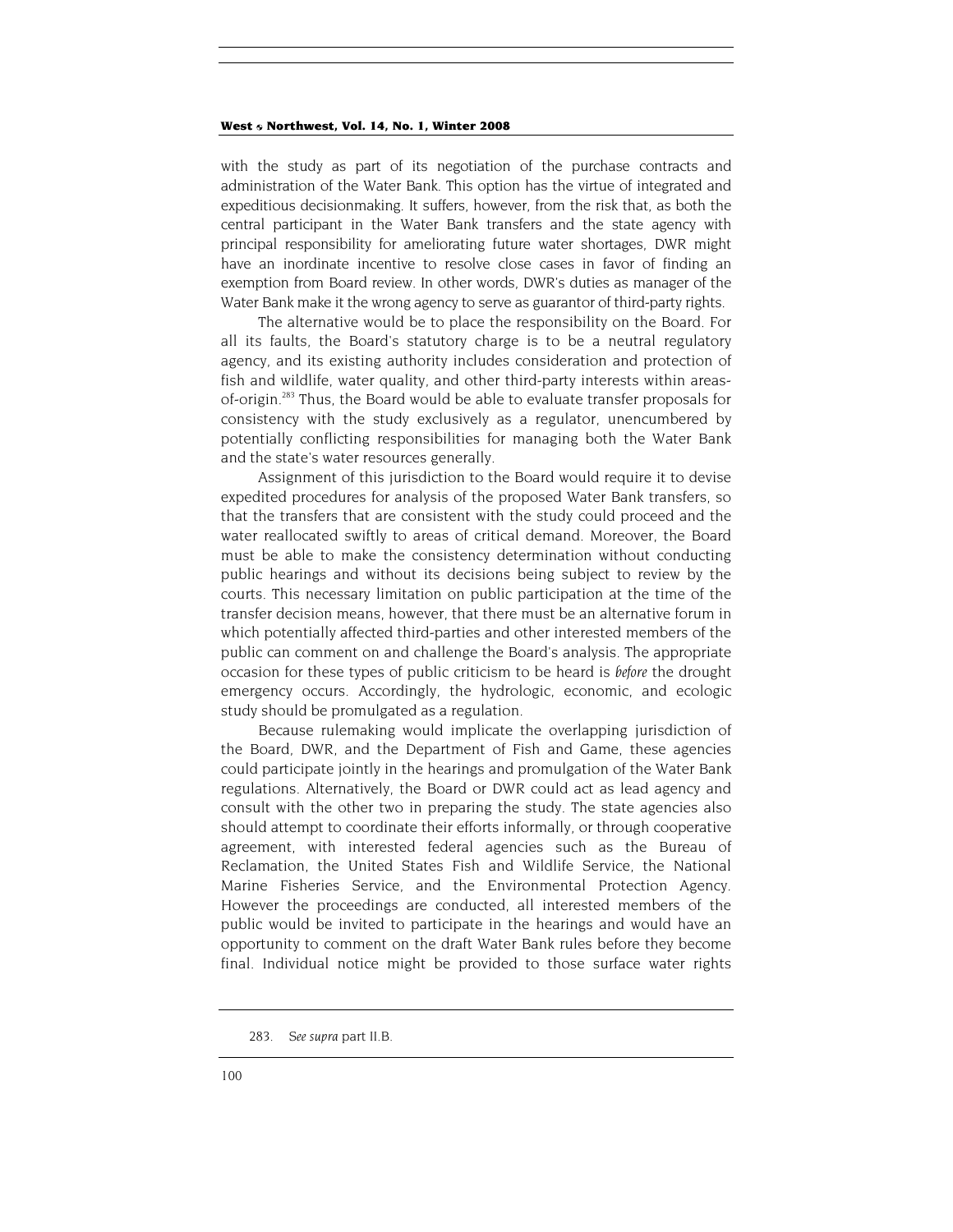holders and groundwater users that could be affected by the operations of the Water Bank as authorized in the regulations. In addition, the final rules would be subject to judicial review. To ensure that the hydrologic, economic, and ecologic analyses on which the rule is based remained accurate in light of changing conditions and new information, the promulgating agencies should be required to revise the regulations at least every five years.

To accomplish these changes, legislation would be required. Some transfers that currently are subject to full review by the Board would be governed by the Water Bank regulations and could qualify instead for expedited review. Other transfers that presently may be undertaken without permission of any state agency would be brought within the purview of the new transfer procedures.<sup>284</sup> The protected areas legislation as applicable to transfers of groundwater would be modified to remove local veto power over those transfers that are consistent with the Water Bank rules.<sup>285</sup> And, for the first time, the scattered and sporadic statutory protections for third-party interests would be applicable in a consistent and comprehensive manner to all transfers associated with the Water Bank.

On the eve of the contract negotiations for the 1991 Water Bank, an attorney who has been one of the leading exponents of water transfers lamented: "Every year, transfers get more difficult. You would think they would get easier but they don't."<sup>286</sup> In light of comments such as this, the prospects of a proposal to create new regulations to govern transfers to future water banks would appear to be inauspicious. But this brings us to the third lesson of the 1991 Water Bank: California has entered a new era in water marketing, the hallmark of which is concern about third-party interests and community rights. Unless these interests are recognized and protected, future water banks will be undermined. As Professor Sax has noted, however, if the protection of third-parties and local communities is available only in the form of "extensive participation and elaborate public interest hearings . . . all but the largest water transfers [will be rendered] uneconomic and untimely."[287](#page-61-3)

In a way, it was fortunate that so few transfers to the 1991 Water Bank were subject to review for their possible effects on third-party interests. Yet, we were also lucky that apparently no permanent damage was imposed on the groundwater basin and overlying land along the Yolo Bypass, on the fisheries of the Delta and Sacramento River, on wildlife and migratory waterfowl whose food and habitat was temporarily diminished, and on the

<span id="page-61-3"></span>287. Joseph L. Sax, 1 WEST-NORTHWEST 13, at 17 (1994).

<span id="page-61-0"></span><sup>284</sup>*. See supra* Part II.B.

<span id="page-61-1"></span><sup>285</sup>*. See supra* Part II. E.

<span id="page-61-2"></span><sup>286.</sup> David Newdorf, *The Scramble for Water*, S.F. RECORDER, Mar. 4, 1991, at 1 (quoting Paul M. Bartkiewicz).